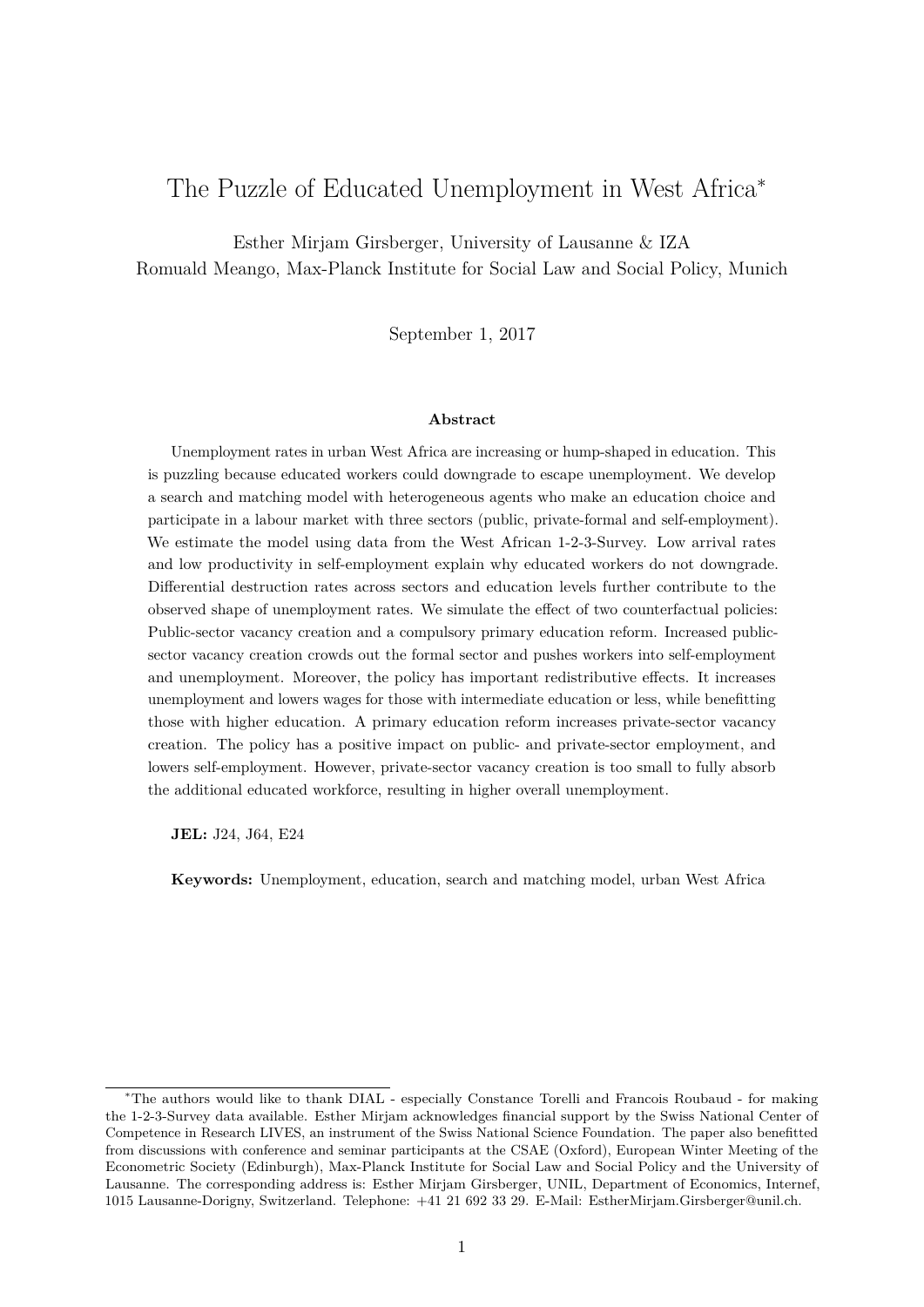# **1 Introduction**

Unemployment rates are decreasing in educational attainment in most developed countries. This contrasts sharply with the phenomenon of *educated unemployment* observed in many developing countries. In these countries, workers with intermediate or advanced education are more likely to find themselves in unemployment than workers with basic or no education. The phenomenon is hotly debated by media and policy makers in developing countries, yet it has received little attention in the economics literature so far.

<span id="page-1-1"></span>A region where educated unemployment is particularly pronounced is Francophone West Africa<sup>[1](#page-1-0)</sup>. The unemployment rate of workers with intermediate education (i.e. lower secondary) is 4pp higher than the rate of workers without education (see Figure [1\)](#page-1-1).



Sources: 1-2-3-Survey, 1st phase, 2001/2002; AFRISTAT, DIAL, INS; authors' calculations.

Figure 1: Unemployment rates of men (25 to 64 years old) in urban West Africa by education

This paper studies the phenomenon of educated unemployment in a developing context. We analyse education decisions, labour market entry and transitions, identify possible mechanisms and quantify their contribution to the phenomenon. Moreover, we investigate why educated workers do not (temporarily) downgrade to low-skilled jobs (i.e. self-employment) in order to escape unemployment. To do so, we first present stylised facts about (educated) unemployment and labour markets in urban West Africa and then develop and estimate a search- and matching model.

Our search and matching model features heterogeneous individuals who make a costly education choice before entering the labour market. The labour market consists of a public sector, firms in a private-formal sector and self-employment. We model the private-formal sector like the firm side in the famous Diamond-Mortensen-Pissardies model (see [Pissarides](#page-19-0) [\(2000\)](#page-19-0)). The public sector in our model posts an exogenous amount of vacancies and pays wages according to an exogenous wage rule (incl. a public-sector wage premium). Given that the public sector hires on the same labour market as the private-formal sector, changes in public vacancies or wages directly affect the private-formal sector. In contrast, business ideas (i.e. self-employment opportunities) arise independently of the state of the public/formal-private labour market. Matches in all sectors

<span id="page-1-0"></span><sup>1</sup>According to ILO statistics (year in parenthesis), educated unemployment is also prevalent in Argentina (2014), Bangladesh (2013), Bolivia (2015), Brazil (2009), Botswana (2010), Colombia (2013), Egypt (2005), Ethiopia (2012), Malawi (2013), Morocco (2012), South Africa (2016), Vietnam (2014), Uganda (2012), Yemen (2014), and many other countries.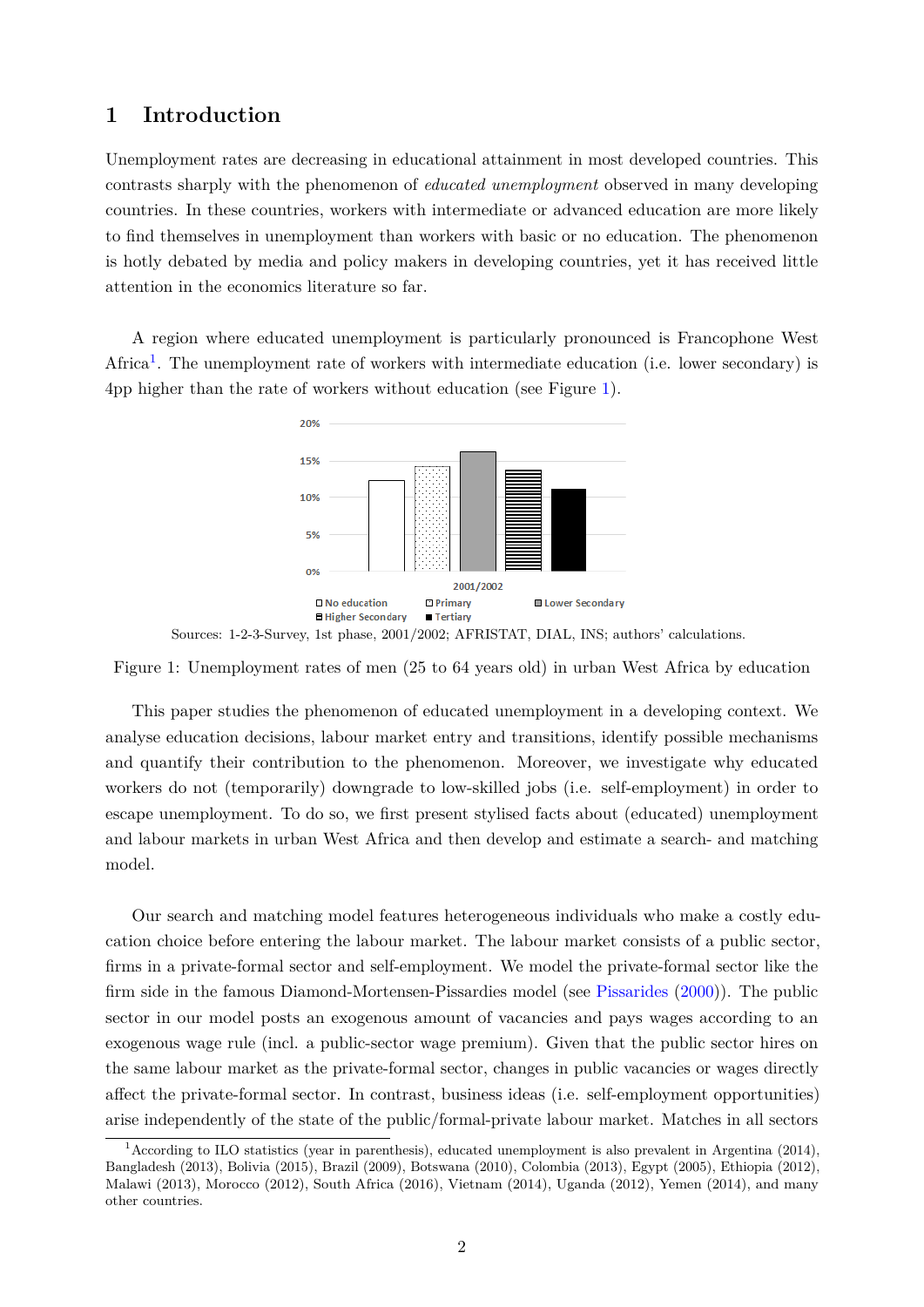get destroyed at an exogenous rate. In an extended version of the model, we allow self-employed workers to continue receiving offers from the public and private-formal sector, though at a lower rate. On the worker side, we assume that individuals are heterogeneous. Facing different education costs, they make different education choices and then participate in the labour market. As sectoral productivity and destruction rates differ by education, heterogeneous individuals sort along education into different sectors of the labour market.

We estimate the model using the 1-2-3 Survey data on seven Francophone West African capitals. These include Cotonou (Benin), Ouagadougou (Burkina Faso), Abidjan (Côte d'Ivoire), Bamako (Mali), Niamey (Niger), Dakar (Senegal) and Lomé (Togo). We find large differences in productivity across sectors for all countries, with public and private-formal sector productivity being relatively close and much lower productivity in self-employment. Job and self-employment offers arrive very infrequently. Unemployed workers receive on average less than one offer per year, while the annual rate for public and private-formal offers is even lower at 0.25 on average. The public sector in all countries pays important wage premia for lower education levels, however, the distortionary effect remains relatively small because these workers are mostly self-employed. In all countries, public sector vacancy creation is quantitatively important. In Côte d'Ivoire's capital Abidjan, the most developed country in the sample, 1 out of 4 vacancies is public. At the other end, in Ouagadougou, more than 3 out 4 vacancies are public. All in all, low offer rates, large sectoral productivity differences and differential job destruction across sectors are the three main explanatory factors for educated unemployment.

We use our framework to simulate the effect of different counterfactual labour market and education policy reforms. First, we study the elimination of the public-sector wage premium. This policy results in a large drop in public reservation wages and a small increase in private-formal and self-employment reservation wages. Given that the average productivity in the public sector is slightly higher than in the private-formal sector, the public sector remains attractive and grows a bit. The growth in the public sector almost offsets the negative employment effects in the privateformal sector and self-employment and hence, overall unemployment increases only marginally. Secondly, we analyse the impact of doubling public sector vacancies. An increase in public sector vacancies has the unintended effect of increasing overall unemployment. In fact, more public sector vacancies crowd out private-formal sector vacancies, translating into a drop in the offer rate. Moreover, the policy has important redistributive effects. Workers with lower secondary education and less see their unemployment rates rise (because of fewer private-formal offers), while workers with tertiary education benefit from more public employment. Finally, we simulate the effect of a compulsory primary education reform (i.e. no worker would have less than primary education). As the average education level of the worker pool increases, the private-formal sector posts more vacancies, which result in a slightly higher offer rate. However, for most countries (Burkina Faso and Togo are exceptions) this effect is not large enough to compensate the compositional effect in unemployment (i.e. the effect of an increased share of better educated workers, who have higher unemployment rates). As a consequence, overall unemployment increases by 0.3pp to 2.8pp, depending on the country.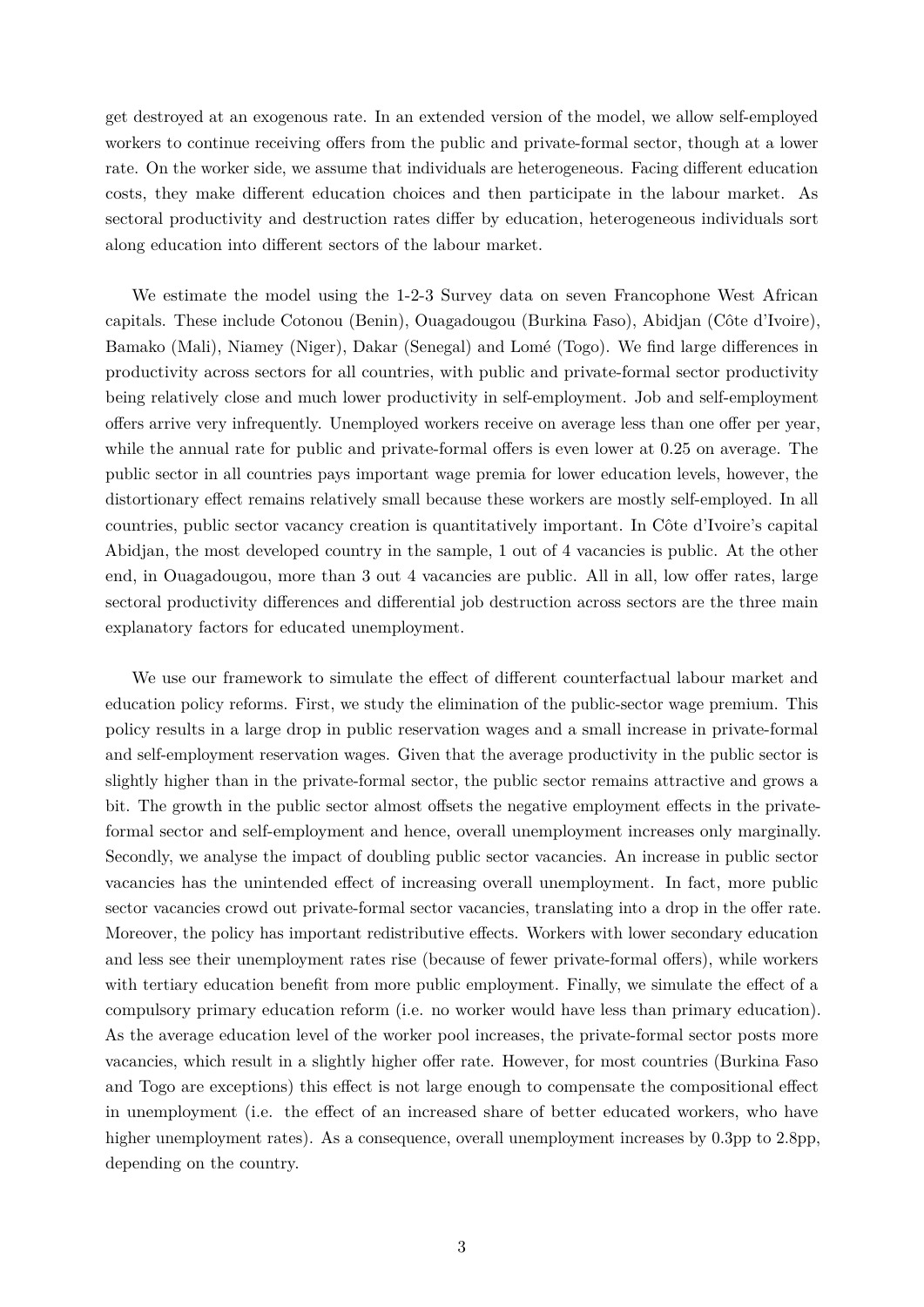Our paper ties into two different strands of the literature<sup>[2](#page-3-0)</sup>. First of all, it relates to papers which study public sector employment or self-employment in a search and matching model of equilibrium unemployment. Search and matching models with a public sector include [Burdett](#page-19-1) [\(2012\)](#page-19-1), [Bradley et al.](#page-19-2) [\(ming\)](#page-19-2), [Gomes](#page-19-3) [\(2015\)](#page-19-3), [Albrecht et al.](#page-19-4) [\(2015\)](#page-19-4), and [Langot and Yassin](#page-19-5) [\(2016\)](#page-19-5). [Albrecht et al.](#page-19-6) [\(2011\)](#page-19-6), [Kerr](#page-19-7) [\(2012\)](#page-19-7) and [Narita](#page-19-8) [\(2017\)](#page-19-8) model self-employment in a search and matching model in a developing countries. Among these papers, [Albrecht et al.](#page-19-4) [\(2015\)](#page-19-4) is closest to ours both in terms of the model and the specificity of the developing country context. We extend their model in two important dimensions. First, we add another sector in the labour market: self-employment. Sub-Saharan African economies are characterised by large shares of the workforce in self-employment. Moreover, becoming self-employment could be a strategy for unemployed workers while waiting for a better offer in the public or private-formal sector. Studying self-employment is thus key to understanding educated unemployment. Secondly, we endogenise the education choice of individuals. Doing so allows us to study how individuals sort into education and labour markets, and evaluate how different labour market and education policies affect these sorting patterns.

Secondly, our paper also relates to the literature on heterogeneous workers, who differ by skill level or education, in a search and matching framework. These papers include [Gautier](#page-19-9) [\(2002\)](#page-19-9), who studies the positive and negative externalities of skilled workers on unskilled workers, [Charlot](#page-19-10) [and Decreuse](#page-19-10) [\(2010\)](#page-19-10), who analyse education choices in a two sector/two education level matching model, and [Flinn and Mullins](#page-19-11) [\(2015\)](#page-19-11), who model and estimate an equilibrium search model with a binary education decision. While we model the education decision in a similar fashion as [Flinn and Mullins](#page-19-11) [\(2015\)](#page-19-11), they assume that individuals with different education levels are active in two separate labour markets, which do not affect each other. In our set-up, the public and private-formal sector compete for the same workers. An increase in public sector vacancies impacts job filling-rates in the private-formal sector, and vice versa. This allows us to study how labour market policies targeted towards one sector have spillover effects into other sectors and how they affect education choices.

The remaining part of this paper is structured as follows. Section [2](#page-3-1) presents the data and some stylised facts about (educated) unemployment and labour markets in urban West Africa. Section [3](#page-10-0) develops a search- and matching framework with different sectors and heterogeneous individuals who make a schooling decision. In Section [4](#page-13-0) we estimate this model to recover the underlying structural parameters, which we then use to evaluate alternative education and labour market policies (Section [5\)](#page-15-0). Section [6](#page-18-0) concludes.

# <span id="page-3-1"></span>**2 Stylized Facts**

In this section, we highlight some stylized facts of labour markets in Francophone West-Africa. We start by presenting the data used for this study. Then, we discuss the structure of the studied

<span id="page-3-0"></span><sup>&</sup>lt;sup>2</sup>[Fan and Stark](#page-19-12) [\(2007\)](#page-19-12) develop a theoretical model which explains educated unemployment within a framework of international migration prospects.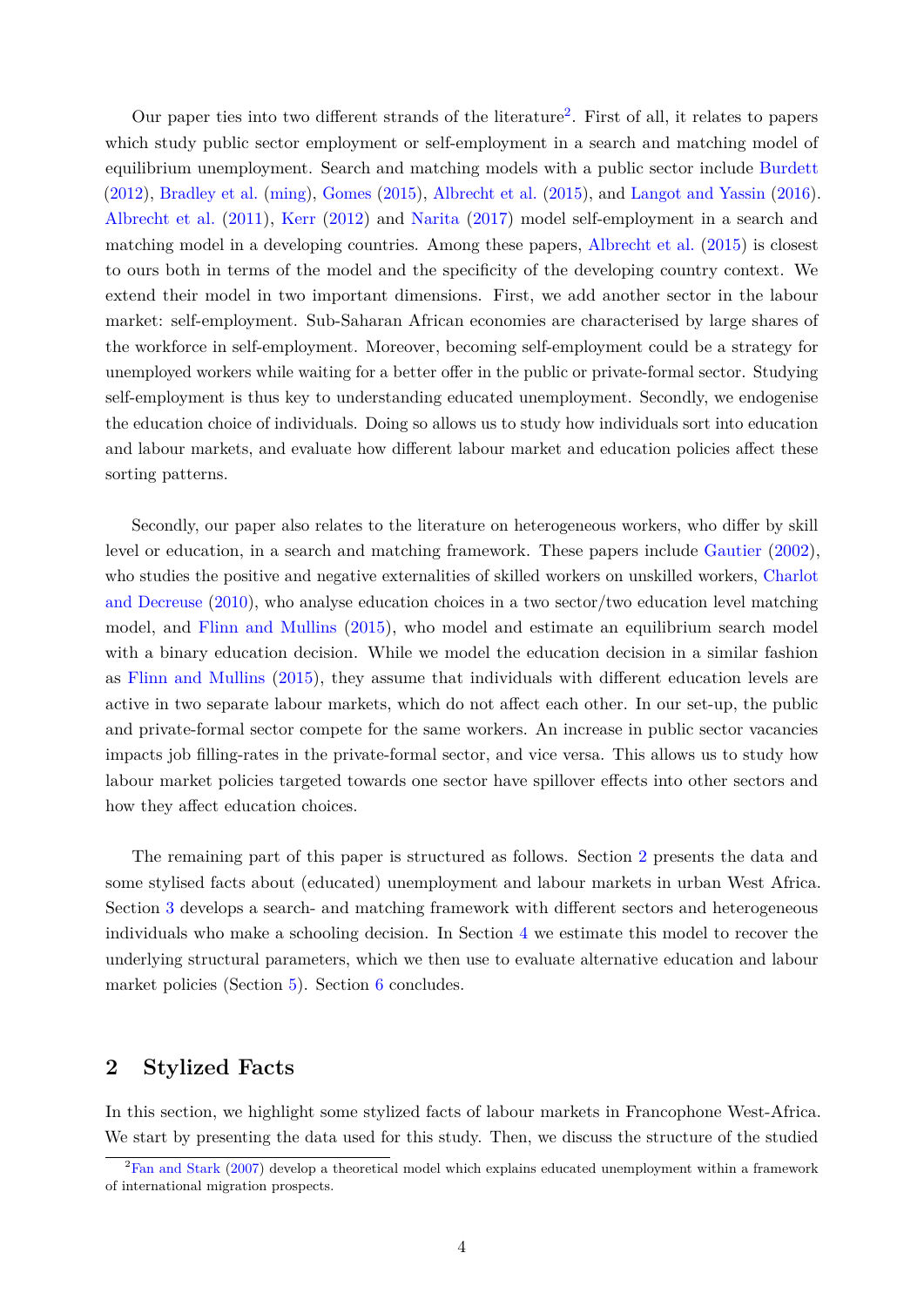labour markets with respect to three dimensions: the heterogeneity between employment sectors, the heterogeneity of unemployment probability across education groups, and the transition between employment status.

### **2.1 Data**

The data set used in this paper is drawn from the first phase of the 1-2-3-Survey (see [Brilleau](#page-19-13) [et al.](#page-19-13) [\(2005\)](#page-19-13)) conducted in 2001 and 2002 in the economic capitals of the members of the West African Economic and Monetary Union (UEMOA). These include Benin (Lomé), Burkina Faso (Ouagadougou), Cˆote d'Ivoire (Abidjan), Mali (Bamako), Niger (Niamey), Senegal (Dakar) and Togo (Cotonou). The 1-2-3-Survey is a household survey with approximately 7,500 to 14,000 individual observations per country. It contains information on socio-demographic characteristics, current labour market status, part of the employment history (max. last two spells), actual income, income aspiration, reservation wage and employment perspectives. Some sample statistics of individuals aged 10 and above are summarised in Table [1.](#page-4-0)

<span id="page-4-0"></span>

|                                                 | Benin   | <b>Burkina</b> | C-Ivoire | Mali     | Niger    | Senegal  | Togo     | Total    |
|-------------------------------------------------|---------|----------------|----------|----------|----------|----------|----------|----------|
| <b>Summary statistics</b>                       |         |                |          |          |          |          |          |          |
| Observations                                    | 8,967   | 10,295         | 8,682    | 9,061    | 10,141   | 14,871   | 7,548    | 69,565   |
| Age                                             | 29.6    | 28.3           | 27.9     | 29.1     | 28.4     | 29.4     | 28.6     | 28.8     |
| Women $(\%)$                                    | 51.9%   | 49.9%          | 50.7%    | 50.7%    | 51.6%    | 52.4\%   | 52.4%    | 51.4%    |
| Born in capital $(\%)$                          | 50.6%   | 44.8%          | 37.5%    | $50.4\%$ | $50.4\%$ | 63.6%    | $40.9\%$ | 49.8%    |
| Labour market status and earnings               |         |                |          |          |          |          |          |          |
| Students $(\%$ of sample)                       | 32.6%   | $40.2\%$       | 31.4\%   | 46.7%    | 38.7%    | 32.8%    | 33.2\%   | 36.0%    |
| Employed students $(\%$ of students)            | $4.2\%$ | $5.7\%$        | $5.6\%$  | 12.7%    | $9.4\%$  | $6.2\%$  | 18.1\%   | 8.6%     |
| Labour force $(\%$ of sample)                   | 63.1\%  | 62.2%          | 67.1\%   | 55.5%    | 54.6%    | 53.9%    | 69.5%    | $60.0\%$ |
| Unemployment $(\%$ of labour force)             | $6.0\%$ | $20.1\%$       | 15.5%    | 10.7%    | $22.1\%$ | $20.0\%$ | $9.4\%$  | 15.3%    |
| Monthly earnings (CFA)                          | 44.700  | 40,300         | 70,000   | 62,600   | 41,000   | 55,300   | 27,300   | 48,400   |
| Educational attainment (excl. current students) |         |                |          |          |          |          |          |          |
| No schooling $(\%)$                             | 27.4%   | 45.2%          | 37.4%    | 55.5%    | 47.8%    | 38.5%    | 22.5%    | 39.7%    |
| Education (years)/schooling                     | 8.76    | 8.46           | 9.00     | 9.92     | 8.63     | 8.23     | 8.27     | 8.66     |

Table 1: Sample characteristics (age 10 and above)

We find that the population in the seven economic capitals is relatively similar in terms of age and gender composition. Larger differences emerge in terms of the share of natives (from 38% in Abidjan to 64% in Dakar), school attendence (high schooling rates of more than 70% in Cotonou and Lomé), and the share of the population in the labour force (from  $54\%$  in Dakar and Niamey to 70% in Cotonou). Unemployment rates also vary from  $6\%$  in Lomé to more than  $20\%$ in Ouagadougou, Niamey and Dakar.

Around 40% of the individuals in urban West Africa have never gone to school. Those who have ever attended school, have been in education for around 8 to 9 years, which corresponds to having something between primary (6 years) and lower secondary education (10 years). Two factors contribute to the relatively low educational attainment. First, a large share of the population never attend school because of financial reasons (around 30%, not shown). Secondly, drop out rates from school are relatively high. Individuals who drop out do so because they have a preference for a professional pathway (around 20%, not shown) or because of academic failure (another 20%, not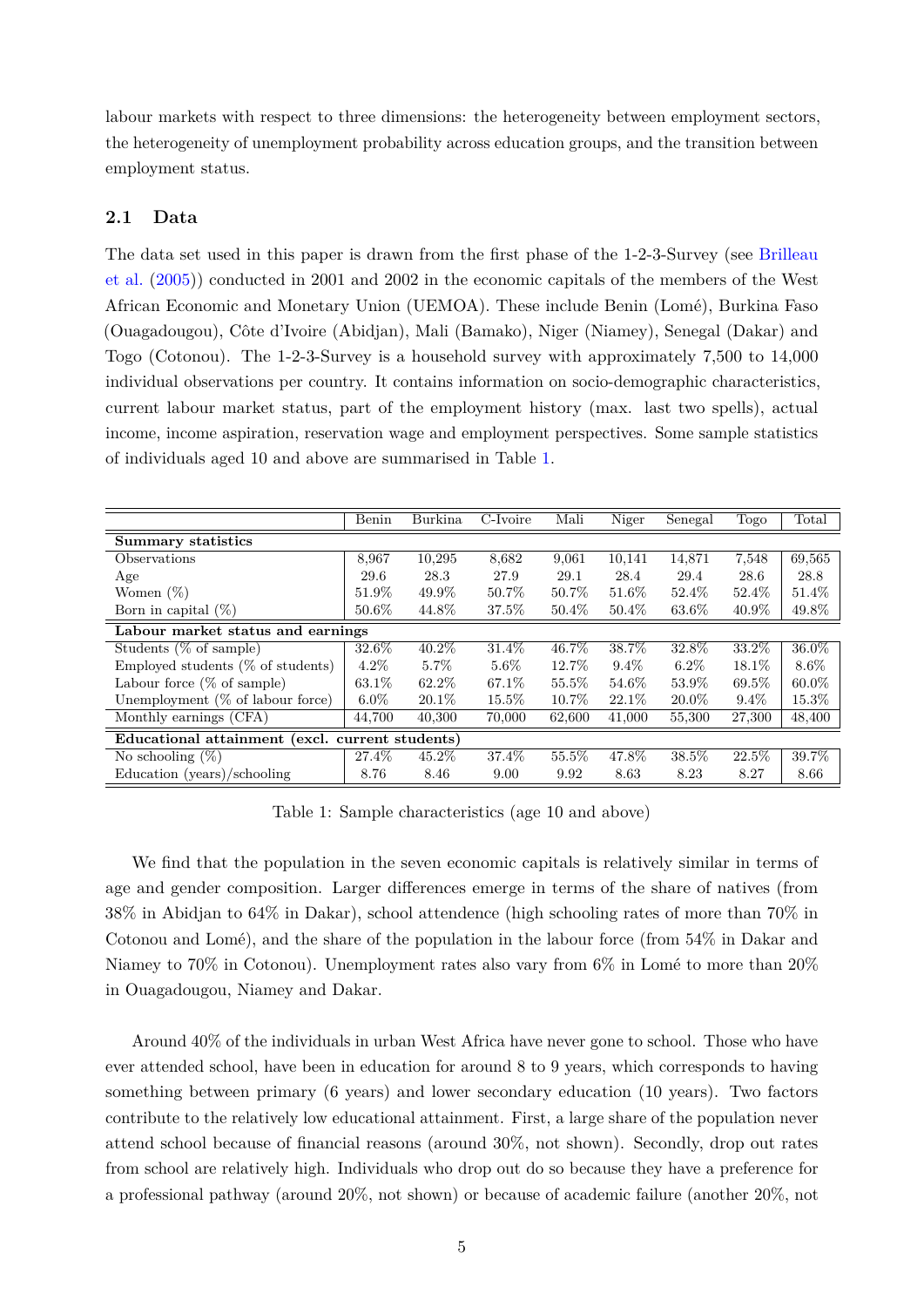shown).

### **2.2 The Heterogeneity across Employment Sectors**

Labour markets in developing countries are known to be very heterogeneous. A common distinction is usually made between the public, formal and the informal sector. The informal sector spans the economic activity which is not monitored by the government and does not pay taxes (and social security contributions). Self-employment in one-person firm and non-salaried work makes up a significant share of the informal sector (around 85% in our data). In order to avoid confusion with the term 'informal sector' used in the context of Latin American countries<sup>[3](#page-5-0)</sup>, we apply the term self-employment instead.

<span id="page-5-1"></span>A first dimension of heterogeneity between sector is the education level of the employees within each sector. Figure [2](#page-5-1) shows the activity status and the sectoral composition of the employed labour force of men by education level.



Figure 2: Activity & employment status of men (25 to 64 year-olds)

As the education level increases, the share of employment in the public sector increases whereas the share in the informal sector decreases. However, labour markets are not (strictly) segmented along education. Around 6% of the uneducated labour force works in the public sector (compared to 40% among those with tertiary education), and close to 20% of the working labour force with tertiary education is working the informal sector (80% among the uneducated). The share of private formal employment remains relatively stable across education levels at 15% to 20%.

A second dimension of heterogeneity between the sectors is the wage paid to the employees. Figure [3](#page-6-0) shows the distribution function of the log-wage by education level and by sector.

The public sector pays a wage premium for all education levels, except at tertiary education. Generally, incomes in the public sector are highest, followed by those in the private-formal sector, and then self-employment. Incomes in the private-formal sector are on average approximately 20% lower than in the public sector for individuals with primary or secondary education. Individuals

<span id="page-5-0"></span><sup>3</sup>Most papers using data on Latin American countries define the informal sector as wage earners who do not contribute to social security and self-employed workers (see, for example, [Albrecht et al.](#page-19-6) [\(2011\)](#page-19-6) and [Meghir et al.](#page-19-14) [\(2015\)](#page-19-14).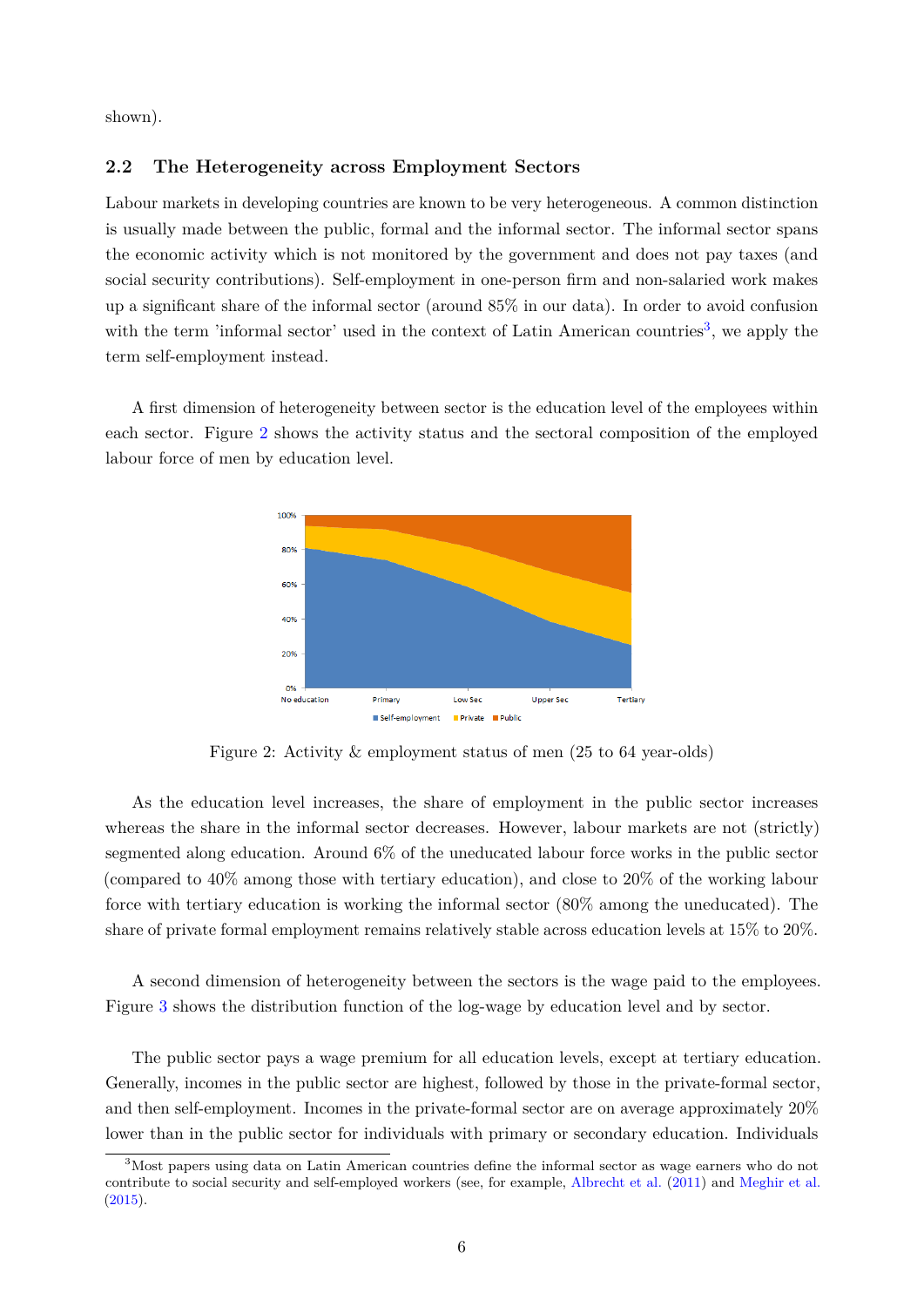

<span id="page-6-0"></span>Note: Estimated log-wage density function subtracting the average log-wage level for each country of education.

Figure 3: Density Function of the Log-wage by sector and by Education Level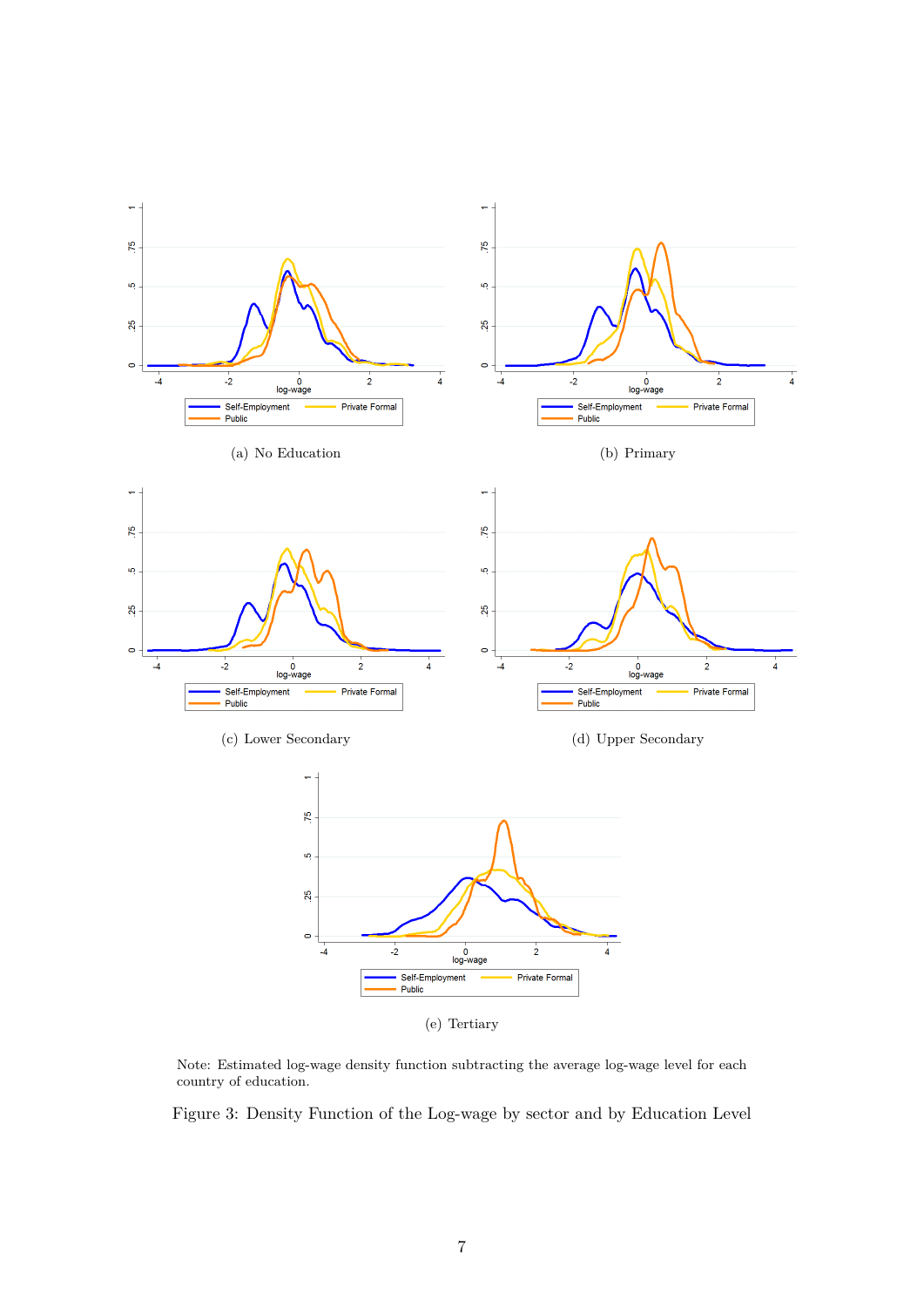in the self-employment sector earn 15% to 40% less than those in the public sector, the difference again being largest for those with primary and (lower) secondary education. In terms of dispersion, we find that the income dispersion is lowest in the public sector and highest in the informal sector.

# **2.3 The Heterogeneity of Unemployment Probability across Education Groups**

Table [2](#page-7-0) presents the general patterns of unemployment in our sample.

<span id="page-7-0"></span>

|                                                       |          |          | Lower     | Higher    |          |
|-------------------------------------------------------|----------|----------|-----------|-----------|----------|
|                                                       | None     | Primary  | secondary | secondary | Tertiary |
| Unemployment rate                                     | $13.5\%$ | $16.5\%$ | 18.7%     | $14.6\%$  | 11.7%    |
| Unemployment rate $(25 \text{ to } 64 \text{ years})$ | $12.3\%$ | $14.3\%$ | 16.2%     | 13.7%     | 11.3%    |
| Unemployed since  years                               | 4.35     | 3.95     | 4.09      | 3.67      | 2.45     |
| Labour market entrant $(\%$ of unemployed)            | 52.3%    | 56.2%    | 58.2%     | 59.5%     | 68.7%    |

Notes: Labour market entrants are individuals who are looking for their first job.

Table 2: Unemployment characteristics by education level

The unemployment rate is hump-shaped, both when considering the full labour force aged 10 and older, as well as when considering only those aged 25 to 64. The slightly lower unemployment rate among the second group indicates that unemployment is more prevalent in the early and very late years of labour market participation. This fact is also reflected in the high share of labour market entrants among the unemployed. More than 50% of all unemployed have not previously been employed, indicating that the transition from out of the labour force/school to working is highly frictional. The duration of the current unemployment spell decreases with the education level.

We assess the robustness of those descriptive results by controlling on potential confounders. Namely, we include in a reduced form regression (of the employment outcome) sets of controls about individual characteristics (education and experience), and household-specific controls (household income excluding the individual of interest, share of unemployed/non-working in household, size of household, father's education). Furthermore, we analyse the effect of education on unemployment using different sub-samples based on age at survey, and on the father's education. The results are presented in Table [3.](#page-8-0)

The first column shows that, compared to the reference group (no education), the probability to be unemployed increases first with the level of education, being the highest for those with a secondary education (3.4 percentage point increase, that is a 41% increase from the average). Then, the unemployment probability drops to fall below the reference level for those with the tertiary education. Including the household characteristics does not change the pattern significantly. Irrespective of the sub-group considered, the unemployment rate seems to be at least as high in secondary education, as it is in the reference group.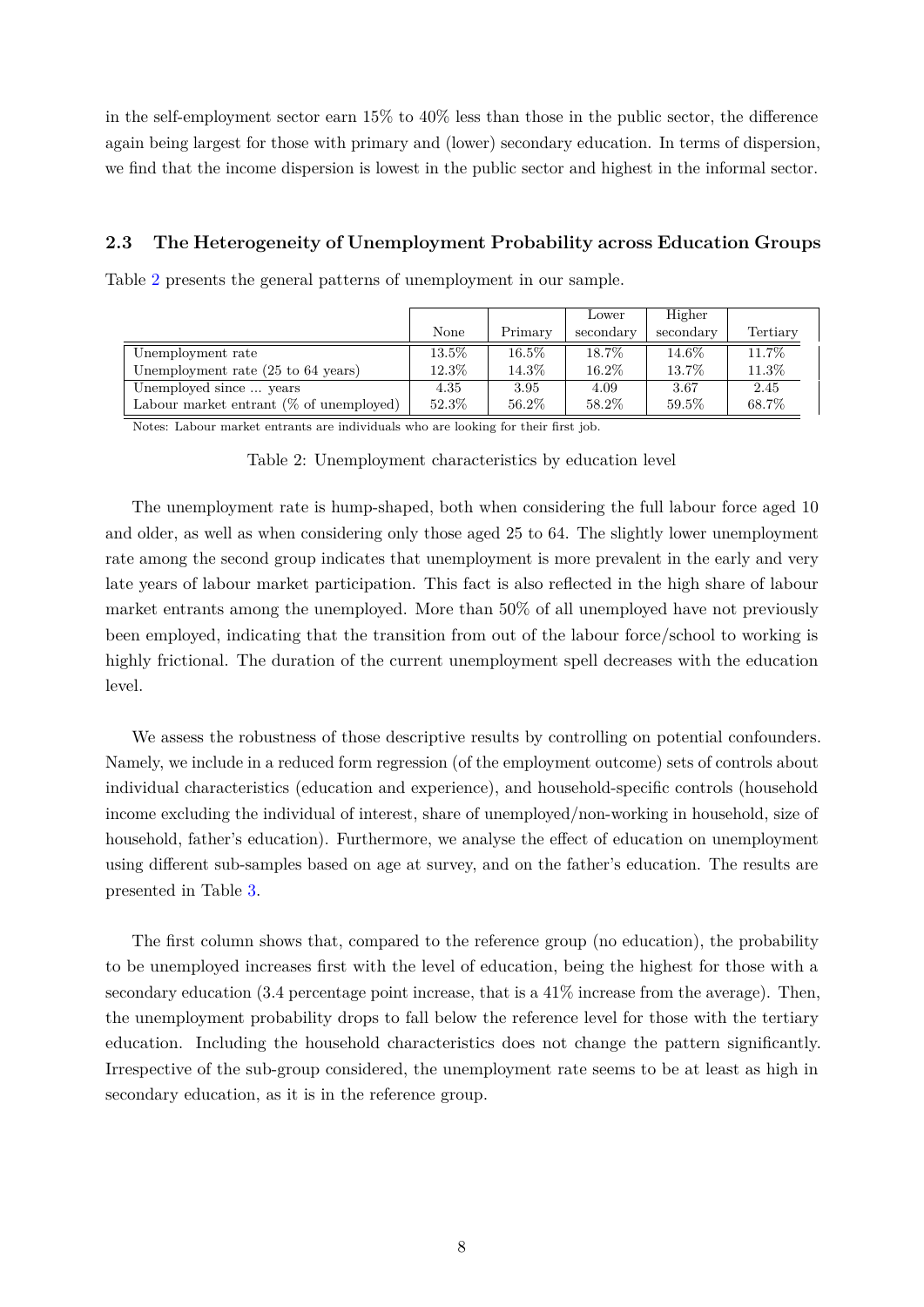<span id="page-8-0"></span>

|                 | No HH      |             |             | <b>HH</b> Controls |             |           |
|-----------------|------------|-------------|-------------|--------------------|-------------|-----------|
|                 | Controls   |             |             |                    |             |           |
|                 |            |             | Age         | Age                | Father      | Father    |
|                 | All        | All         | 25-34       | $35 - 64$          | No educ.    | some educ |
| Primary         | $0.016*$   | 0.012       | $-0.043**$  | $0.049***$         | 0.012       | $-0.001$  |
|                 | (0.01)     | (0.01)      | (0.02)      | (0.01)             | (0.01)      | (0.02)    |
| Lower secondary | $0.034***$ | $0.026***$  | $-0.016$    | $0.052***$         | $0.032***$  | $-0.018$  |
|                 | (0.01)     | (0.01)      | (0.02)      | (0.01)             | (0.01)      | (0.02)    |
| Upper Secondary | 0.012      | 0.002       | $-0.074**$  | $0.041**$          | 0.003       | $-0.016$  |
|                 | (0.01)     | (0.01)      | (0.03)      | (0.02)             | (0.01)      | (0.03)    |
| Tertiary        | $-0.031**$ | $-0.041***$ | $-0.121***$ | 0.008              | $-0.049***$ | $-0.036$  |
|                 | (0.01)     | (0.01)      | (0.03)      | (0.01)             | (0.01)      | (0.02)    |
| Observations    | 15,665     | 15,665      | 6,932       | 8,733              | 11,187      | 2789      |

Linear Probability model of Unemployment Probability at the time of the survey. All models control for potential experience, migration status and country fixed-effects. All models, except the first, control for family characteristics. Standard errors in parentheses.  $p < 0.05$ ,  $*$   $p < 0.01$ ,  $**$   $p < 0.001$ 

Table 3: The Effect of Education on the Unemployment Probability (Linear-Probability Model)

### **2.4 Labour market entry, transition and employment perspectives**

This subsection analyses labour market entry and transition of men aged 25 to 64 years. Table [4](#page-9-0) presents 3-year transition rates between different employment status by education level. We distinguish unemployed (and inactive) individuals, those who are self-employed (incl. family workers), salaried employees in the private informal sector, salaried employees in the private formal sector and employees in the public sector.

Overall, Table [4](#page-9-0) shows a high persistence in labour market states over a 3-year period (reflected by the diagonal elements in each panel). One out of three men who were unemployed (or inactive) 3 years ago are still unemployed in the current period. For those who were employed in the public or private-formal sector around between 80% and 90% are still employed in the same sector. For those in self-employment, on average less than 5% had left self-employment in this period.

Beyond these general patterns, we notice that observed labour market transitions differ substantially by education level. The probability of staying employed in the public sector increases from 73% in the case of no education, to 98% with a tertiary education. Conversely, while the stayer-probability in the self-employment sector decreases from 98% to 80%. Besides, the probability of an unemployed (or inactive) individual to remain in unemployment slightly increases with education. The probability of moving from employment to unemployment depends both on the sector of employment and on the education level of the individual.

Moreover, we find that the education level is crucial in determining in which sector a labour market entrant or an unemployed individual finds employment (first row in each panel of Table [4\)](#page-9-0). An unemployed/inactive individual without schooling finds employment in the private-formal or public sector with a probability of 12.5%. This probability increases to 45% for someone with tertiary education. The converse is true for transition from unemployment/inactivity to self-employment. It monotonically decreases with education: From more than 56% for individuals without education to close to 20% for those with tertiary education. This evidence suggests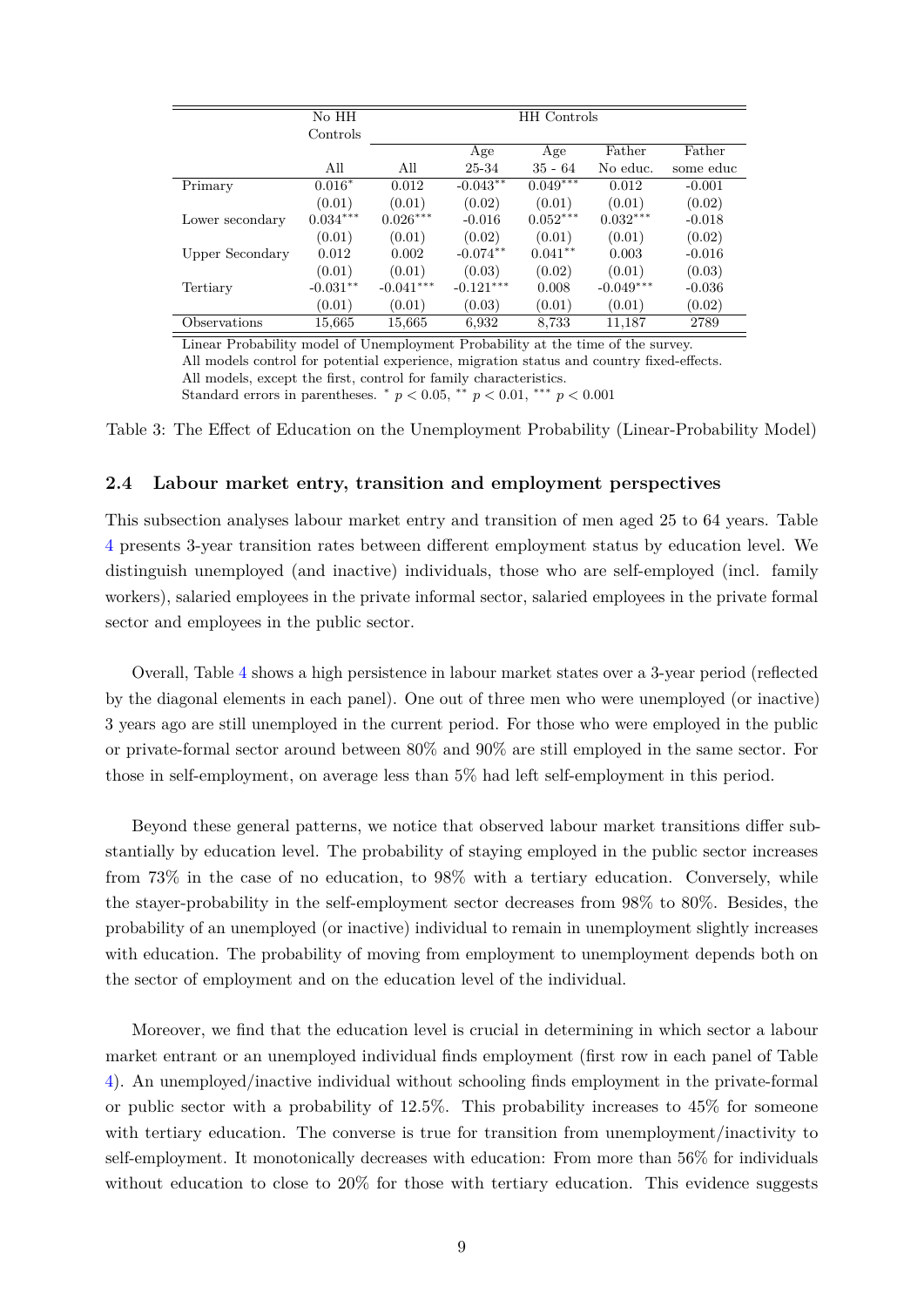<span id="page-9-0"></span>

|                                  |            | Current Labor Market Status |                     |         |
|----------------------------------|------------|-----------------------------|---------------------|---------|
| Past Labor Market Status         | Unemployed | Self-employed               | Private formal      | Public  |
|                                  | /Inactive  |                             |                     |         |
| No education                     |            |                             |                     |         |
| Unemployed/Inactive              | $30.0\%$   | 56.5%                       | $11.3\%$            | $2.2\%$ |
| Self-employed                    | $1.2\%$    | 98.3%                       | $0.4\%$             | $0.1\%$ |
| Private                          | $6.0\%$    | $6.2\%$                     | 87.6%               | $0.3\%$ |
| Public                           | $8.4\%$    | 16.9%                       | $1.5\%$             | 73.2%   |
| Total                            | $6.8\%$    | 78.5%                       | $9.9\%$             | 4.8%    |
| <b>Primary education</b>         |            |                             |                     |         |
| Unemployed/Inactive              | 29.9%      | 52.6%                       | 14.3%               | $3.2\%$ |
| Self-employed                    | 1.9%       | 96.7%                       | $1.0\%$             | $0.5\%$ |
| Private                          | 7.1%       | 7.5%                        | 84.6%               | 0.7%    |
| Public                           | 7.8%       | 10.3%                       | 3.8%                | 78.1%   |
| Total                            | $9.1\%$    | 67.1%                       | 16.1%               | 7.7%    |
| Lower secondary education        |            |                             |                     |         |
| Unemployed/Inactive              | 32.2%      | 42.1%                       | 17.7%               | $8.0\%$ |
| Self-employed                    | $3.0\%$    | 93.7%                       | $2.6\%$             | $0.7\%$ |
| Private                          | $9.2\%$    | 7.1%                        | 82.7%               | 1.0%    |
| Public                           | $3.0\%$    | $6.4\%$                     | $0.8\%$             | 89.8%   |
| Total                            | 11.7%      | 51.3%                       | 20.6%               | 16.4%   |
| <b>Upper secondary education</b> |            |                             |                     |         |
| Unemployed/Inactive              | 33.2%      | 25.5%                       | $23.2\%$            | 18.1%   |
| Self-employed                    | 3.9%       | 89.6%                       | $4.1\%$             | 2.4%    |
| Private                          | 4.7%       | 4.5%                        | 89.3%               | 1.5%    |
| Public                           | $0.6\%$    | 2.1%                        | $0.6\%$             | 96.6%   |
| Total                            | 11.6%      | 32.3%                       | 26.3%               | 29.7%   |
| Tertiary education               |            |                             |                     |         |
| Unemployed/Inactive              | 36.4%      | $20.2\%$                    | 24.5%               | 19.0%   |
| Self-employed                    | 3.1%       | 80.6%                       | $4.3\%$             | 12.0%   |
| Private                          | 4.0%       | $6.6\%$                     | 88.1%               | 1.3%    |
| Public                           | $0.5\%$    | 0.4%                        | $1.1\%$             | 98.1%   |
| Total                            | 11.9%      | 22.7%                       | $\overline{27.2\%}$ | 38.3%   |

Table 4: Observed 3-year labour market transition rates of men (25 to 64 year-olds)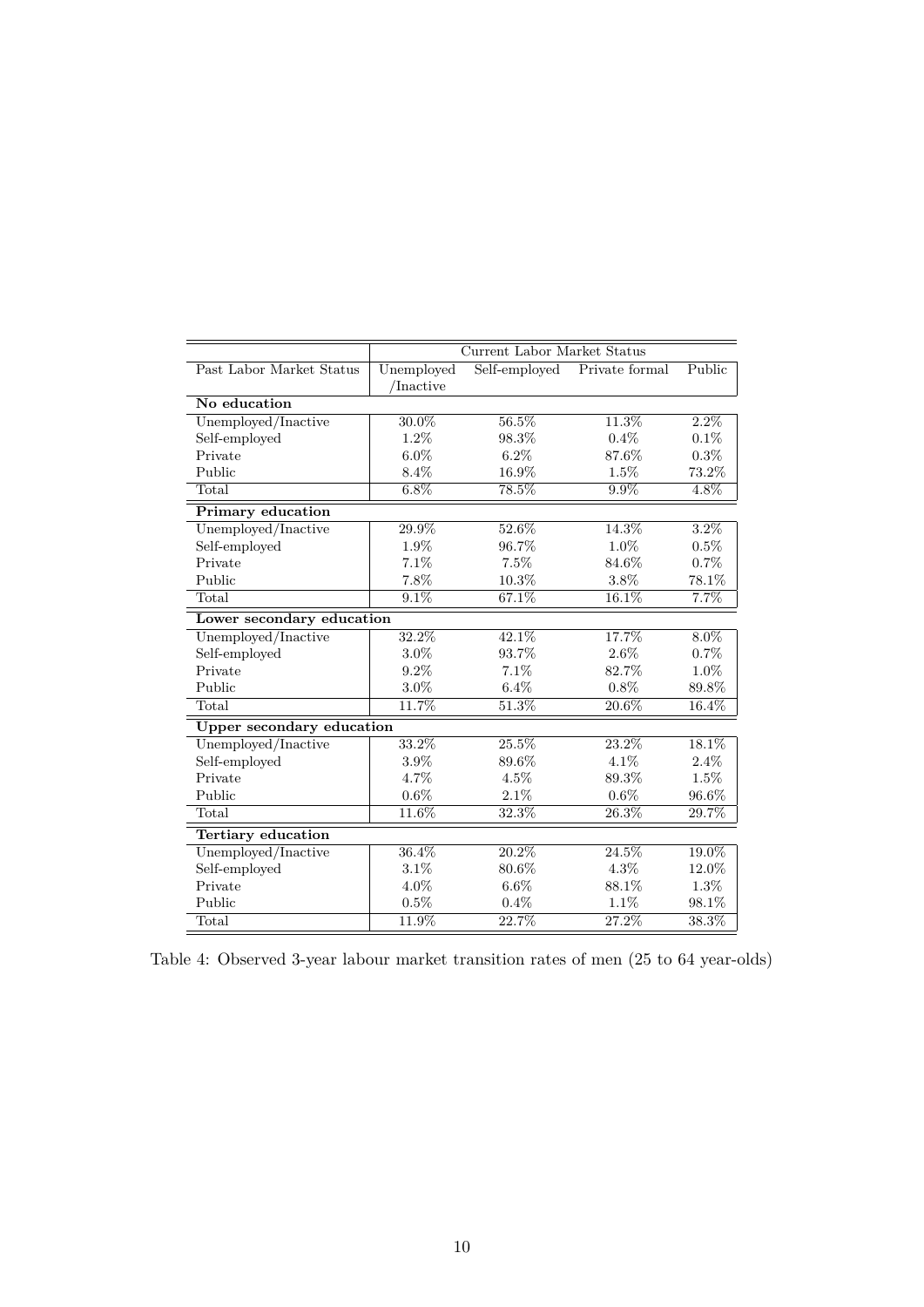that individuals with higher education could have an interest in searching longer for a job in the private-formal or public sector before becoming self-employed (i.e. downgrading).

This interpretation would also be in line with the finding that once an individual is employed in a specific sector, relatively little sectoral transition occurs and an individual's education affects these transition probabilities only marginally. For example, observed separation rates (second column in Table [4\)](#page-9-0) vary greatly across sectors. The risk of moving from private-informal employment into unemployment is between 4% and 9% over a 3-year period, while transition from the public sector to unemployment is lower than 1% for those with tertiary education and 8.4% for those without any education.

# <span id="page-10-0"></span>**3 The Model**

In this section, we develop a general equilibrium search and matching model in the spirit of Pissarides-Mortensen-Diamond (see [Pissarides](#page-19-0) [\(2000\)](#page-19-0)). The model features heterogeneous individuals, which first make a costly education decision before entering the labour market. Individuals differ in terms of ability/productivity and their family background, which impacts schooling costs and non-monetary benefits/costs of unemployment. The firm side is characterised by different labour market sectors, that is the public sector, the private sector and self-employment. These sectors have different production functions, matching frictions and face certain regulations (i.e. minimum wage laws in the public sector). Altogether, these elements lead to sorting of heterogeneous workers across sectors and produce education-specific unemployment rates.

We extend [Albrecht et al.](#page-19-4) [\(2015\)](#page-19-4) (henceforth ARAV) in two important dimensions. We endogenise the education decision of workers and add self-employment as an additional sector.

### **3.1 Schooling decision**

Let *a* be the ability of an agent, with distribution function *FA*, and *k* the family capital, with distribution function *FK*, which summarizes the family background of the individual. The household chooses the optimal human capital of the individual *h*, so to solve the following problem:

$$
\max_{h} V_U(h,k) - c(a,k).h \tag{1}
$$

where  $V_U(h, k)$  is the net present value of unemployment of an individual with human capital h and family capital *k*. *c*(*a, k*) is the constant marginal cost of an additional year of education for an individual with ability *a* and family capital *k*.

In the subsequent analysis, we derive the present value of unemployment in general equilibrium (GE) model. To simplify notations, we refer to  $y = (h, k)$ , with distribution  $F_Y$ .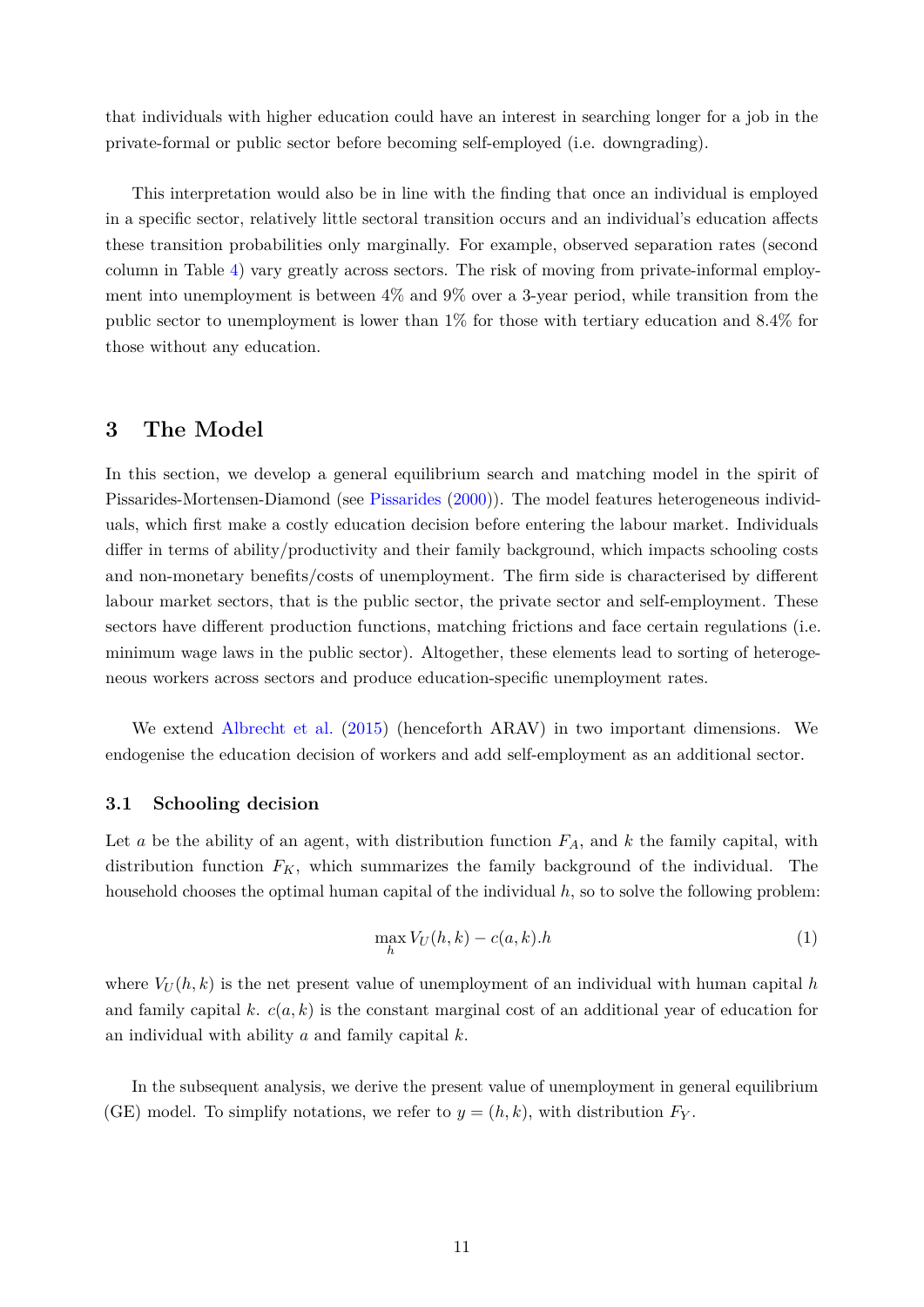### **3.2 Values Functions, Wages and Reservation Values**

We define four different states for the individual: (i) unemployed, (ii) employed in the public sector, (iii) employed in the private sector, or (iv) self-employed. The labor market is defined by a matching function where firms, private and public, post vacancies at rates  $v_p$  and  $v_g$  respectively. Let  $\phi = v_p/(v_p + v_g)$ , the proportion of vacancies posted by private firms. Define by *u* the unemployment rate in the economy and by  $\theta = (v_p + v_g)/u$  the labor market tightness. Matching on the labor market is governed by a function  $m(\theta)$  with the usual properties. Contact between firms and individuals occur randomly and do depend neither on the individual's schooling, nor on the firm type. Each contact produces a match specific productivity *X* with distribution  $F_{X,i}$  in sector *j*. When they are in the unemployment state, workers receive a flow value of unemployment  $b(y)$ . Workers also draw a self-employment specific productivity  $X_s$ , with distribution  $F_{X,s}$ , at a Poisson rate  $\lambda(y)$ . Denote by  $\delta_j(y)$ , for  $j \in \{p, g, s\}$  the job destruction rate in each sector.

The present value in each state can then be written as follows:

<span id="page-11-1"></span>
$$
rV_U(y) = b(y) + \phi m(\theta) \mathbb{E}_{F_{X,p}} \max \{ V_p(x, y) - V_U(y), 0 \} + (1 - \phi)m(\theta) \mathbb{E}_{F_{X,g}} \max \{ V_g(x, y) - V_U(y), 0 \} + \lambda(y) \mathbb{E}_{F_{X,s}} \max \{ V_s(x, y) - V_U(y), 0 \}
$$
(2)

$$
rV_p(x,y) = w_p(x,y) + \delta_p(y) (V_U(y) - V_p(x,y))
$$
\n(3)

$$
rV_g(x, y) = w_g(x, y) + \delta_g(y) (V_U(y) - V_g(x, y))
$$
\n(4)

$$
rV_s(x_s, y) = x_s + \delta_s(y) (V_U(y) - V_s(x_s, y))
$$
\n(5)

In the public sector, wage are determined by an exogenous rule  $w_q(x, y)$ . We follow ARAV in assuming that recruitment in the public sector occurs only if  $x \geq w_q(x, y)$ .

On the private-sector firm side, let  $J(x, y)$  be the present value associated with a job filled by a worker of type  $(y)$  whose match-productivity is x. Denote by V the value associated with posting a private-sector vacancy. These values are defined by :

<span id="page-11-2"></span>
$$
rV = -c + \frac{m(\theta)}{\theta} \mathbb{E}_{\mathbb{F}_{\mathbb{X}, \mathbb{Y}, \mathbb{I}}} \max \{ J(x, y) - V, 0 \}
$$
 (6)

$$
rJ(x,y) = x - w_p(x,y) - \delta_p(y)J(x,y)
$$
\n(7)

where  $F_{X,Y,p}$  is the joint distribution of  $(X,Y)$ . Note also that we assume that once a job is destroyed, the firm does not open a new vacancy.

In the private sector, the axiomatic Nash Bargaining solution determines the worker's wage. Let  $\beta$  be the worker's bargaining power. It follows that:

<span id="page-11-0"></span>
$$
w_p(x,y) = \beta x + (1 - \beta)rV_U(y)
$$
\n(8)

Denote  $R_j(y)$ , the reservation productivity to work in the sector *j*, that is  $R_j(y)$  is such that  $V_i(R_i(y), y) = V_U(y)$ . Introducing Eq.[\(8\)](#page-11-0) in Eq.[\(3\)](#page-11-1), we obtain

$$
R_p(y) = rV_U(y). \tag{9}
$$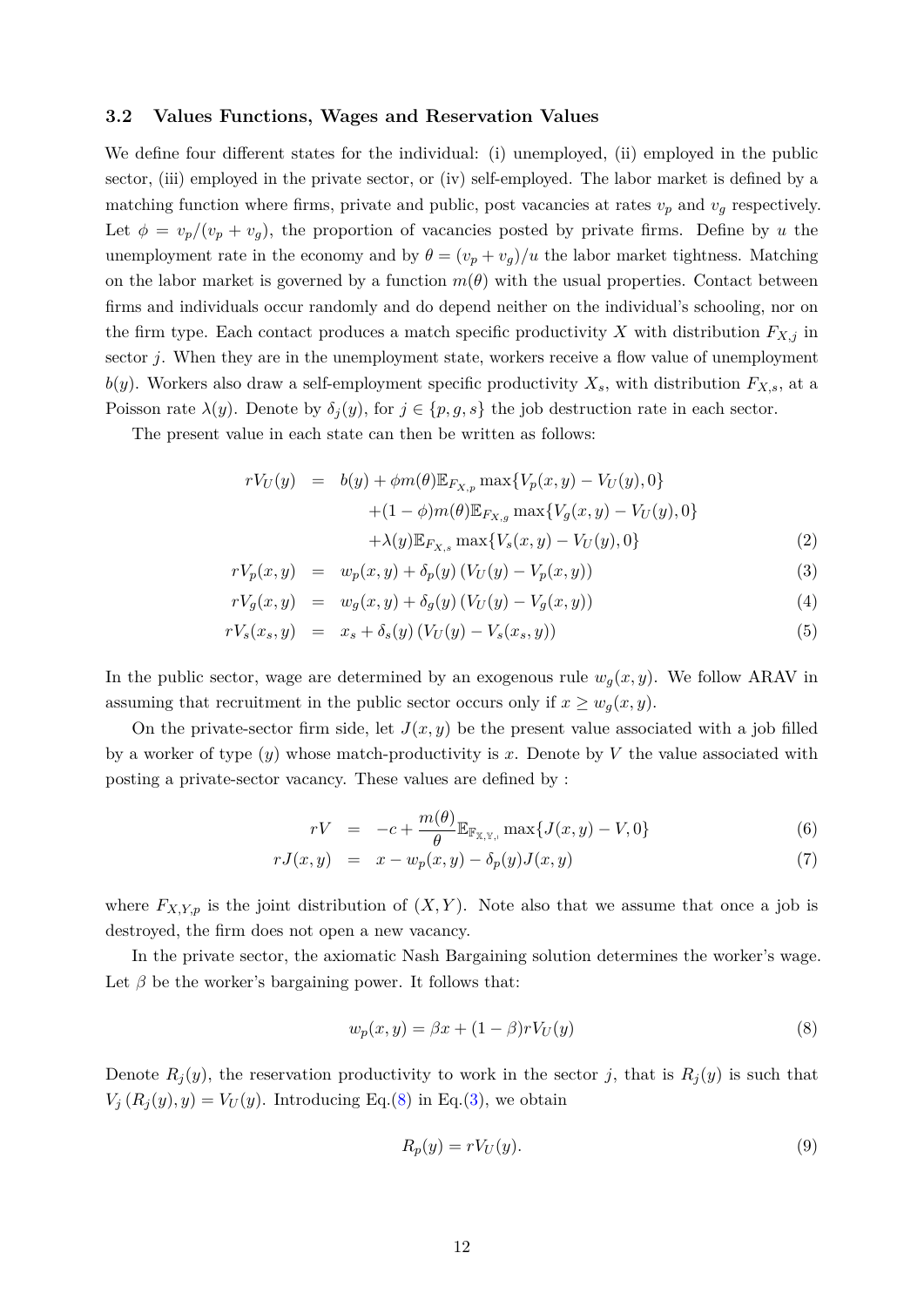Similarly, we can show that:

$$
R_s(y) = R_p(y).
$$

Furthermore, using the characterization of the reservation productivity in each sector given *y*, and Eq. $(3)$ ,  $(4)$  and  $(5)$ , we obtain:

$$
V_p(x, y) - V_U(y) = \frac{\beta}{r + \delta_p(y)} (x - R_p(y))
$$
\n(10)

$$
V_g(x,y) - V_U(y) = \frac{1}{r + \delta_g(y)} (w_g(x,y) - R_p(y))
$$
\n(11)

$$
V_s(x_s, y) - V_U(y) = \frac{1}{r + \delta_s(y)} (x_s - R_p(y))
$$
\n(12)

To characterize  $R_p(y)$ , it now suffices to use Eq.[\(2\)](#page-11-1) that gives:

<span id="page-12-1"></span>
$$
R_p(y) = b(y) + \frac{\phi m(\theta)\beta}{r + \delta_p(y)} \int_{R_p(y)} [x - R_p(y)] dF_{X,p}(x|y) + \frac{(1 - \phi)m(\theta)}{r + \delta_g(y)} \int_{R_g(y)} [w_g(x, y) - R_p(y)] dF_{X,g}(x|y) + \frac{\lambda(y)}{r + \delta_s(y)} \int_{R_p(y)} [x - R_p(y)] dF_{X,s}(x|y)
$$
(13)

For given values of  $\theta$  and  $\phi$ , there exists a unique solution for  $R_p(y)$ . The indeed, the RHS is positive at  $R_p(y) = 0$ , goes to *b* as  $R_p(y) \to +\infty$  and decreasing in  $R_p(y)$ .

### **3.3 Free-entry and steady State Conditions**

By Eq. $(7)$ , we obtain that:

$$
J(x,y) = \frac{1-\beta}{r + \delta_p(y)} (x - R_p(y))
$$
\n(14)

Then imposing the free-entry condition  $V = 0$  in Eq.[\(6\)](#page-11-2), it follows that :

<span id="page-12-0"></span>
$$
c = \frac{m(\theta)}{\theta} \int_{Supp\{Y|U\}} \int_{R_p(y)} \frac{1-\beta}{r+\delta_p(y)} (x - R_p(y)) dF_{X,p}(x|y) dF_Y(y|U)
$$
(15)

where  $F_Y(.|U)$  is the joint distribution of schooling and family capital among those who are unemployed, and  $Supp{Y|U}$  its support. This distribution is unknown and can be recovered by using the steady state conditions. Let  $n_j(y)$  be the proportion of agents with characteristic  $(y)$  who work in the sector *j* in the steady-state. Let  $u(y)$  be the corresponding proportion of unemployed agents.

The steady state conditions impose that, for some (*y*) the proportion of job created is the same as the proportion of job-destroyed, so that :

$$
\delta_p(y)n_p(y) = \phi m(\theta) \left[1 - F_{X,p}(R_p(y)|y)\right] u(y)
$$
  
\n
$$
\delta_g(y)n_g(y) = (1 - \phi)m(\theta) \left[1 - F_{X,g}(R_g(y)|y)\right] u(y)
$$
  
\n
$$
\delta_s(y)n_s(y) = \lambda(y) \left[1 - F_{X,s}(R_p(y)|y)\right] u(y)
$$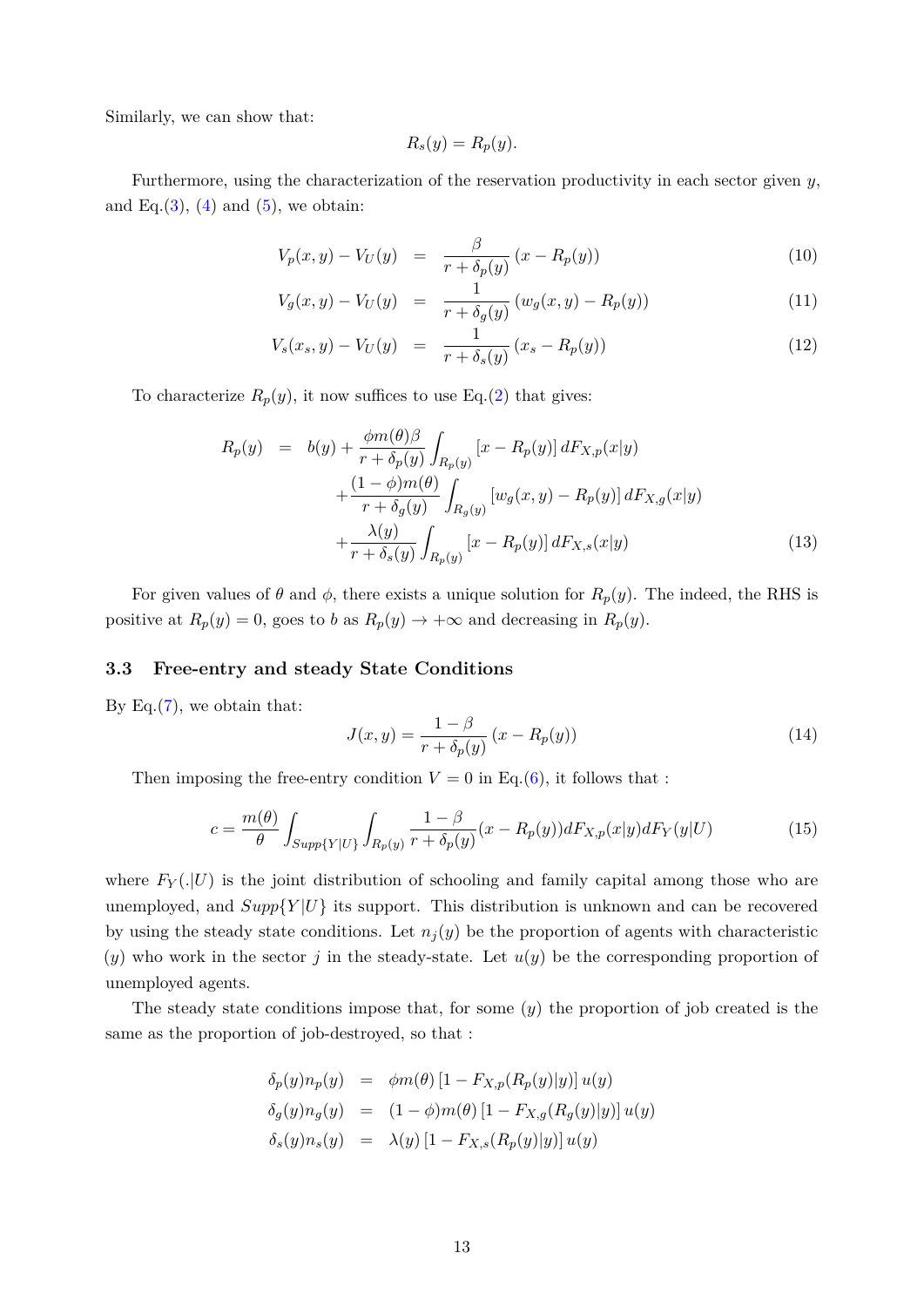and

$$
n_p(y) + n_g(y) + n_s(y) + u(y) = 1.
$$

It follows that:

$$
u(y) = \frac{\delta_p(y)\delta_g(y)\delta_s(y)}{A(\phi, \theta, y)}
$$
(16)

$$
n_p(y) = \frac{\delta_g(y)\delta_s(y)\phi m(\theta) [1 - F_{X,p}(R_p(y)|y)]}{A(\phi, \theta, y)}
$$
(17)

$$
n_g(y) = \frac{\delta_p(y)\delta_s(y)(1-\phi)m(\theta)\left[1 - F_{X,g}(R_g(y)|y)\right]}{A(\phi,\theta,y)}
$$
(18)

$$
n_s(y) = \frac{\delta_p(y)\delta_g(y)\lambda(y)[1 - F_{X,s}(R_p(y)|y)]}{A(\phi, \theta, y)}
$$
(19)

where

$$
A(\phi, \theta, y) = \delta_p(y)\delta_g(y)\delta_s(y) + \delta_p(y)\delta_s(y)(1-\phi)m(\theta)\left[1 - F_{X,g}(R_g(y)|y)\right]
$$
  
+
$$
\delta_g(y)\delta_s(y)\phi m(\theta)\left[1 - F_{X,p}(R_p(y)|y)\right] + \delta_p(y)\delta_g(y)\lambda(y)\left[1 - F_{X,s}(R_p(y)|y)\right].
$$

It suffices to note now that:

$$
dF_Y(y|U) = \frac{u(y)dF_Y(y)}{u},
$$

where  $u = \int u(y) dF_Y(y)$ , and replace the unknown distribution in Eq.[\(15\)](#page-12-0)

To close the model, we need to find *φ*. By definition,

<span id="page-13-1"></span>
$$
\phi = v_p/(v_p + v_g) = (\theta u - v_g)/\theta u \tag{20}
$$

Since,  $v_g$  is exogenously determined, Eq.[\(20\)](#page-13-1) closes the model.

## <span id="page-13-0"></span>**4 Calibration results of the model**

### **4.1 Calibration results**

We calibrate the model from Section [3](#page-10-0) to yearly data from the 1-2-3-Survey on 7 West African capitals. We consider men who were between 18 and 64 years old and who worked at least 30 hours or who were unemployed. The different calibration steps, which closely follow [Albrecht](#page-19-4) [et al.](#page-19-4) [\(2015\)](#page-19-4), are outlined in Appendix B. In this first version, we assume education to be exogenous.

Table [5](#page-29-0) in the Appendix summarises the parameters which were set ex-ante, Tables [6](#page-29-1) to [10](#page-31-0) in the Appendix present the preliminary calibration results for the remaining parameters.

Our preliminary calibration results indicate that the yearly offer arrival rate in the public/formal sector is relatively low. It lies between 0.20 and 0.44. Self-employment opportunities present themselves more frequently, but remain moderate at 0.20 to 0.75. This means that more than one out of three unemployed workers do not get a single work offer (either in self-employment or in the public or formal sector) within a year. We also find that a considerable share of vacancies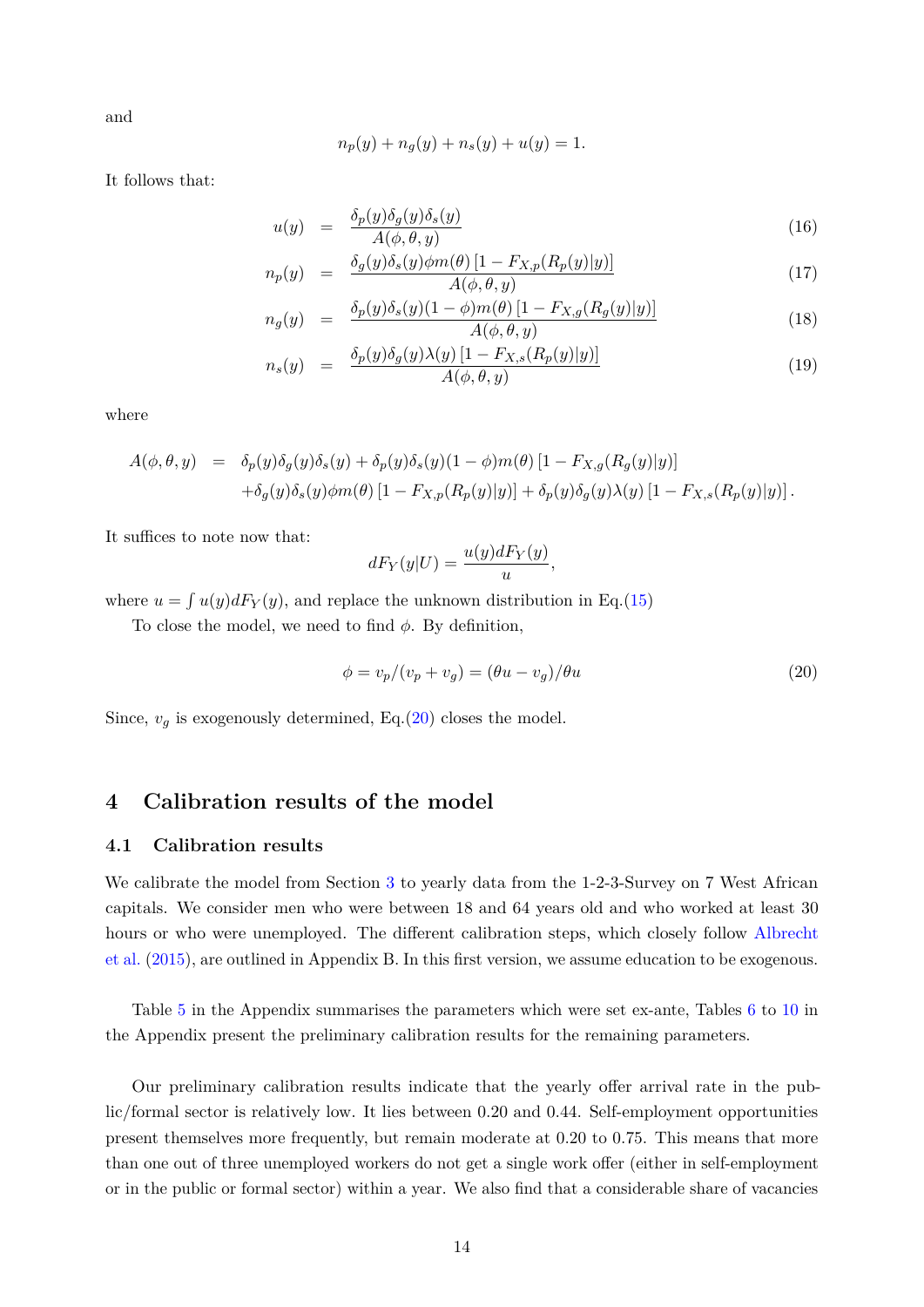are posted in the public sector. The share goes from a maximum of 70% in Burkina Faso to 27% in Côte d'Ivoire, the country with the highest GDP in the sample. However, the low Ivoirian estimate of 27% is still much larger than for example in Colombia, where it was estimated to be 8% (see [Albrecht et al.](#page-19-4) [\(2015\)](#page-19-4)).

The calibration results also show that the reservation productivity at 12,000 to 25,000 CFA/month (except for tertiary education) is much lower than the official minimum monthly wage in all countries (not shown). It slightly increases with education. In terms of productivity, we find that the mean of the productivity match in the public sector dominates the formal sector, which in turn dominates self-employment for almost all countries and education levels. While the difference between the public and the formal sector remains small, it is considerable with respect to self-employment. Together with only small differences in reservation productivity across sectors, this makes that only around 5% of all offers in the public and formal sector are rejected, while the rejection rates amounts to 15% in self-employment (not shown). Interestingly, the rejection rate is similar across education levels in the public and formal sector. Yet in self-employment, a large share of the rejections comes from those with upper secondary and tertiary education.

In line with the job arrival rates, we also find relatively low destruction rates in all sectors and for all education levels. However, an interesting pattern with respect to education emerges. Job destruction decreases with education in the public sector, and also in the formal sector (but to a lesser degree), yet it increases in self-employment. For example, a worker without education risks loosing his public-sector job within a year with more than 30% chance, while the probability drops to 2% for someone with tertiary education. In self-employment, the destruction probability is highest for individuals with secondary and tertiary education.

Finally, the unemployment benefits are negative and similar for all education levels (except for tertiary). Altogether, this brings us to conclude that the increasing and inverse U-shaped unemployment pattern is mostly driven by differential destruction rates across education levels and sectors. Those with intermediate education face relatively high destruction rates in all sectors, while those without education have a long expected duration in self-employment and those with tertiary education in the public sector.

### **4.2 Goodness of Fit**

Tables [12](#page-33-0) to [15](#page-36-0) in Appendix D show how well the calibrated model fits the data. Overall, the model does a very good job in matching the data. Some moments - such as the educational attainment distribution and sectoral employment shares by education - are calibrated exactly to the observed distributions, and hence, the calibrated moments perfectly match the observed moments. The model also achieves a good fit of the sectoral wage distributions. The mean public and formal wages by education are well matched, while the model fits slightly less well the corresponding standard deviation of sectoral wages and the mean wages in self-employment.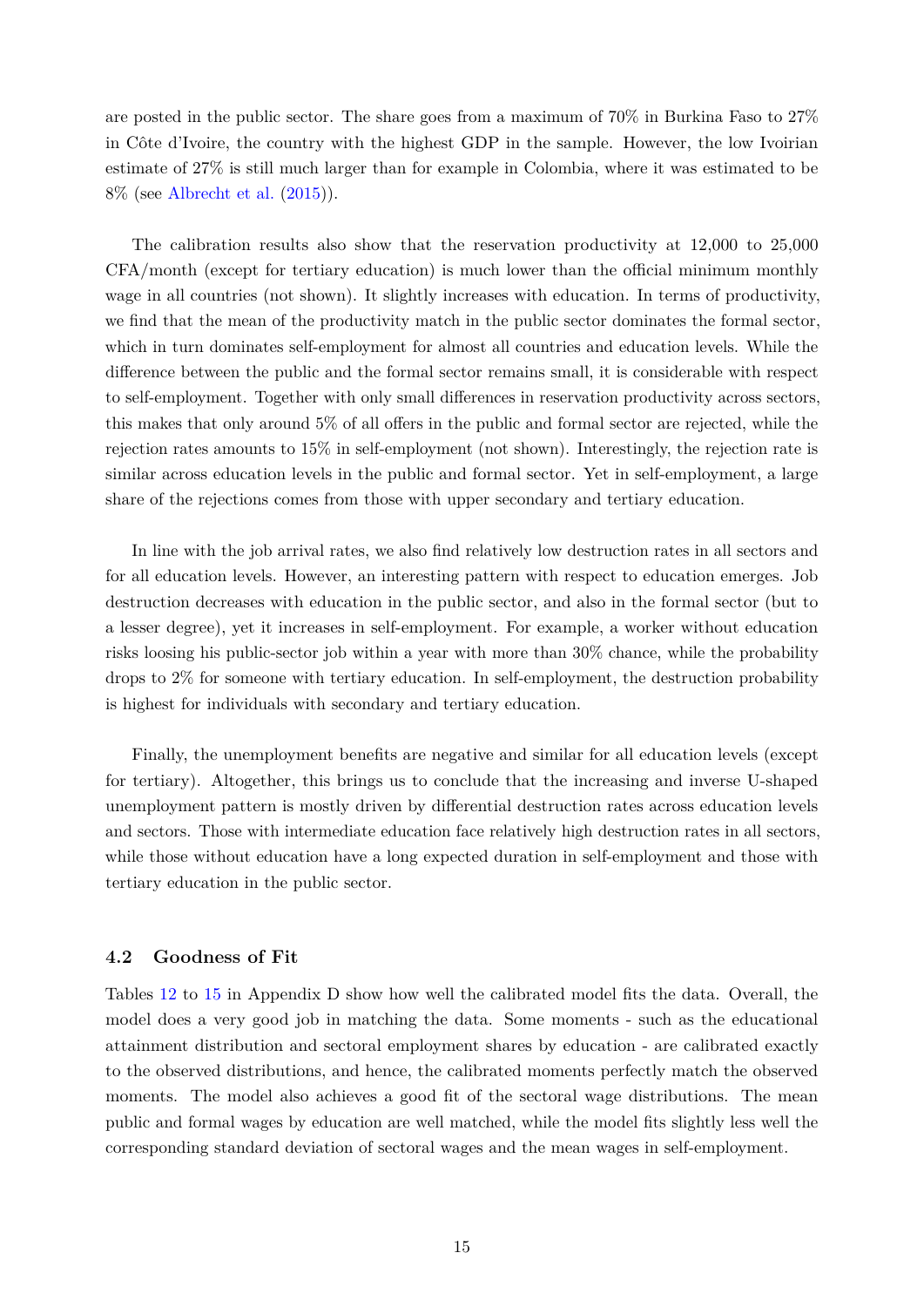# <span id="page-15-0"></span>**5 Alternative policy analysis**

In this section we simulate the effects of different education and labour market policies, which have recently been implemented or envisaged by West African governments. Namely, we study the effect of the following policies on educational attainment, unemployment and the worker distribution across sectors: decreasing schooling costs, self-employment subsidies (in contrast to unemployment insurance), the creation of public-sector jobs and minimum wage laws.

In what follows, we discuss the results found for Abidjan (Côte d'Ivoire). Notice that the quantitative size of the effect is specific to Abidjan, but the qualitative picture and rationale hold for all countries.

### **5.1 Increasing public-sector vacancies**

In the first simulation we study the effects of doubling public-sector vacancies in order to lower unemployment. We keep the education distribution fixed.

Doubling public-sector vacancies has a small, but negative effect on unemployment. We find that overall unemployment increases by 0.5pp and the job arrival rates falls slightly (from 0.1584 to 0.150). *φ*, the share of private sector vacancies falls. The rationale for this is that public sector has externalities on the formal sector. Overall, public sector employment and self-employment increases, while formal sector employment decreases in equilibrium.

<span id="page-15-1"></span>Moreover, the 'public sector vacancy creation' policy has important redistribution effects among the different education groups. Figure [4](#page-15-1) shows the change in the unemployment rates by education, figure [5](#page-16-0) shows the reservation productivities by sector and education in the baseline and under the policy simulation.



Figure 4: Unemployment before & after policy change  $(v_q)$ 

All in all, the public-sector policy benefits those who are most likely to work in the public sector before the reform. These are the workers with tertiary (or upper secondary) education. This is true despite the fact that the policy boosts public-sector employment across all education groups. The reason is that the increase in public sector vacancies crowds out formal sector vacancies.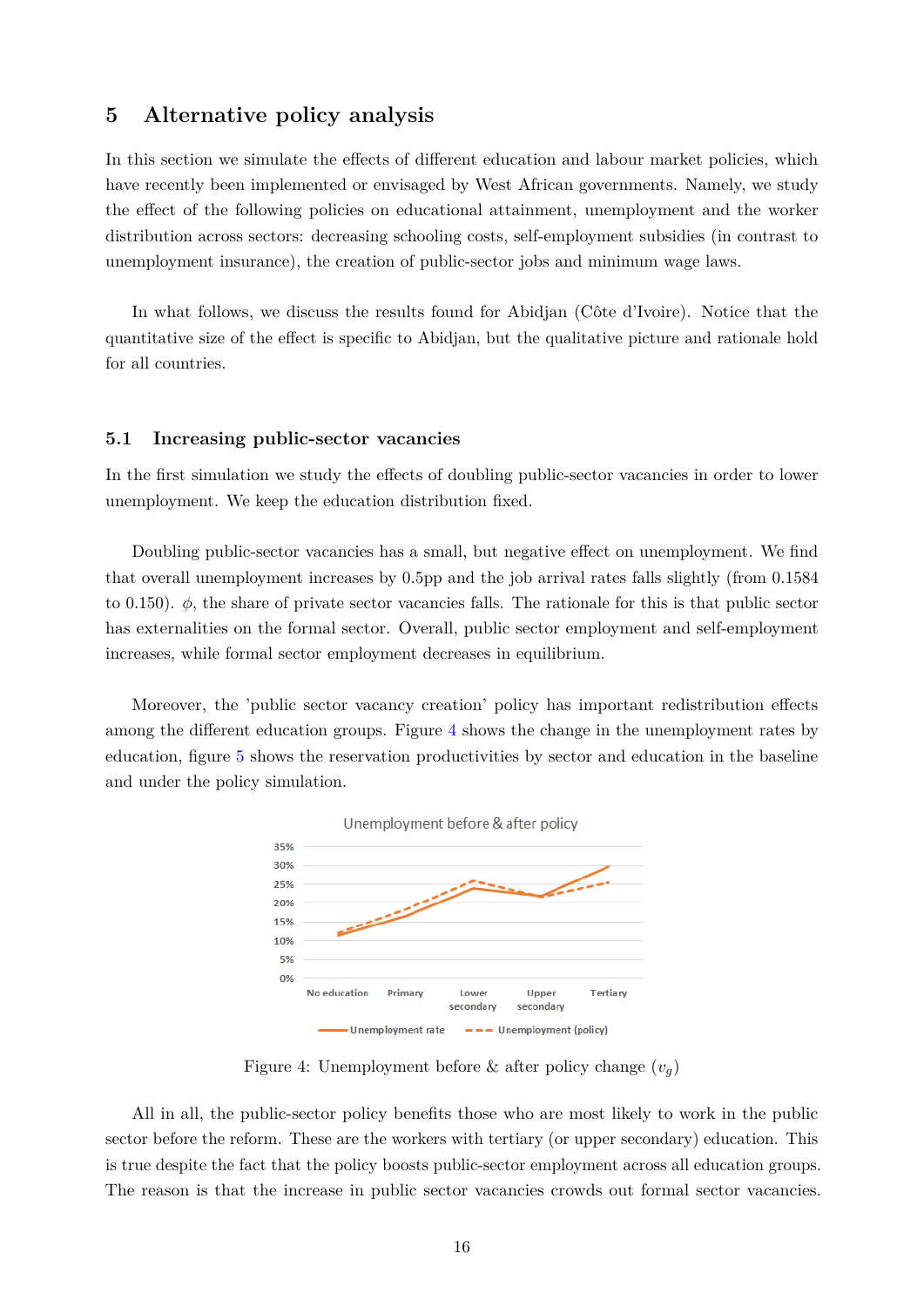<span id="page-16-0"></span>Those without or with low education see their employment perspectives in the formal sector collapse due to the reform. As a consequence they find themselves in self-employment or even in unemployment. The better employment opportunities in the public sector do not compensate for the lost formal-sector employment opportunities, so those with low education are worse off.



Figure 5: Reservation productivity before & after policy change  $(v_q)$ 

The reservation productivities shown in Figure [5](#page-16-0) perfectly co-move with reservation (and average) wages in each sector. We find that the public-sector vacancy policy increases the reservation (and average) wage for those with upper secondary and tertiary education for all education levels, while it decreases reservation wages in all sectors for those with lower secondary education and less. Hence, the public sector policy not only has redistributive effects in terms of employment and sectoral allocation, but also in terms of employment. Those with upper secondary and tertiary clearly benefit from this policy, those with lower secondary and less education lose both in terms of employment and in terms of wages.

### **5.2 Compulsory primary education reform**

In this second simulation we analyse the effects of a compulsory primary education reform. We assume that only 1% of individuals get less than primary education, while all other education levels grow proportionally.

A compulsory primary education reform increases the average educational attainment of the worker pool. This has a positive effect on private-formal vacancy creation. Because private-formal firms cannot direct their search and mean productivity of workers increases with education, private-formal vacancy posting responds positively to an increase in the average educational attainment. The job arrival rate in Abidjan thus rises from 0.158 to 0.169. Higher job arrival rates increase the value of unemployment, and thus, the public and private-formal/self-employed reservation productivity as shown in Figure [6.](#page-17-0)

The total effect on unemployment rates by education depends both on the job arrival rate, as well as on the sectoral reservation productivities.

In the case of Abidjan, unemployment rates by education remain virtually unchanged (see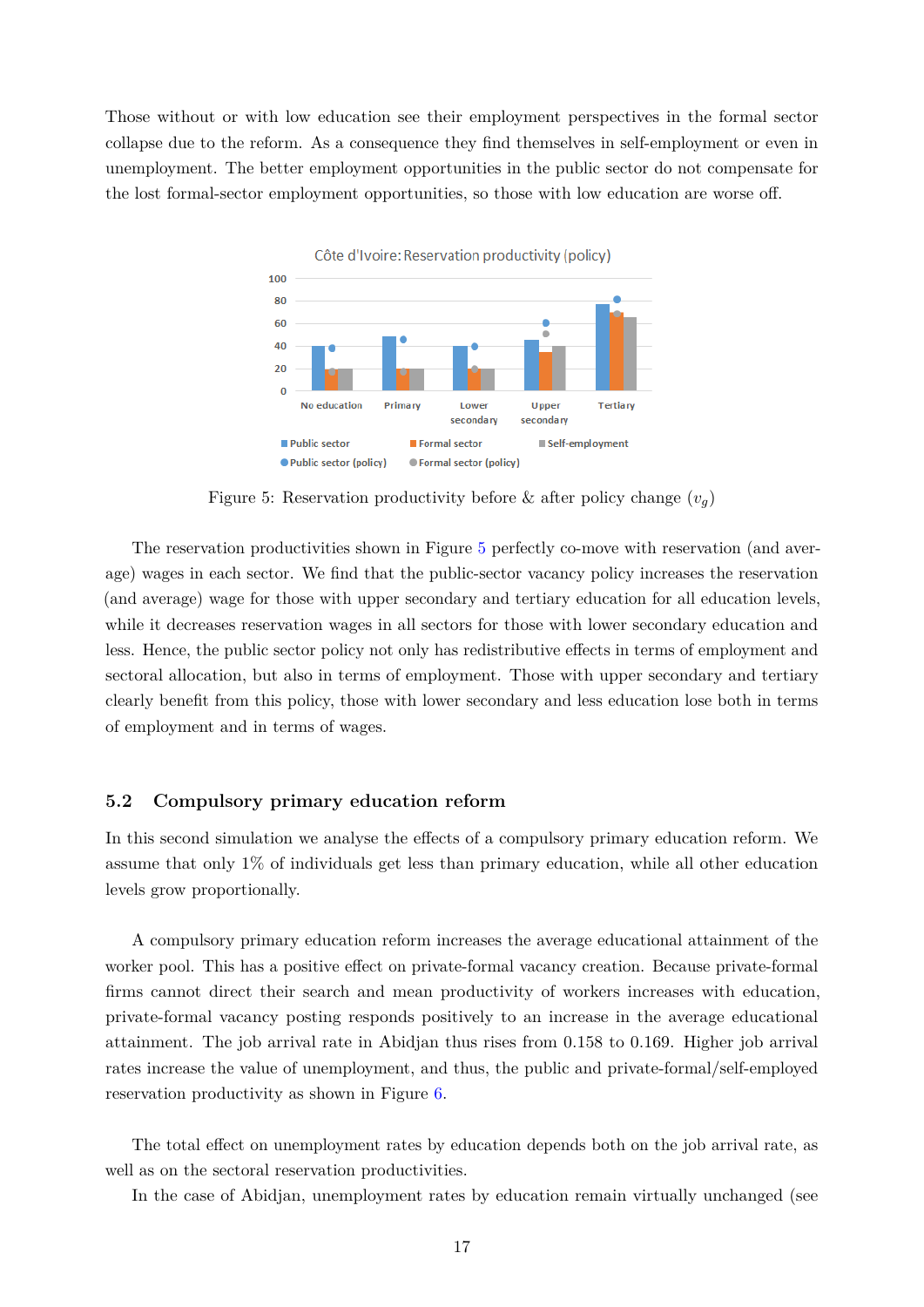<span id="page-17-0"></span>

<span id="page-17-1"></span>Figure 6: Reservation productivity before & after primary education policy



Figure 7: Unemployment rates before & after primary education policy

<span id="page-17-2"></span>Figure [7\)](#page-17-1). In combination with the shift in the educational composition of the workforce, this translates into an increase in the overall unemployment rate from 19.1% to 21.8%. As shown in Figure [8,](#page-17-2) the policy also has important effects on the sectoral composition of workers.



Figure 8: Sectoral employment before & after primary education policy

The private-formal sector vacancy creation not only leads to an increase in the arrival rate, but the share of private-sector vacancies in the market also increases from 74% to 80% (given that the public sector does not increase their vacancies). This leads to a relatively large increase in private-sector employment (from 28.9% to 36.3%) and a smaller public employment increase (from  $9\%$  to  $0.5\%$ ). The share in self-employment, however, drops from  $43.1\%$  to  $31.9\%$ . All in all,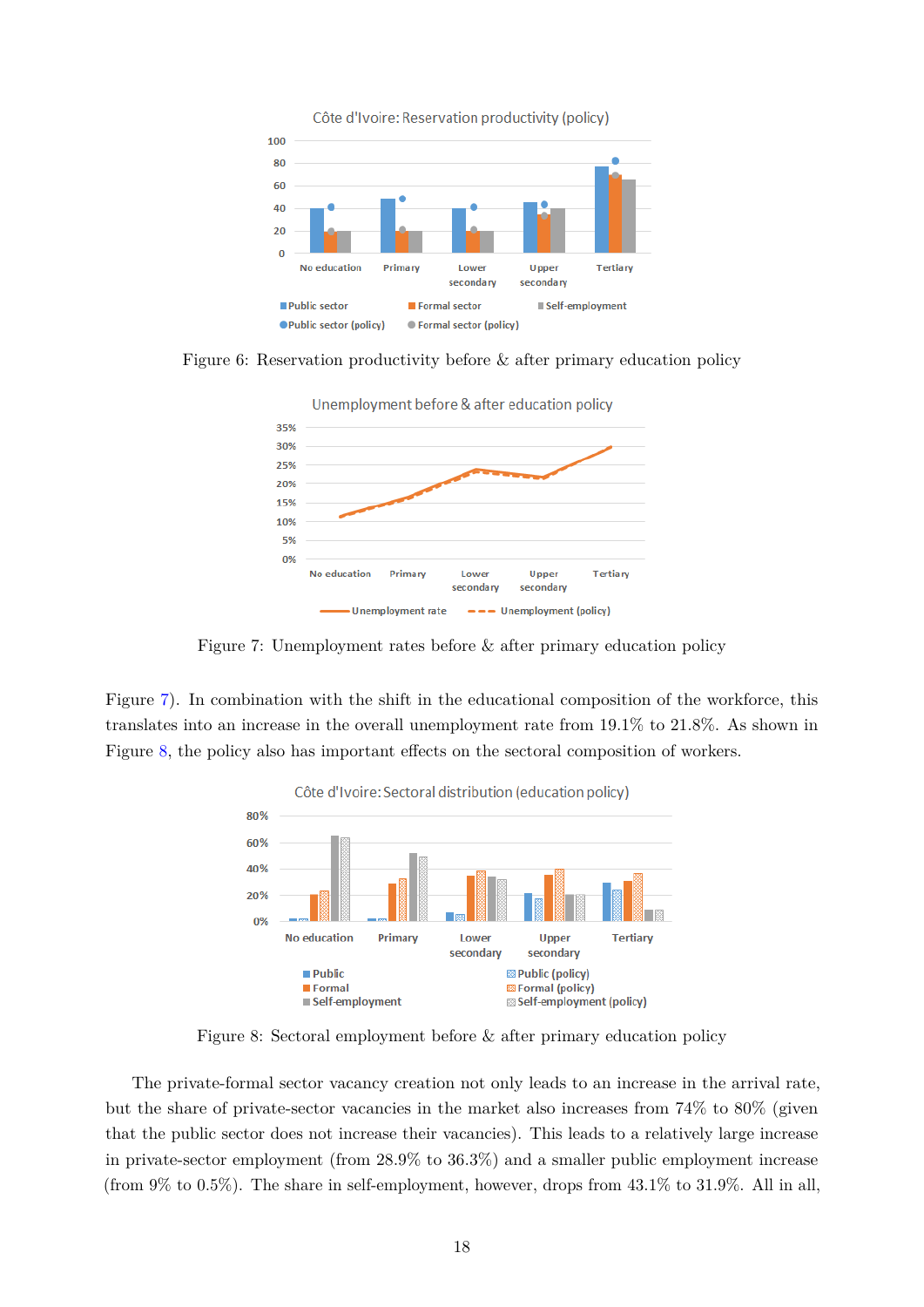the education reform pushes a considerable share of workers from self-employment, which is characterised by low productivity and low wages, into the more productive public and private-formal sector. At the same time, it also increases overall unemployment as the additional private-sector vacancy creation is not large enough to absorb the additional educated workforce.

# <span id="page-18-0"></span>**6 Discussion and conclusion**

In this paper we show that unemployment rates in urban West Africa are inverse U-shaped in education, in contrast to the decreasing pattern found for OECD countries. This raises the key question of why educated workers do not downgrade to lower skilled jobs.

The descriptive and preliminary empirical analysis suggests that the inverse U-shaped pattern is robust across a variety of individual and household-specific controls. We show that relatively little transition of employed individuals from one labour market sector to another sector occurs, independently of an individual's education level. However, the education level plays a key role in determining in which sector an unemployment worker or a labour market entrant finds work. These findings indicate that better educated individuals might have a higher option value of searching for a job in the formal or public sector, before downgrading to self-employment.

In a second part of the paper, we develop and estimate a general equilibrium search and matching model with different labour market sectors and an endogenous schooling decision. The estimates of the model confirm our descriptive analysis. Low job arrival rates, large differences in productivity between the public/private-formal and self-employment sector, and differential job destruction rates across sector jointly explain the phenomenon of educated unemployment.

Finally, we use this framework to evaluate different education and labour market policies which have recently been implemented or envisaged by West African governments. We uncover that public vacancy creation has an unintended effect of increasing overall unemployment by crowding out private-formal sector vacancy creation. It also has important redistributive effects. Workers with lower secondary education and less see their unemployment rates rise (because of fewer private-formal offers), while workers with tertiary education benefit from the increased public sector vacancies. The compulsory primary education reform, in contrast, has a positive effect on private-formal sector vacancy creation. As the average education level of the worker pool increases, the private-formal sector posts more vacancies, which result in a slightly higher offer rate. However, this effect is generally not large enough to compensate the compositional effect in unemployment (i.e. the effect of an increased share of better educated workers, who have higher unemployment rates). As a consequence, overall unemployment still increases. The policy also reduces self-employment considerably, most of the workforce is now employed in the private-formal sector, but a part of it finds itself in unemployment.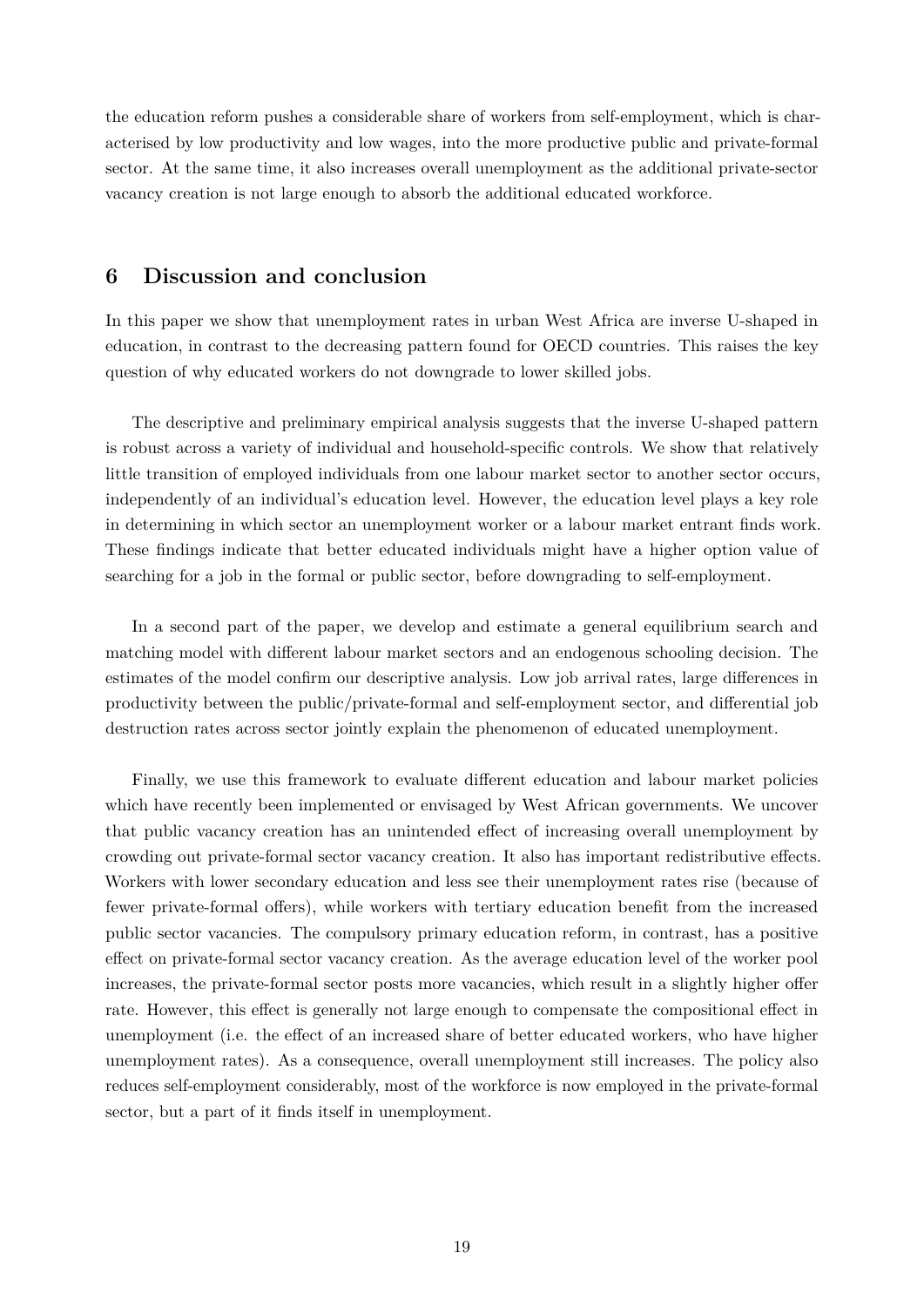# **References**

- <span id="page-19-6"></span>Albrecht, J., Navarro, L., and Vroman, S. (2011). The effects of labour market policies in an economy with an informal sector. *The Economic Journal*, 119:1105–1129.
- <span id="page-19-4"></span>Albrecht, J., Robayo-Abril, M., and Vroman, S. (2015). Public-Sector Employment in an Equilibrium Search and Matching Model. Unpublished Manuscript, Georgetown University.
- <span id="page-19-2"></span>Bradley, J., Postel-Vinay, F., and Turon, H. (forthcoming). Public Sector Wage Policy and Labor Market Equilibrium: A Structural Model. *Journal of the European Economic Association*.
- <span id="page-19-13"></span>Brilleau, A., Ouedraogo, E., and Roubaud, F. (2005). Introduction générale au dossier : l'enquête 1-2-3 dans les pays de l'UEMOA : la consolidation d'une m´ethode. *Stat´eco*, pages 15–19.
- <span id="page-19-1"></span>Burdett, K. (2012). Towards a theory of the labor market with a public sector. *Labour Economics*, 19:68–75.
- <span id="page-19-10"></span>Charlot, O. and Decreuse, B. (2010). Over-education for the rich, under-education for the poor: A search-theoretic microfoundation. *Labour Economics*, 17:886–896.
- <span id="page-19-12"></span>Fan, S. and Stark, O. (2007). International migration and 'educated unemployment'. *Journal of Development Economics*, 83:76–87.
- <span id="page-19-11"></span>Flinn, C. and Mullins, J. (2015). Labor Market Search and Schooling Investment. *International Economic Review*, 56(2):359–398.
- <span id="page-19-9"></span>Gautier, P. A. (2002). Unemployment and Search Externalities in a Model with Heterogeneous Jobs and Workers. *Economica*, 69(273):21–40.
- <span id="page-19-3"></span>Gomes, P. (2015). Optimal Public Sector Wages. *The Economic Journal*, 125:1425–1451.
- <span id="page-19-7"></span>Kerr, A. (2012). A Model of Comparative Advantage with Matching in the Urban Tanzanian Labour Market. CSAE Working Paper WPS/2012-21, University of Oxford.
- <span id="page-19-5"></span>Langot, F. and Yassin, S. (2016). Informality, Public Employment and Employment Protection in Developing Countries. IRENE, Working paper 16-09, University of Neuchatel.
- <span id="page-19-14"></span>Meghir, C., Narita, R., and Robin, J.-M. (2015). Wages and Informality in Developing Countries. *American Economic Review*, 105(4):1509–1546.
- <span id="page-19-8"></span>Narita, R. (2017). Self-Employment in Developing Countries: A Search-Equilibrium Approach. Unpublished Manuscript, University of Sao Paolo.
- <span id="page-19-0"></span>Pissarides, C. (2000). *Equilibrium Unemployment Theory, 2nd Edition*. The MIT Press, Cambridge.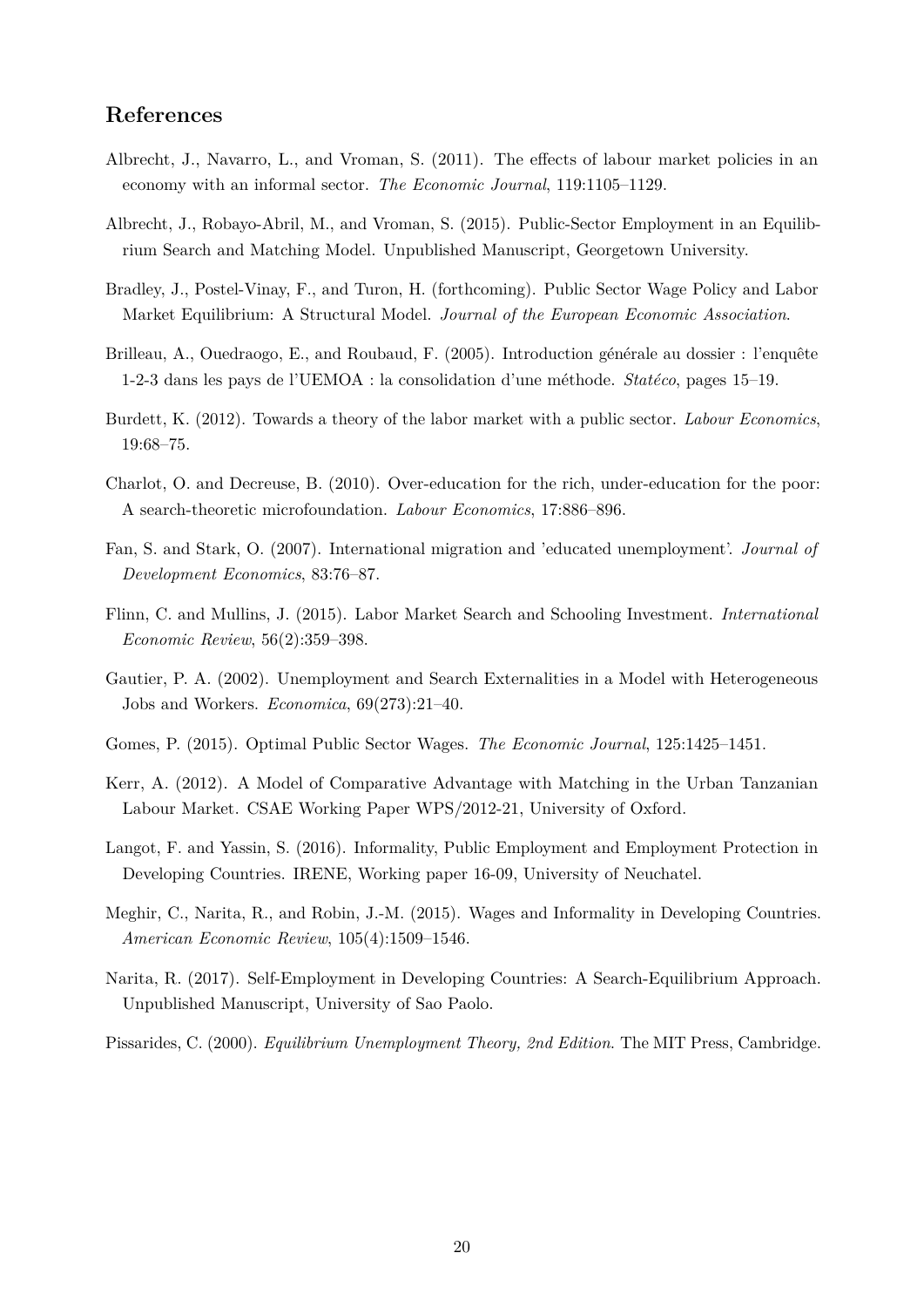# **Appendix**



Figure 9: Unemployment rates of men (25 to 64 years old) in OECD countries by education level



Source: 1-2-3-Survey, 1st phase, 2001/2002; AFRISTAT, DIAL, INS; authors' calculations.

Figure 10: Unemployment rates of men (25 to 64 years old) in West African economic capitals by education level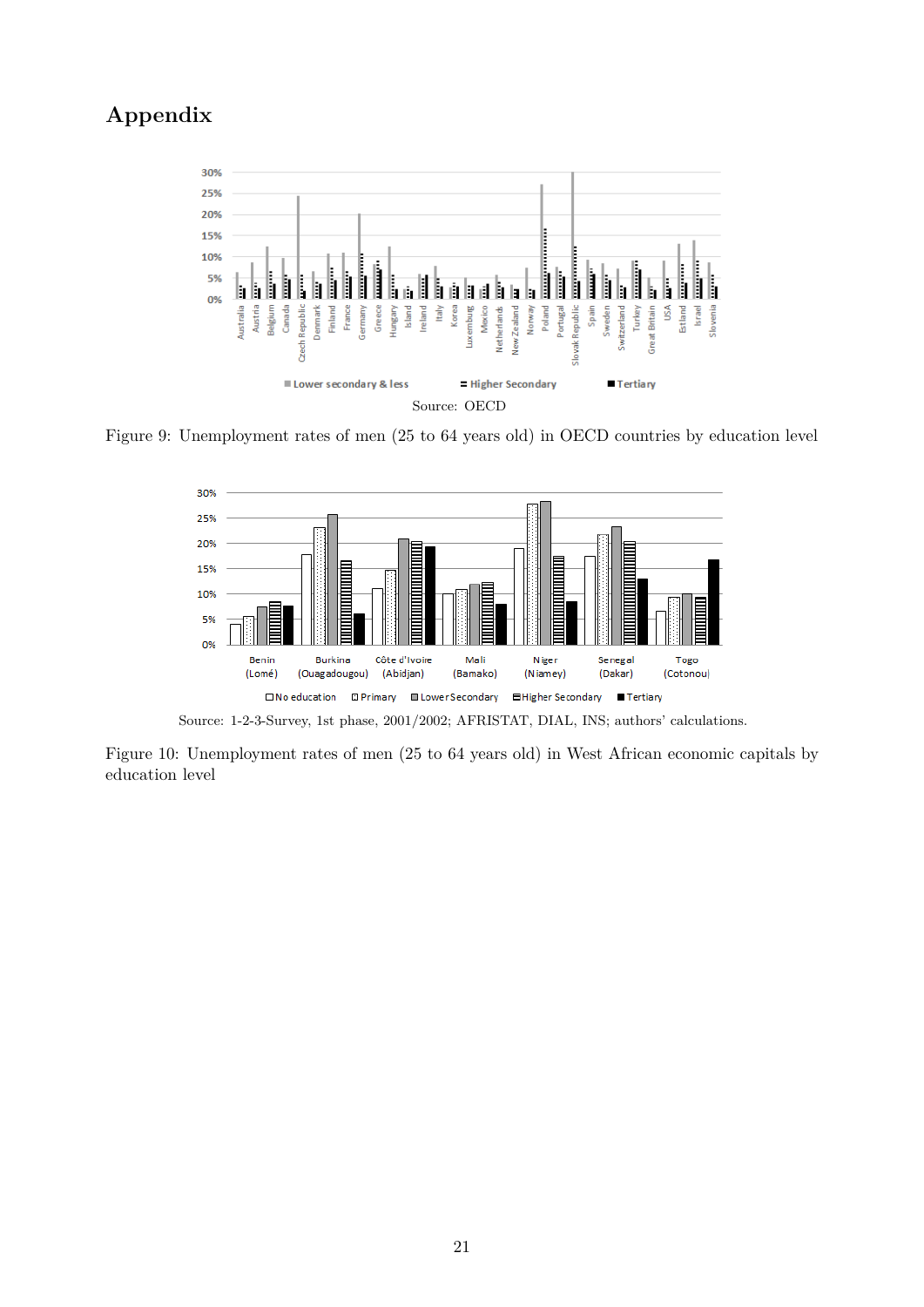### **Appendix A: Model Extension: Self-employment as a Search State**

In this section, we propose and solve an extension of the model where self-employed are also searching on the labor market, albeit with a reduced intensity. There are now six possible states.

### **Values**

In addition to the four previous states, there are two additional states: being employed in the private or public sector while having previously been self-employed without an intermediate unemployment spell. Given a previous productivity in the self-employment state of *xs*, the respective present value for each of these states is given by the following equations:

<span id="page-21-0"></span>
$$
rV_{p,s}(x, x_s, y) = w_{p,s}(x, x_s, y) + \delta_p(y) \left( V_U(y) - V_{ps}(x, x_s, y) \right) \tag{21}
$$

$$
rV_{g,s}(x, x_s, y) = w_{g,s}(x, x_s, y) + \delta_g(y) \left( V_U(y) - V_{g,s}(x, x_s, y) \right) \tag{22}
$$

The expressions for three of the four previous values remain unchanged. For an unemployed worker, offers from the public and the private sectors arrive at Poisson rates  $\lambda_{p,u}(y)$  and  $\lambda_{g,u}(y)$ respectively (and are determined in equilibrium), and from the self-employment sector at exogenous rate  $\lambda_s(y)$ . We then have:

<span id="page-21-3"></span>
$$
rV_U(y) = b(y) + \lambda_{p,u}(y) \mathbb{E}_{F_{X,p}} \max\{V_p(x, y) - V_U(y), 0\} + \lambda_{g,u}(y) \mathbb{E}_{F_{X,g}} \max\{V_g(x, y) - V_U(y), 0\} + \lambda_s(y) \mathbb{E}_{F_{X,s}} \max\{V_s(x, y) - V_U(y), 0\}
$$
(23)

$$
rV_p(x, y) = w_p(x, y) + \delta_p(y) (V_U(y) - V_p(x, y))
$$
\n(24)

$$
rV_g(x, y) = w_g(x, y) + \delta_g(y) (V_U(y) - V_g(x, y))
$$
\n(25)

With offers from the public and the private sectors arriving at Poisson rates  $\lambda_{p,s}(y)$  and  $\lambda_{g,s}(y)$ respectively, the present value for self-employment becomes:

<span id="page-21-2"></span>
$$
rV_s(x_s, y) = x_s + \delta_s(y) (V_U(y) - V_s(x_s, y)) + \lambda_{p,s}(y) \mathbb{E}_{F_{X,p}} \max\{V_{p,s}(x, x_s, y) - V_s(x_s, y), 0\} + \lambda_{g,s}(y) \mathbb{E}_{F_{X,g}} \max\{V_{g,s}(x, x_s, y) - V_s(x_s, y), 0\}
$$
(26)

The reservation productivity  $R_j$  in each sector must satisfy:

<span id="page-21-1"></span>
$$
V_j(R_j(y), y) = V_U(y), \ j \in \{p, g, s\} \tag{27}
$$

$$
V_j(R_j(x_s, y), x_s, y) = V_s(x_s, y), j \in \{p, s; g, s\}
$$
\n(28)

On the private-sector firm side, let  $J_u(x, y)$  be the present value associated with a job filled by a worker previously unemployed of type (*y*) whose match-productivity is *x*. Let *Js*(*x, xs, y*) be the present value associated with a job filled by a worker previously self-employed of type (*y*) whose match-productivity is  $x$ , and whose productivity in self-employment was  $x_s$ . Denote by  $V$  the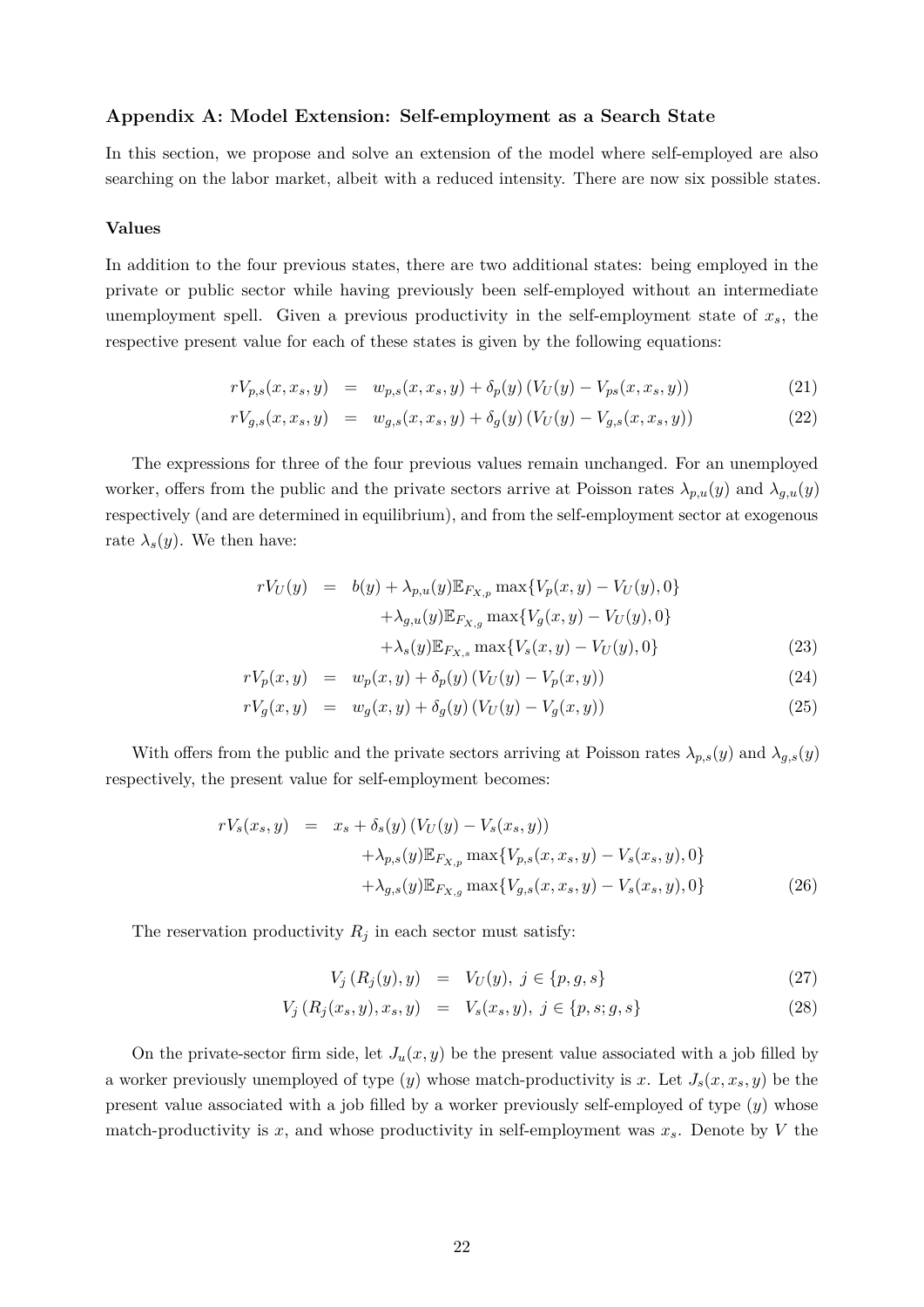value associated with posting a private-sector vacancy. The values of a filled position must satisfy:

<span id="page-22-0"></span>
$$
rJ_u(x,y) = x - w_p(x,y) - \delta_p(y)J_u(x,y)
$$
\n(29)

$$
rJ_s(x, x_s, y) = x - w_{p,s}(x, x_s, y) - \delta_p(y)J_s(x, x_s, y)
$$
\n(30)

#### **Wages**

For a transition from unemployment to employment, the wage distribution remains the same, so that  $R_p(y) = rV_U(y)$ . For a transition from self-employment to the private sector, the worker bargains with the present value of self-employment as an outside option. That is the Nash bargaining solution has to solve the problem:

$$
\max_{w} \left( V_{p,s}(x, x_s, y) - V_s(x_s, y) \right)^{\beta} J_s(x, x_s, y)^{1-\beta} \tag{31}
$$

The worker's surplus from self-employment compared to unemployment is given by equation [\(21\)](#page-21-0). Rearranging terms, this reads as:

<span id="page-22-1"></span>
$$
V_{p,s}(x, x_s, y) - V_U(y) = \frac{w_{p,s}(x, x_s, y) - rV_U(y)}{r + \delta_p(y)}
$$
\n(32)

Subtracting the flow value of self-employment on both sides and rearranging terms, we can derive the worker's surplus of moving from self-employment to private-formal employment as:

$$
V_{p,s}(x, x_s, y) - V_s(x_s, y) = \frac{w_{p,s}(x, x_s, y) + \delta_p(y)V_U(y) - (r + \delta_p(y))V_s(x_s, y)}{r + \delta_p(y)}
$$
(33)

Using Eq.  $(30)$ , we derive the value of a filled job by a previous self-employed workers as:

$$
J_s(x, x_s, y) = \frac{x - w_{p,s}(x, x_s, y)}{r + \delta_p(y)}
$$
\n(34)

Substituting the worker's surplus and the firm's surplus into the Nash bargaining problem, deriving the FOC and rearranging terms leads to the following wage equation:

$$
w_{p,s}(x, x_s, y) = \beta x + (1 - \beta) \left[ r V_U(y) + (r + \delta_p(y)) (V_s(x_s, y) - V_U(y)) \right]
$$
(35)

### **Reservation Wages**

Using the characterization of the reservation wage and  $Eq.(32)$  $Eq.(32)$ , it follows immediately that:

<span id="page-22-2"></span>
$$
V_{p,s}(R_{p,s}(x_s, y), x_s, y) - V_U(y) = V_s(x_s, y) - V_U(y) = \frac{R_{p,s}(x_s, y) - R_p(y)}{r + \delta_p(y)}
$$
(36)

Hence:

$$
V_{p,s}(x, x_s, y) - V_s(x_s, y) = \frac{\beta}{r + \delta_p(y)} (x - R_{p,s}(x_s, y))
$$
\n(37)

Using Eq. $(22)$  and Eq. $(36)$ , we obtain:

$$
V_{g,s}(x, x_s, y) - V_s(x_s, y) = \frac{1}{r + \delta_g(y)} \left( w_g(x, y) - R_p(y) - \frac{r + \delta_g(y)}{r + \delta_p(y)} \left[ R_{p,s}(x_s, y) - R_p(y) \right] \right)
$$
(38)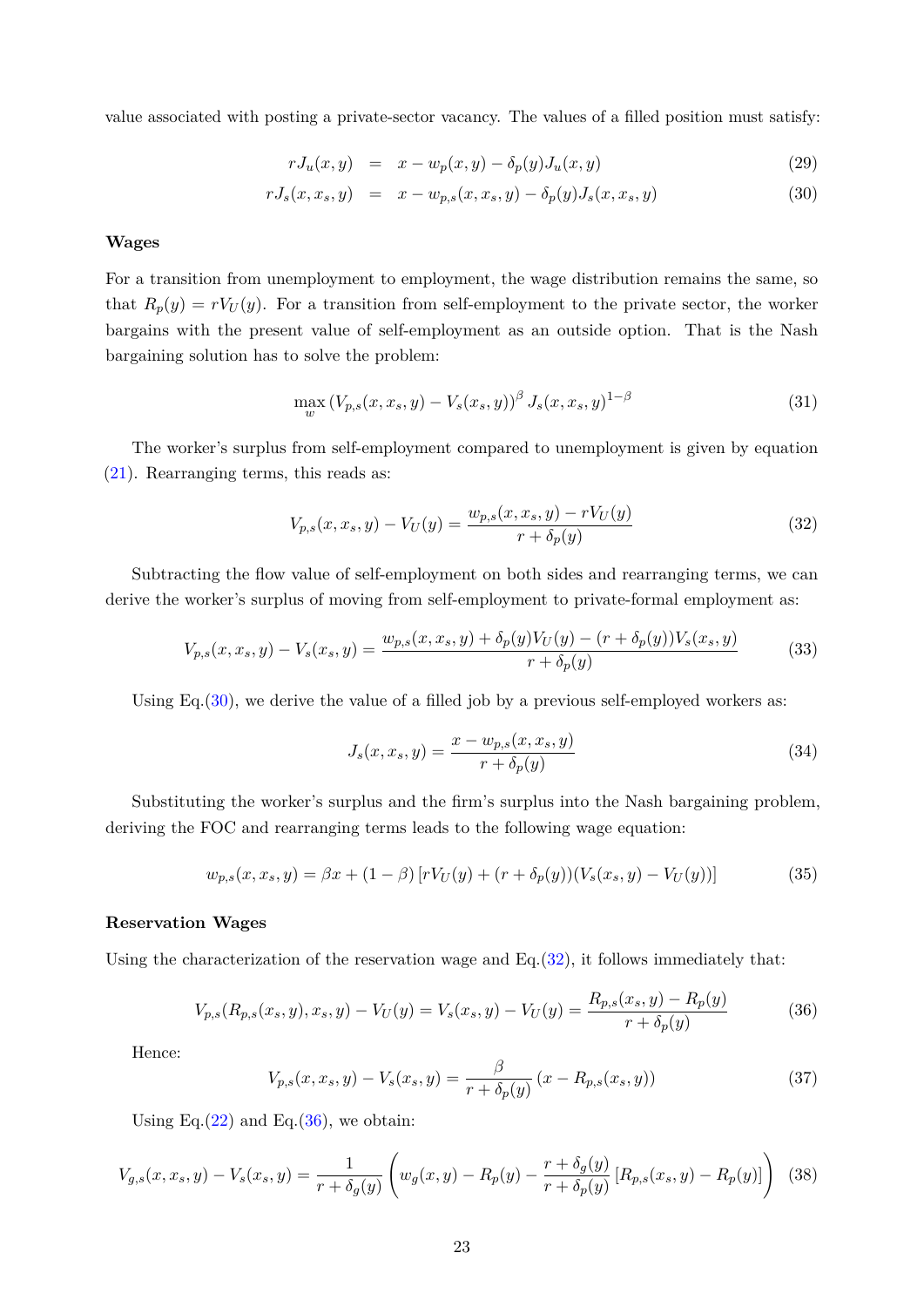Using again Eq.[\(28\)](#page-21-1), Eq.[\(26\)](#page-21-2), and the two previous expressions, we can characterize  $R_{p,s}(x_s, y)$ and  $R_{g,s}(x_s, y)$ :

<span id="page-23-0"></span>
$$
R_{p,s}(x_s, y) - R_p(y) = \frac{r + \delta_p(y)}{r + \delta_s(y)} (x_s - R_p(y)) + \frac{\lambda_{p,s}(y)\beta}{r + \delta_s(y)} \int_{R_{p,s}(x_s, y)} [x - R_{p,s}(x_s, y)] dF_{X,p}(x|y) + \frac{r + \delta_p(y)}{r + \delta_s(y)} \frac{\lambda_{g,s}(y)}{r + \delta_g(y)} \int_{R_{g,s}(x_s, y)} [w_g(x, y) - R_p(y)] dF_{X,g}(x|y) - \frac{\lambda_{g,s}(y)[1 - F_{X,g}(R_{g,s}(x_s, y)|y)]}{r + \delta_s(y)} [R_{p,s}(x_s, y) - R_p(y)]
$$
(39)

and

$$
w_g(R_g s(x_s, y), y) = R_{p,s}(x_s, y). \tag{40}
$$

To characterize  $R_s(y)$  and  $R_p(y)$ , note first that from Eq.[\(28\)](#page-21-1) and Eq.[\(32\)](#page-22-1),  $R_{p,s}(R_s(y), y) =$  $R_p(y)$ . Substituting this result into Eq. [\(39\)](#page-23-0), we note that the left-hand side and the last term of the right-hand side of this equation are 0. Hence, the reservation productivity in self-employment is given by:

$$
R_s(y) = R_p(y) - \frac{\lambda_{p,s}(y)\beta}{r + \delta_p(y)} \int_{R_p(y)} [x - R_p(y)] dF_{X,p}(x|y) - \frac{\lambda_{g,s}(y)}{r + \delta_g(y)} \int_{R_{g,s}(R_s(y),y)} [w_g(x,y) - R_p(y)] dF_{X,g}(x|y)
$$
(41)

Note that the reservation wage for self-employment is lower than the reservation wage for employment in the private sector. That is because the self-employed present value accounts for the possible transition in the future. Finally, using Eq. $(23)$ , we obtain:

$$
R_p(y) = b(y) + \frac{\lambda_{p,s}(y)\beta}{r + \delta_p(y)} \int_{R_p(y)} [x - R_p(y)] \, dF_{X,p}(x|y) + \frac{\lambda_{g,s}(y)}{r + \delta_g(y)} \int_{R_g(y)} [w_g(x, y) - R_p(y)] \, dF_{X,g}(x|y) + \frac{\lambda_s(y)}{r + \delta_p(y)} \int_{R_s(y)} [R_{p,s}(x, y) - R_p(y)] \, dF_{X,s}(x|y)
$$
(42)

 $\text{since } R_{p,s}(R_s(y), y) = R_p(y).$ 

### **Matching Function**

Let *m* be the measure of contacts in the economy,  $n<sub>s</sub>$  be the proportion of self-employed. Denote by *v* the total number of vacancies posted by the public and the private firms. The matching technology is characterized by the Cobb-Douglas function

$$
m = (u + \psi s)^{\eta} v^{1-\eta}
$$

where  $0 < \psi \leq 1$  reflects the lower search efficiency of individuals who are currently self-employed relative to the unemployed. The rate of contacts per firm searching is

$$
q(k) = k^{\eta}
$$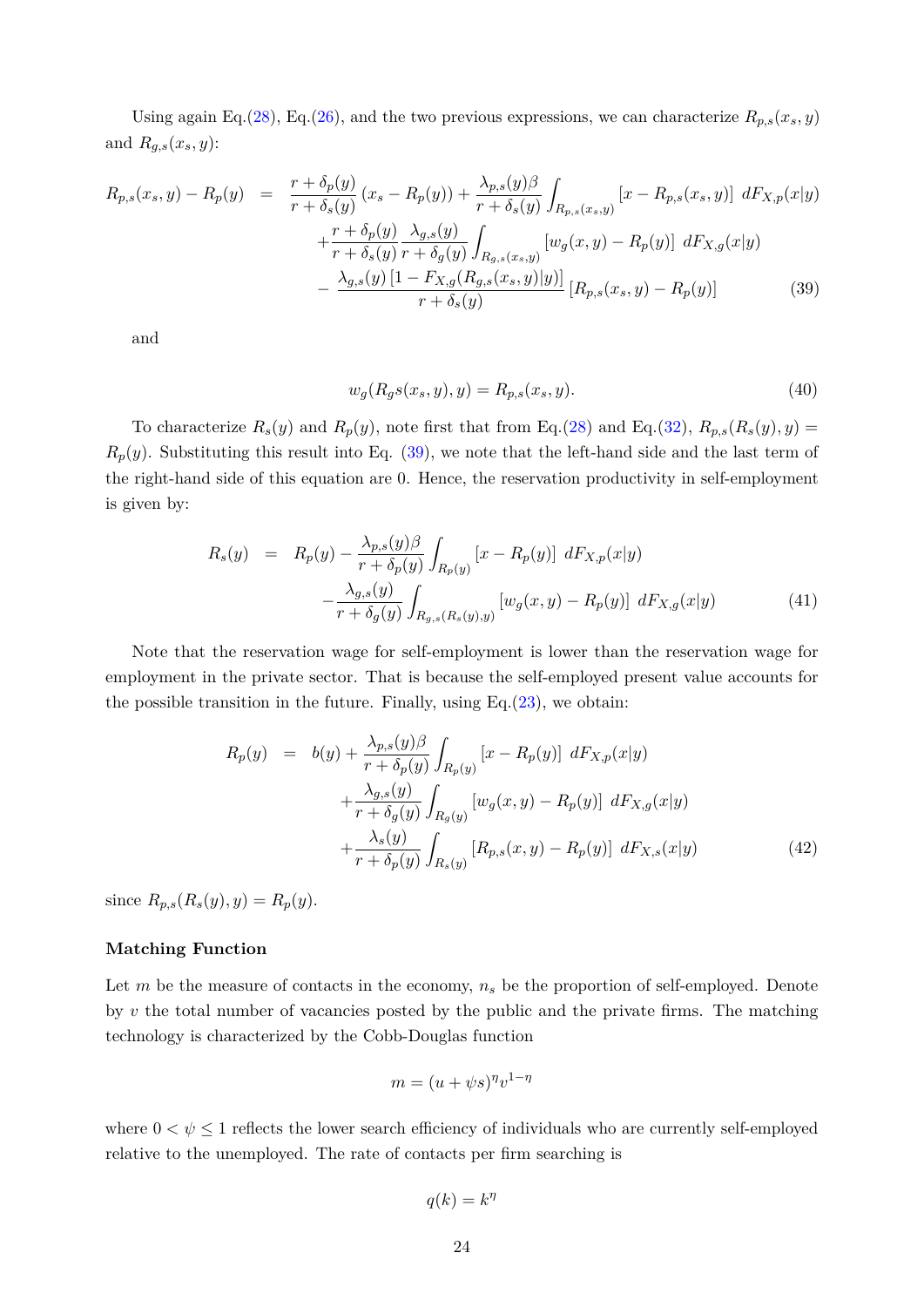where  $k = (u + \psi s)/v$ , and k is a measure of the market tightness. The proportion of self-employed who are searching is given by  $\psi s/(u + \psi s)$ . We assume that contacts with public and private occur randomly, and that contact rates do note vary with *y*. The contact rate of a self-employed is then given by:

$$
\lambda_{p,s}(y) = \phi \frac{\psi s}{u + \psi s} \frac{m}{s} = \phi \psi k^{\eta - 1}
$$
\n(43)

$$
\lambda_{g,s}(y) = (1 - \phi) \frac{\psi s}{u + \psi s} \frac{m}{s} = (1 - \phi) \psi k^{\eta - 1}
$$
\n(44)

The contact rate of an unemployed is given by:

$$
\lambda_{p,u}(y) = \phi k^{\eta - 1} \tag{45}
$$

$$
\lambda_{g,u}(y) = (1 - \phi)k^{\eta - 1} \tag{46}
$$

### **Free-Entry Condition and Steady State**

The value for a private firm to post a vacancy is given by:

$$
rV = -c + q(k)\frac{u}{u + \psi s} \mathbb{E}_{FX,Y,p} \max\{J_u(x,y) - V, 0\}
$$
\n(47)

$$
+q(k)\frac{\psi s}{u+\psi s}\mathbb{E}_{FX,X_s,Y,p}\max\{J_s(x,x_s,y)-V,0\}
$$
 (48)

The first expectation is taken on  $(x, y)$ , while the second expectation is taken on  $(x, x_s, y)$ , for  $x_s$ being the productivity of those who accepted a self-employment job. Using the fact that:

$$
J_u(x, y) = \frac{1 - \beta}{r + \delta_p(y)} (x - R_p(y))
$$
\n(49)

and

$$
J_s(x, x_s, y) = \frac{1 - \beta}{r + \delta_p(y)} (x - R_{p,s}(x_s, y))
$$
\n(50)

and the free-entry condition  $V = 0$ , it follows that:

$$
0 = -c + q(k) \frac{s}{u + \psi s} \int \int_{R_p(y)} \frac{1 - \beta}{r + \delta_p(y)} (x - R_p(y)) dF_{X,p}(x|y) dF_Y(y|U) \tag{51}
$$

$$
+ q(k) \frac{\psi s}{u + \psi s} \int \int_{R_s(y)} \int_{R_p s(x_s, y)} \frac{1 - \beta}{r + \delta_p(y)} (x - R_p(y)) dF_{X,p}(x|y) dF_{X,s}(x_s|y) dF_Y(y|S)
$$

Note that  $F_{X,p}(x|x_s,y) = F_{X,p}(x|y)$ , and  $F_{X,p}(x|y,S) = F_{X,p}(x|y)$ . The two unknown are  $dF_Y(y|U)$  and  $dF_Y(y|S)$ , where the latter is the distribution *y* among self-employed. To characterize both distribution, it suffices to use again  $dF_Y(y|U) = \frac{u(y)dF_Y(y)}{u}$ , and  $dF_Y(y|S) = \frac{n_s(y)dF_Y(y)}{s}$ , and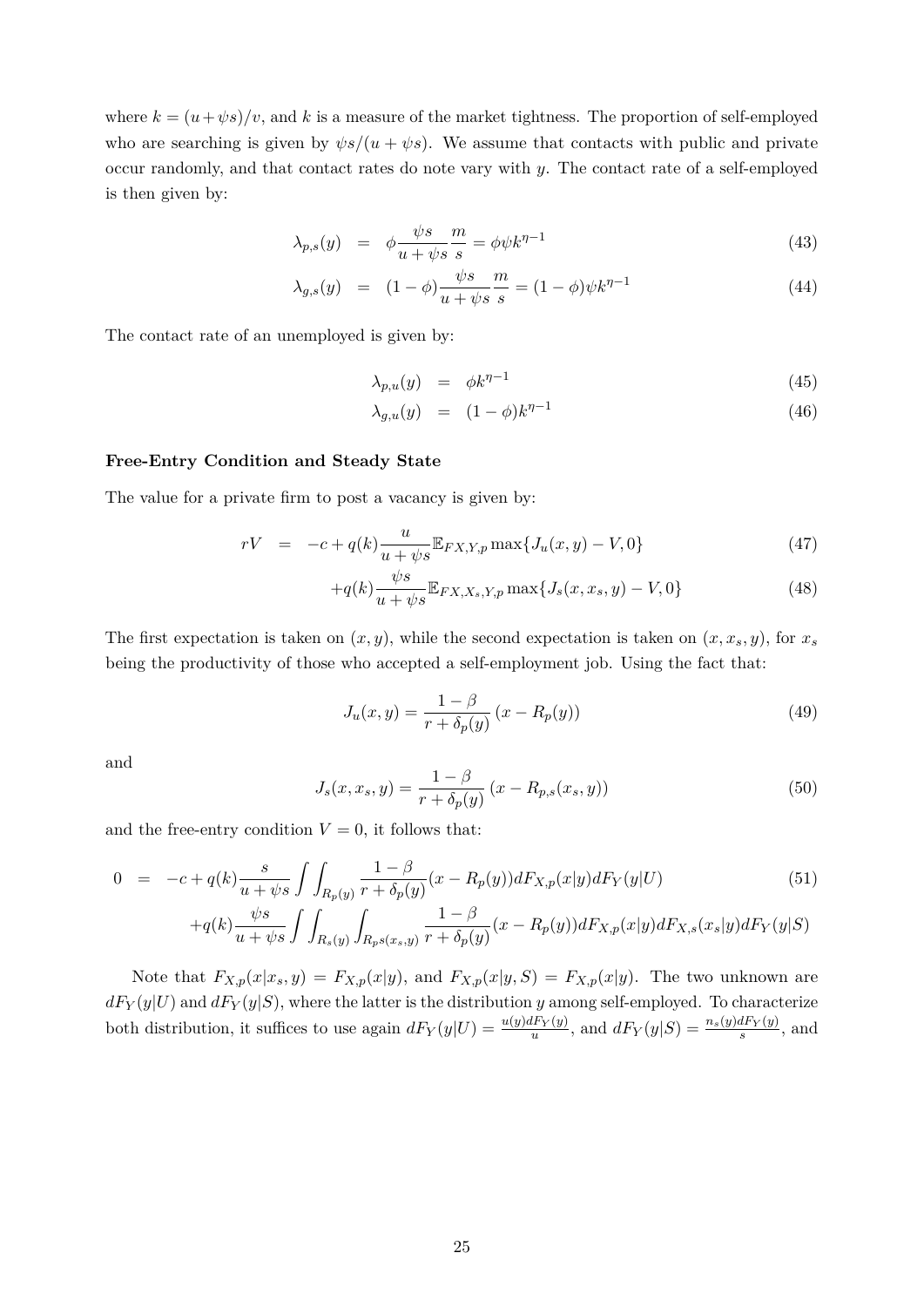the steady-state conditions given by:

$$
\delta_p(y)n_p(y) = \lambda_p(y) \left[1 - F_{X,p}(R_p(y)|y)\right] u(y) \n+ \lambda_{p,s}(y) \int_{R_s(y)} \left[1 - F_{X,p}(R_{p,s}(x_s, y)|y)\right] dF_{X,s}(x_s)|y) n_s(y)
$$
\n(52)

$$
\delta_g(y)n_g(y) = \lambda_p(y) \left[1 - F_{X,g}(R_g(y)|y)\right] u(y) \n+ \lambda_{g,s}(y) \int_{R_s(y)} \left[1 - F_{X,g}(R_{p,s}(x_s, y)|y)\right] dF_{X,s}(x_s)|y) n_s(y)
$$
\n(53)

$$
\delta_s(y)n_s(y) = \lambda(y) \left[1 - F_{X,s}(R_p(y)|y)\right] u(y) \n- \lambda_{p,s}(y) \int_{R_s(y)} \left[1 - F_{X,p}(R_{p,s}(x_s, y)|y)\right] dF_{X,s}(x_s)|y) n_s(y) \n- \lambda_{g,s}(y) \int_{R_s(y)} \left[1 - F_{X,g}(R_{p,s}(x_s, y)|y)\right] dF_{X,s}(x_s)|y) n_s(y)
$$
\n(54)

and

$$
n_p(y) + n_g(y) + n_s(y) + u(y) = 1.
$$
\n(55)

Given *phi*,  $k, \psi$  and  $\eta$  are uniquely determined by the job arrival and destruction rates. Finally, the equivalent of  $Eq.(20)$  $Eq.(20)$  closes the model:

$$
\phi = \left(\frac{u + \psi s}{k} - v_g\right) / \frac{u + \psi s}{k} \tag{56}
$$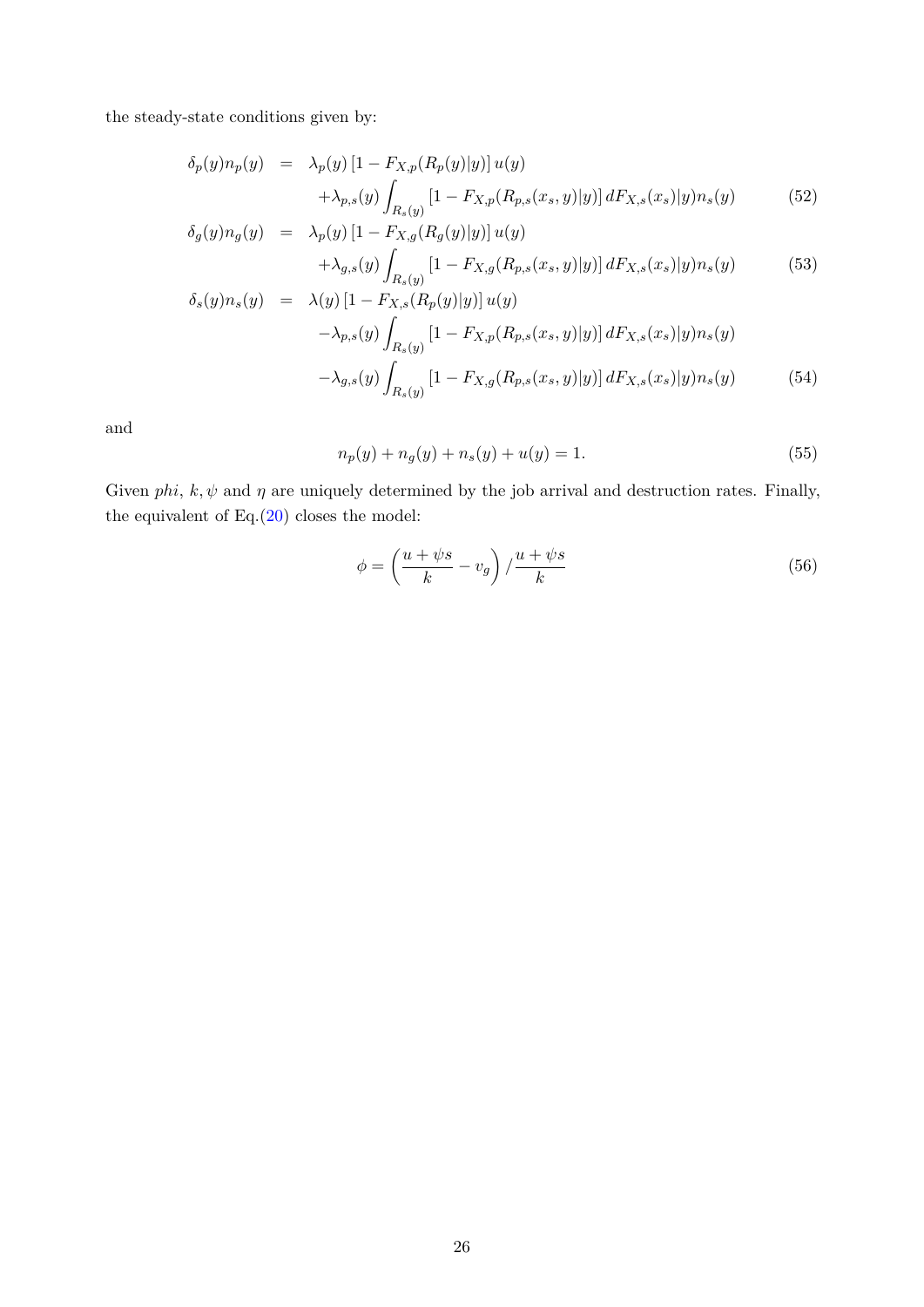### **Appendix B: Estimation steps**

### **Step 1: wages in the public sector**

Define the wage scheme in the public sector:

$$
w_g(x, y) = \phi(y) + \gamma x + (1 - \gamma) R_p(x)
$$

In the baseline  $\gamma = \beta$ .

Under the condition  $R_g(y) = w_g(R_g(y), y)$ , it follows that:

<span id="page-26-0"></span>
$$
R_g(y) = \frac{\psi(y)}{1 - \gamma} + R_p(y) \tag{57}
$$

ARAV assumes that  $\psi(y) = \bar{\psi}$ .

#### **Step 2: human capital distribution**

Equate human capital measure *Y* with years of education. We distinguish 5 categories: no education, primary, lower secondary, upper secondary, and tertiary education. Calculate for each category  $\{p^j\}_{j=1,\dots,5}$ , the distribution of education in the population.

### **Step 3: reservation productivities**

By education group, in each sector (private, public and self-employment) trim the wage distribution below for the 10% lowest values, and above for the 5% highest values. Equate  $\hat{R}_p^j$ ,  $\hat{R}_g^j$ , and  $\hat{R}_s^j$  will be the minimum observed wage in each sector.

The model implies that  $R_p(y) = R_s(y)$ . Hence, take  $\hat{R}^j = min\{\hat{R}^j_p, \hat{R}^j_s\}$ . Finally, by Eq. $(57)$ , we have:

$$
\hat{\psi}^j/(1-\gamma) = \hat{R}_g^j - \hat{R}^j.
$$

### **Step 4: Productivity distribution**

The productivity distribution is inferred from the wage distribution in each sector.

For the private sector, compute:

$$
\ln x = \ln \left( \frac{w_p^j - (1 - \beta)R^j}{\beta} \right) \tag{58}
$$

with  $\beta = 0.5$ .

The parameters of the productivity distribution  $\mu^j$  and  $\sigma^j$  minimize the distance between the distribution of ln *x* and a truncated log-normal distribution (truncated at  $R^j$ ) with parameters  $\mu_g^j$ and  $\sigma_g^j$ . Similarly, for the public sector, compute:

$$
\ln x = \ln \left( \frac{w_g^j - (1 - \gamma) R_g^j}{\gamma} \right) \tag{59}
$$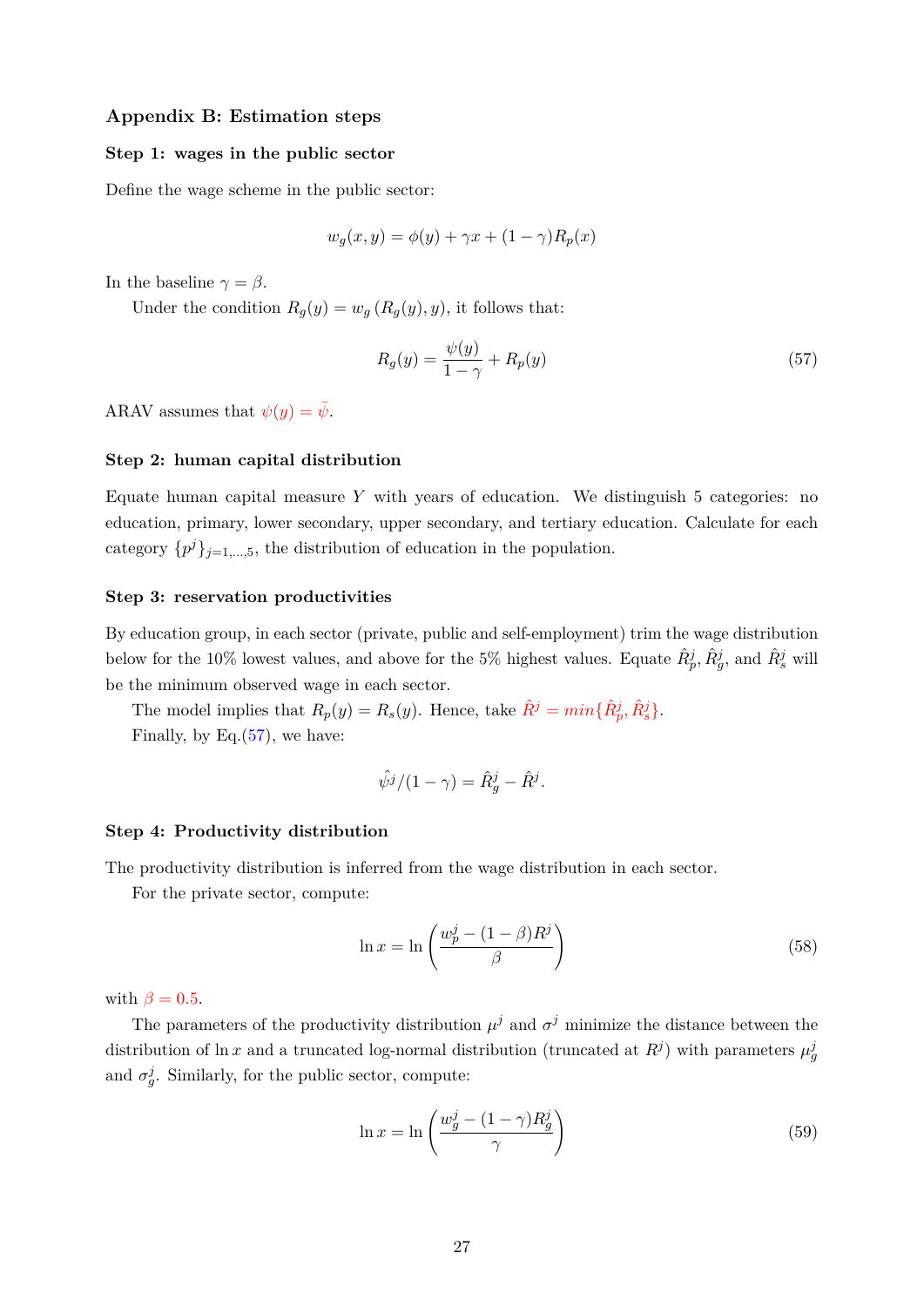and take  $\mu_g^j$  and  $\sigma_g^j$  to minimize the distance between the distribution of ln *x* and a truncated log-normal distribution (truncated at  $R_g^j$ ) with parameters  $\mu_g^j$  and  $\sigma_g^j$ .

For self-employment, the productivity distribution  $F_{X,s}^j$  is exactly the wage distribution.

### **Step 5: arrival and destruction rates**

Use the empirical counterpart of average duration of employment to estimate  $m(\theta)$ ,  $\phi$  and  $\lambda$ . Assume that:  $\lambda(y) = \lambda$ . We have:

$$
m(\theta)\phi = \sum_{j} p_p^j \frac{n_p^j}{E(T_p) \left(1 - F_{X,p}^j(R^j)\right)} \tag{60}
$$

$$
m(\theta)(1-\phi) = \sum_{j} p_g^j \frac{n_g^j}{E(T_g) \left(1 - F_{X,g}^j(R_g^j)\right)} \tag{61}
$$

$$
\lambda = \sum_{j} p_p^j \frac{n_s^j}{E(T_s) \left(1 - F_{X,s}^j(R^j)\right)} \tag{62}
$$

Hence:

$$
\phi = \frac{a_{\phi}}{1 + a_{\phi}}\tag{63}
$$

where

$$
a_g = \sum_j p_p^j \frac{n_p^j}{E(T_p) \left(1 - F_{X,p}^j(R^j)\right)} / \sum_j p_g^j \frac{n_g^j}{E(T_g) \left(1 - F_{X,g}^j(R_g^j)\right)}
$$

The destruction rates are given by:

$$
\delta_p^j = \phi m(\theta) \left[ 1 - F_{X,p}^j(R_p^j) \right] u^j / n_p^j
$$
  
\n
$$
\delta_g^j = (1 - \phi) m(\theta) \left[ 1 - F_{X,g}^j(R_g^j) \right] u^j / n_g^j
$$
  
\n
$$
\delta_s^j = \lambda \left[ 1 - F_{X,s}^j(R_p^j) \right] u^j / n_s^j
$$

### **Step 6: Remaining parameters**

The matching function is defined as:

$$
m(\theta) = A\theta^{\alpha}
$$

Assume that  $A = 0.25$ , and  $\alpha \in [0.3, 0.5]$  (Pissarides and Petrongolo, 2001), to retrieve an estimate of *θ*.

$$
\theta = \left(\frac{m(\theta)}{A}\right)^{1/\alpha}
$$

The vacancy rate in the public sector is given by:

$$
v_g = \theta u(1 - \phi)
$$

Set  $r = 10\%$ . The cost of posting a vacancy *c* follows from Eq.[\(15\)](#page-12-0):

$$
c = \frac{m(\theta)}{\theta} \sum_{j} p^{j} \frac{u^{j}}{u} \frac{(1-\beta)}{r + \delta_{p}^{j}} \int_{R^{j}} \left[1 - F_{X,p}^{j}(x)\right] dx.
$$
 (64)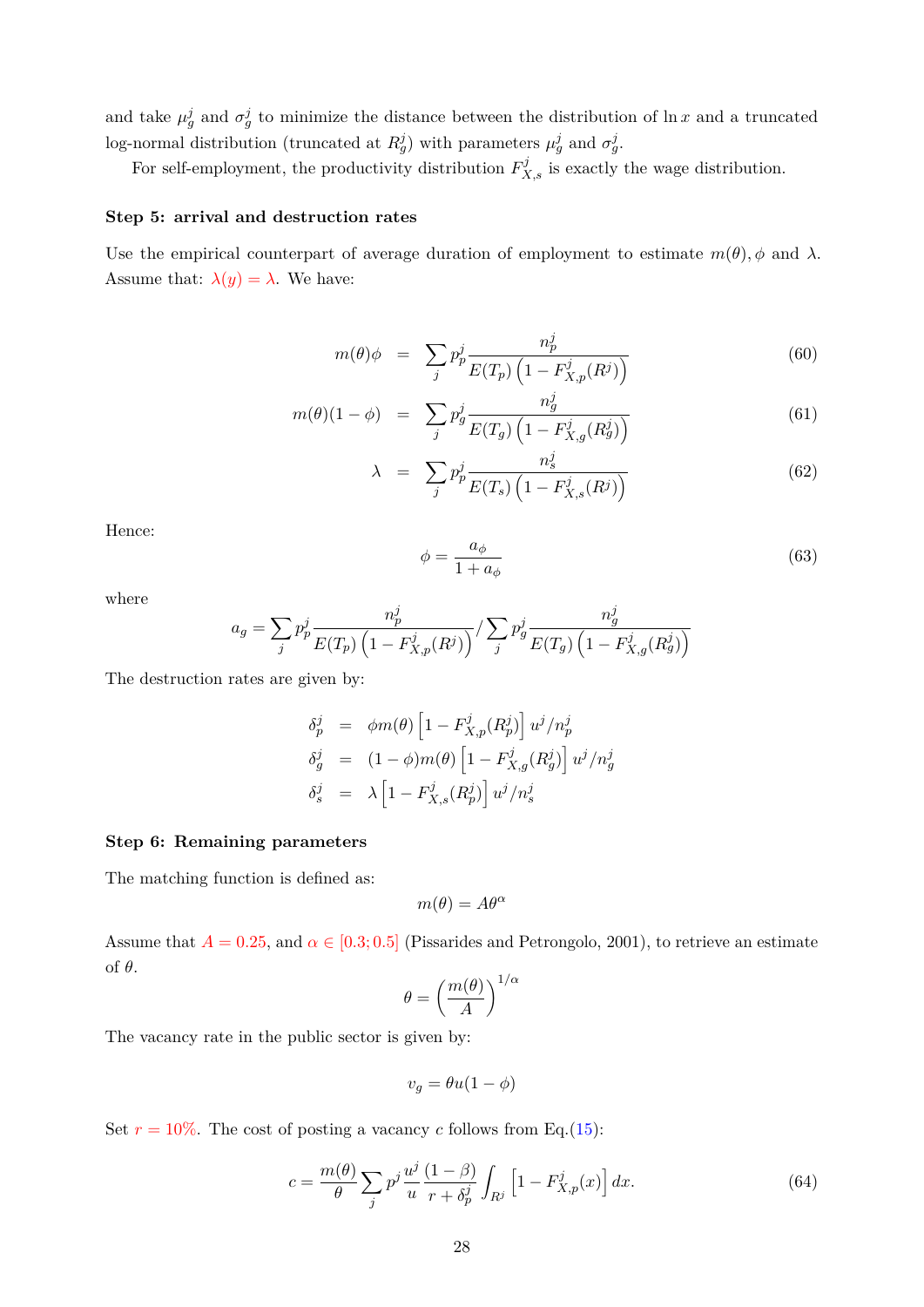Finally, the flow-value of unemployment follows from Eq.[\(13\)](#page-12-1):

$$
b(y) = R^{j} - \frac{\phi m(\theta)\beta}{r + \delta_{p}^{j}} \int_{R^{j}} \left[1 - F_{X,p}^{j}(x)\right] dx
$$

$$
- \frac{(1 - \phi)m(\theta)\gamma}{r + \delta_{g}^{j}} \int_{R_{g}^{j}} \left[1 - F_{X,g}^{j}(x)\right] dx
$$

$$
- \frac{\lambda}{r + \delta_{s}^{j}} \int_{R^{j}} \left[1 - F_{X,s}^{j}(x)\right] dx
$$
(65)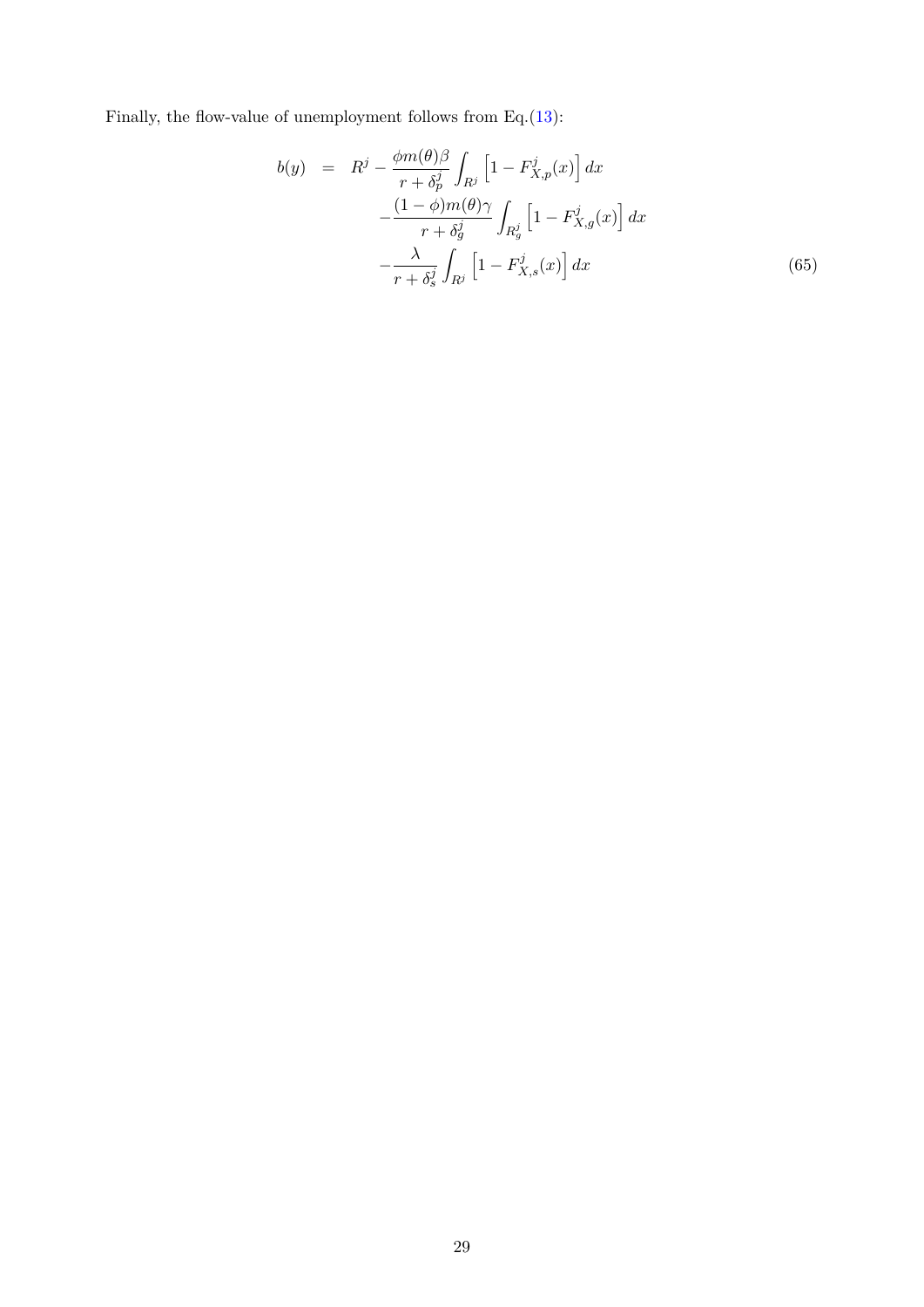# <span id="page-29-0"></span>**Appendix C: Calibration results**

|          | Parameter   Description                      | Value |
|----------|----------------------------------------------|-------|
|          | Yearly interest rate                         |       |
|          | Bargaining power of worker                   | 0.5   |
|          | Matching function: technology parameter      | 0.25  |
| $\alpha$ | Matching function: elasticity                | 0.5   |
|          | Public-sector wage rule: productivity weight | 0.5   |

Table 5: Fixed parameters

<span id="page-29-1"></span>

|              | <b>BE</b> | BF                | CI.  | MA                          | $\mathbf{N}\mathbf{I}$ | SE   | TG 1 |
|--------------|-----------|-------------------|------|-----------------------------|------------------------|------|------|
| No education |           | $0.15 \quad 0.39$ |      | $0.32$ $0.44$ $0.44$ $0.30$ |                        |      | 0.12 |
| Primary      | 0.35      | 0.27              | 0.23 |                             | $0.17 \quad 0.21$      | 0.36 | 0.34 |
| Lower sec.   | 0.26      | 0.21              | 0.25 | 0.15                        | 0.19                   | 0.19 | 0.38 |
| Higher sec.  | 0.10      | 0.07              | 0.08 | 0.14                        | 0.05                   | 0.06 | 0.08 |
| Tertiary     | 0.14      | በ በ7              | 0.13 | 0.10                        | 0.11                   | 0.09 | 0.09 |

Table 6: Calibrated human capital distribution

| Parameter      | Description                        | <b>BE</b> | BF   | СI   | МA   | NI   | SE   | TG              |
|----------------|------------------------------------|-----------|------|------|------|------|------|-----------------|
| $\mathfrak{c}$ | Vacancy cost                       | 29        | 49   | 169  | 45   | 51   | 159  | 72 <sub>1</sub> |
| $m(\theta)$    | Offer arrival rate                 | 0.44      | 0.31 | 0.21 | 0.36 | 0.26 | 0.20 | 0.19            |
| $\theta$       | LM tightness                       | 3.16      | 1.59 | 0.67 | 2.06 | 1.12 | 0.65 | $0.56$          |
| $\varphi$      | Fraction formal-sector vacancies   | 0.57      | 0.29 | 0.73 | 0.38 | 0.38 | 0.58 | $0.56$          |
| $v_g$          | Public-sector vacancies            | 0.08      | 0.17 | 0.03 | 0.10 | 0.11 | 0.04 | $0.03 -$        |
|                | Offer arrival rate self-employment | 0.75      | 0.25 | 0.36 | 0.58 | 0.21 | 0.23 | 0.47            |

Table 7: Calibrated parameters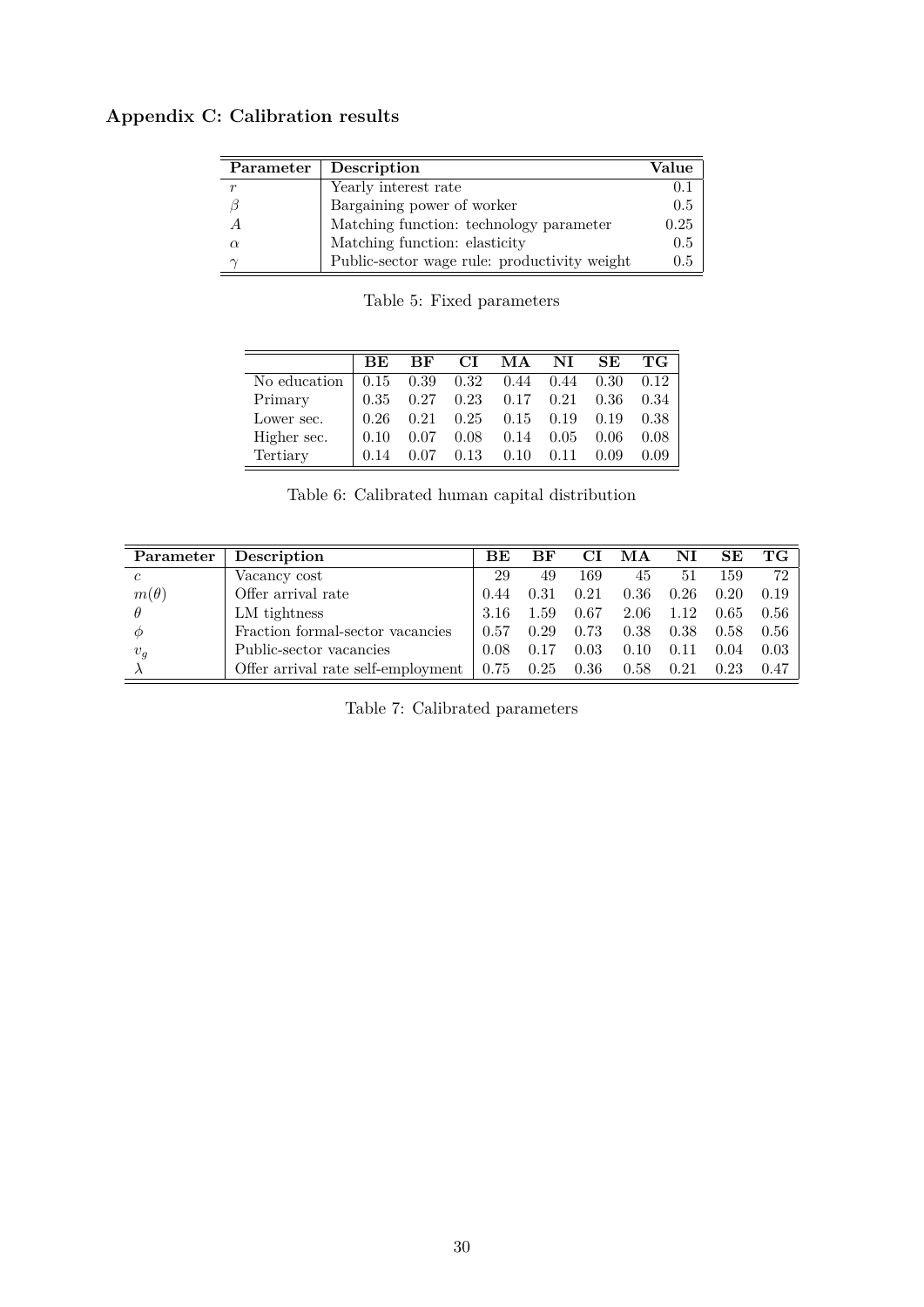| Education level                             | BЕ   | BF       | CI        | МA       | $\mathbf{N}\mathbf{I}$ | SE       | $_{\rm TG}$    |
|---------------------------------------------|------|----------|-----------|----------|------------------------|----------|----------------|
| Formal reservation productivities:          |      |          |           | $R_p(y)$ |                        |          |                |
| No education                                | 15   | 15       | 19        | 15       | 15                     | 20       | 10             |
| Primary                                     | 18   | 15       | 20        | 18       | 15                     | 20       | 12             |
| Lower secondary                             | 20   | 15       | 20        | 20       | 15                     | 30       | 10             |
| Higher secondary                            | 25   | 24       | 35        | 25       | 25                     | 25       | 18             |
| Tertiary                                    | 36   | 66       | 70        | 40       | 60                     | 60       | 25             |
| Self-employment reservation productivities: |      |          |           |          |                        | $R_s(y)$ |                |
| No education                                | 15   | 14       | 20        | 12       | 12                     | 20       | 9              |
| Primary                                     | 13   | 15       | 20        | 15       | 13                     | 20       | 7              |
| Lower secondary                             | 13   | 14       | 20        | 12       | 12                     | 20       | 10             |
| Higher secondary                            | 21   | 20       | 40        | 25       | 20                     | 25       | 16             |
| Tertiary                                    | 40   | 66       | 65        | 40       | 55                     | 70       | 30             |
| Public-sector wage premium:                 |      |          | $\psi(y)$ |          |                        |          |                |
| No education                                | 5    | 0.5      | 10.5      | $\theta$ | $\Omega$               | 10       | 5.45           |
| Primary                                     | 3.5  | 2.5      | 14        | $-1.5$   | 0                      | 8.5      | 3              |
| Lower secondary                             | 1    | 1        | 10        | $-2.5$   | $-1.5$                 | $-1.5$   | $\overline{2}$ |
| Upper secondary                             | $-1$ | $-2$     | 5         | 4        | 4                      | 16.75    | 1              |
| Tertiary                                    | 1    | $\theta$ | $3.5\,$   | 5        | $-3.5$                 | 5        | 5              |

Table 8: Calibrated reservation productivities and public-sector wage premium (in 1,000 CFA/month)

|                                          | BЕ<br>BF |          |       | CI       |       | MA       |       |          | NI    |          | SЕ    | TG       |         |          |
|------------------------------------------|----------|----------|-------|----------|-------|----------|-------|----------|-------|----------|-------|----------|---------|----------|
|                                          | $\mu$    | $\sigma$ | $\mu$ | $\sigma$ | $\mu$ | $\sigma$ | $\mu$ | $\sigma$ | $\mu$ | $\sigma$ | $\mu$ | $\sigma$ | $\mu$   | $\sigma$ |
| Productivity parameters: Public sector   |          |          |       |          |       |          |       |          |       |          |       |          |         |          |
| No education                             | 4.15     | 0.89     | 4.50  | 0.69     | 5.21  | 0.77     | 4.14  | 0.64     | 4.37  | 0.74     | 4.90  | 0.64     | 4.29    | 1.02     |
| Primary                                  | 4.21     | 0.61     | 4.70  | 0.54     | 5.31  | 0.68     | 4.48  | 0.70     | 4.29  | 0.73     | 5.07  | 0.65     | 3.95    | 0.70     |
| Lower sec.                               | 4.14     | 0.79     | 4.96  | 0.63     | 5.24  | 0.92     | 4.67  | 0.66     | 4.68  | 0.66     | 5.36  | 0.68     | 4.37    | 0.76     |
| Higher sec.                              | 4.58     | 0.88     | 4.80  | 0.77     | 5.79  | 0.56     | 4.87  | 0.49     | 4.29  | 1.01     | 4.58  | 1.05     | 4.41    | 0.87     |
| Tertiary                                 | 5.42     | 0.74     | 5.34  | 0.75     | 6.04  | 0.57     | 5.13  | 0.82     | 5.56  | 0.79     | 5.86  | 0.61     | 5.27    | 0.74     |
| Productivity parameters: Formal sector   |          |          |       |          |       |          |       |          |       |          |       |          |         |          |
| No education                             | 4.28     | 0.84     | 4.18  | 0.68     | 4.71  | 0.66     | 4.01  | 0.58     | 4.10  | 0.95     | 4.80  | 0.58     | 4.17    | 0.93     |
| Primary                                  | 3.79     | 0.77     | 4.27  | 0.67     | 4.67  | 0.58     | 4.12  | 0.73     | 3.97  | 0.64     | 4.88  | 0.65     | 3.82    | 0.63     |
| Lower sec.                               | 3.90     | 0.84     | 4.47  | 0.70     | 4.98  | 0.70     | 4.22  | 0.75     | 4.19  | 0.87     | 5.02  | 0.78     | 3.98    | 0.68     |
| Higher sec.                              | 3.90     | 0.99     | 4.30  | 1.04     | 4.78  | 0.73     | 4.67  | 0.67     | 4.32  | 1.26     | 5.08  | 0.85     | 3.42    | 1.04     |
| Tertiary                                 | 5.00     | 0.72     | 5.82  | 0.75     | 6.00  | 0.71     | 5.27  | 0.96     | 4.73  | 1.25     | 5.93  | 0.90     | 4.96    | 0.99     |
| Productivity parameters: Self-employment |          |          |       |          |       |          |       |          |       |          |       |          |         |          |
| No education                             | 3.41     | 0.83     | 3.63  | 0.63     | 4.03  | 0.58     | 3.85  | 0.76     | 3.72  | 0.75     | 4.20  | 0.58     | 3.18    | 0.81     |
| Primary                                  | 3.60     | 0.66     | 3.39  | 0.75     | 3.88  | 0.62     | 3.68  | 0.75     | 3.55  | 0.59     | 4.07  | 0.56     | 3.19    | 0.63     |
| Lower sec.                               | 3.71     | 0.65     | 3.60  | 0.74     | 4.10  | 0.71     | 3.92  | 0.88     | 3.91  | 0.80     | 4.19  | 0.66     | 3.29    | 0.70     |
| Higher sec.                              | 4.03     | 0.76     | 3.66  | 0.80     | 3.74  | 0.94     | 3.65  | 1.05     | 3.70  | 0.91     | 4.48  | 0.67     | 3.32    | 0.95     |
| Tertiary                                 | 4.27     | 0.98     | 4.96  | 0.68     | 4.24  | 1.02     | 4.36  | 1.49     | 4.83  | 0.99     | 5.18  | 0.72     | $-0.77$ | 2.29     |

Table 9: Calibrated productivity distributions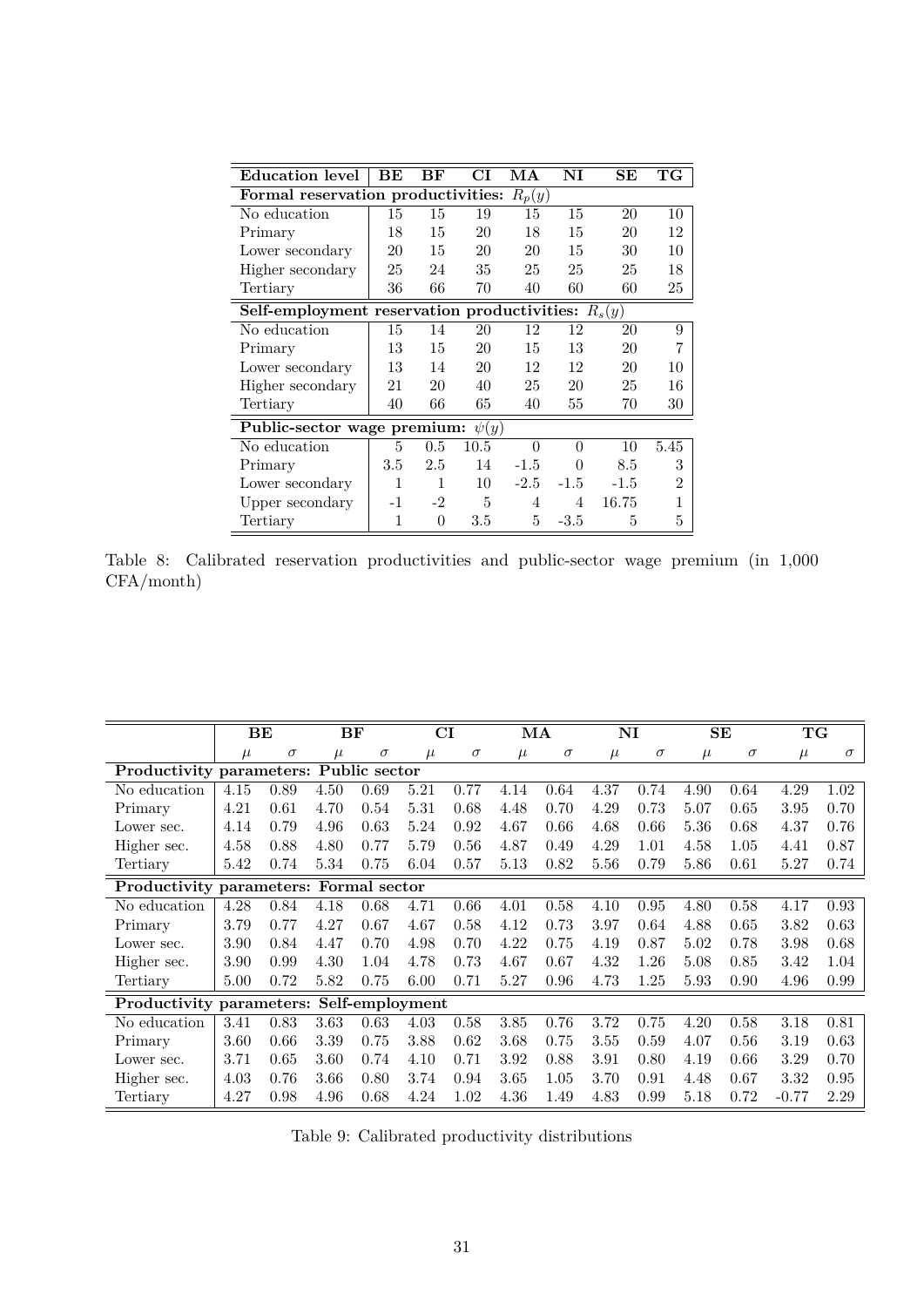<span id="page-31-0"></span>

|                    | BЕ                                  | BF   | CI              | МA   | NI   | SЕ   | $\mathbf{T}\mathbf{G}$ |  |  |  |  |
|--------------------|-------------------------------------|------|-----------------|------|------|------|------------------------|--|--|--|--|
| Destruction rates: |                                     |      | Public sector   |      |      |      |                        |  |  |  |  |
| No education       | 0.08                                | 0.39 | 0.18            | 0.33 | 0.16 | 0.16 | 0.09                   |  |  |  |  |
| Primary            | 0.17                                | 0.26 | 0.27            | 0.16 | 0.26 | 0.19 | 0.11                   |  |  |  |  |
| Lower sec.         | 0.10                                | 0.22 | 0.12            | 0.18 | 0.17 | 0.09 | 0.06                   |  |  |  |  |
| Higher sec.        | 0.08                                | 0.11 | 0.05            | 0.08 | 0.05 | 0.05 | 0.03                   |  |  |  |  |
| Tertiary           | 0.04                                | 0.02 | 0.04            | 0.03 | 0.02 | 0.02 | 0.04                   |  |  |  |  |
|                    | Destruction rates:<br>Formal sector |      |                 |      |      |      |                        |  |  |  |  |
| No education       | 0.06                                | 0.09 | 0.06            | 0.10 | 0.10 | 0.09 | 0.08                   |  |  |  |  |
| Primary            | 0.11                                | 0.09 | 0.06            | 0.04 | 0.11 | 0.08 | 0.11                   |  |  |  |  |
| Lower sec.         | 0.10                                | 0.10 | 0.07            | 0.11 | 0.13 | 0.07 | 0.07                   |  |  |  |  |
| Higher sec.        | 0.05                                | 0.07 | 0.07            | 0.06 | 0.09 | 0.07 | 0.04                   |  |  |  |  |
| Tertiary           | 0.07                                | 0.02 | 0.10            | 0.05 | 0.02 | 0.03 | 0.07                   |  |  |  |  |
| Destruction rates: |                                     |      | Self-employment |      |      |      |                        |  |  |  |  |
| No education       | 0.04                                | 0.04 | 0.04            | 0.04 | 0.04 | 0.03 | 0.08                   |  |  |  |  |
| Primary            | 0.05                                | 0.06 | 0.07            | 0.04 | 0.07 | 0.06 | 0.07                   |  |  |  |  |
| Lower sec.         | 0.07                                | 0.13 | 0.17            | 0.13 | 0.15 | 0.14 | 0.07                   |  |  |  |  |
| Higher sec.        | 0.12                                | 0.22 | 0.16            | 0.14 | 0.19 | 0.20 | 0.11                   |  |  |  |  |
| Tertiary           | 0.19                                | 0.08 | 0.40            | 0.18 | 0.09 | 0.15 | 0.01                   |  |  |  |  |

Table 10: Calibrated destruction rates

|                            | BE.    | ВF     | CТ     | MА     | NT     | SE.    | ТG     |  |  |  |  |
|----------------------------|--------|--------|--------|--------|--------|--------|--------|--|--|--|--|
| Unemployment benefits: $b$ |        |        |        |        |        |        |        |  |  |  |  |
| No education               | $-247$ | -81    | $-179$ | $-223$ | -99    | -139   | $-102$ |  |  |  |  |
| Primary                    | $-188$ | $-77$  | $-130$ | $-206$ | $-52$  | $-119$ | $-71$  |  |  |  |  |
| Lower sec.                 | $-208$ | $-97$  | -161   | $-204$ | -88    | -144   | $-97$  |  |  |  |  |
| Higher sec.                | $-276$ | $-109$ | $-131$ | $-203$ | $-9.5$ | -145   | $-93$  |  |  |  |  |
| Tertiary                   | -468   |        | -237   | -677   | -397   |        | $-120$ |  |  |  |  |

Table 11: Calibrated unemployment benefits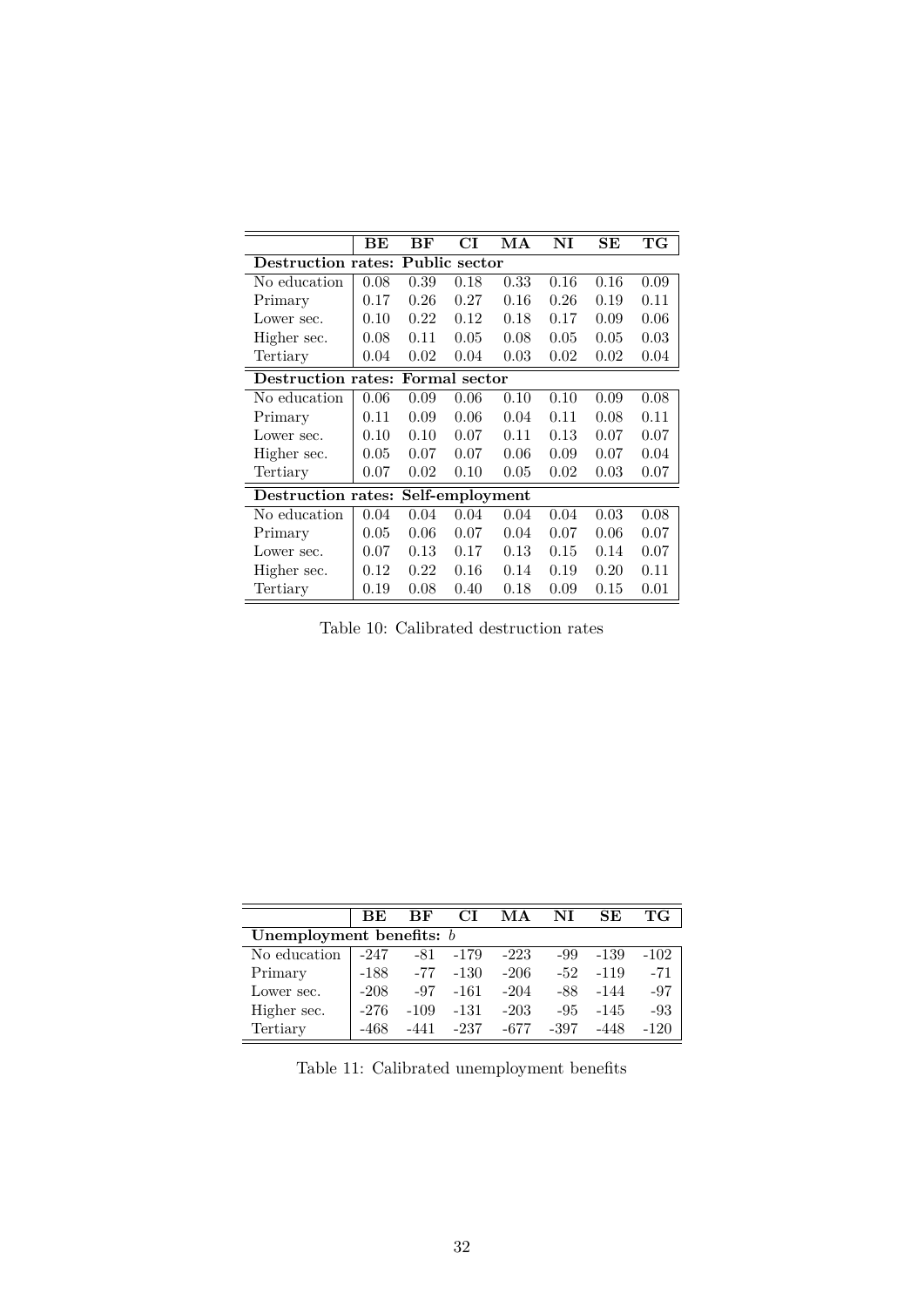**Appendix D: Goodness of Fit**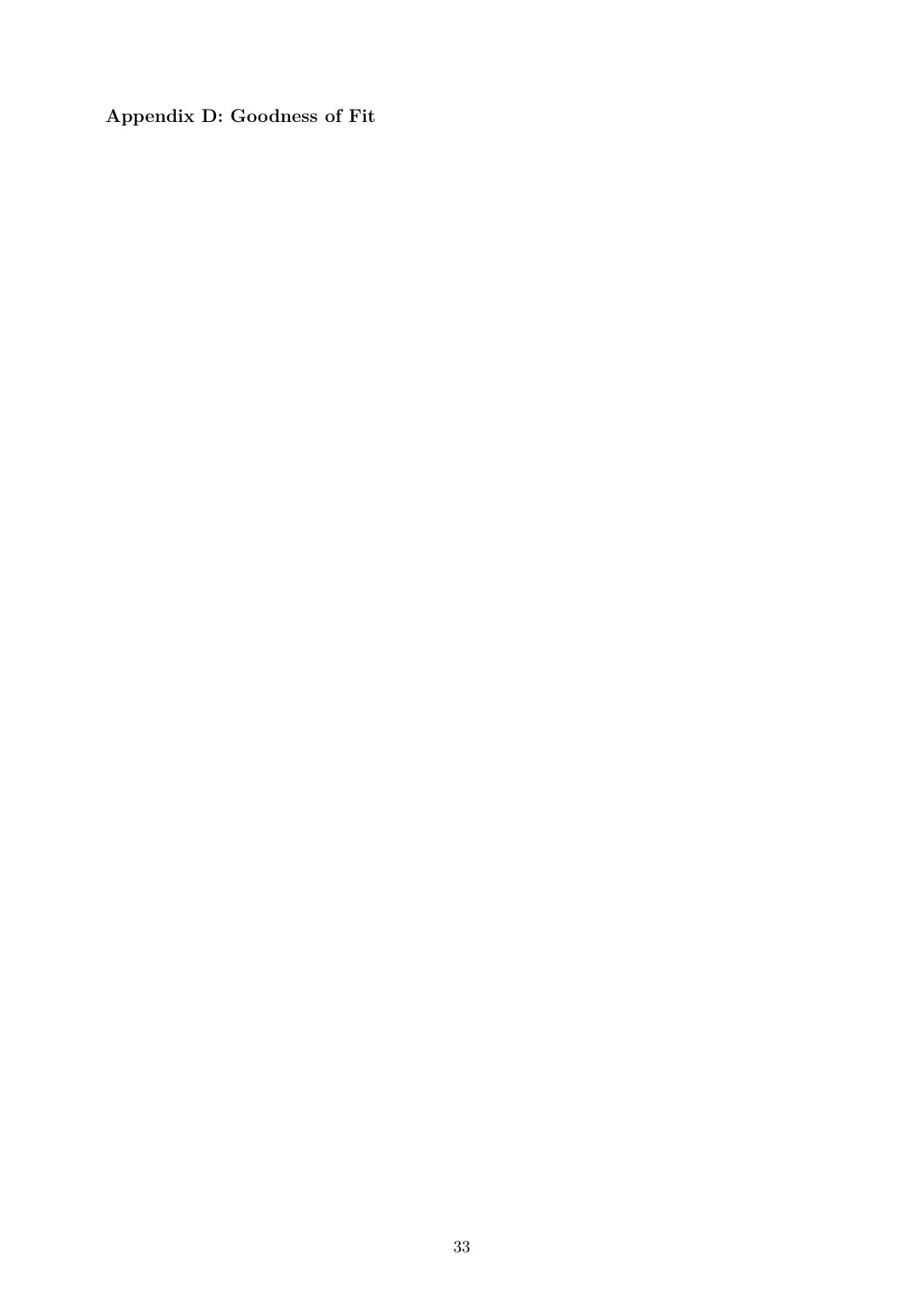|        | Model                                                                                                                                                      |              |                   |                   |                 |                        |                        | $\begin{array}{r} 0.157 \\ 0.141 \\ 0.147 \\ 0.555 \\ 0.82 \\ 0.83 \\ 0.00 \\ 0.0141 \\ 0.0141 \\ 0.0141 \\ 0.01 \\ 0.01 \\ 0.01 \\ 0.01 \\ 0.1450 \\ 11.61 \\ 11.61 \\ 11.61 \\ 11.61 \\ 11.61 \\ 11.61 \\ 11.61 \\ 11.61 \\ 11.61 \\ 11.61 \\ 11.61 \\ 11.61 \\ 11.61 \\ 11.61 \\ 11.61 \\ 11.61$         |                        |                 |                          |  |
|--------|------------------------------------------------------------------------------------------------------------------------------------------------------------|--------------|-------------------|-------------------|-----------------|------------------------|------------------------|-------------------------------------------------------------------------------------------------------------------------------------------------------------------------------------------------------------------------------------------------------------------------------------------------------------|------------------------|-----------------|--------------------------|--|
| 업<br>H |                                                                                                                                                            |              |                   |                   |                 |                        |                        | $\begin{array}{l l} \text{Data} \\ \hline 1.57 \\ 0.141 \\ 0.147 \\ 0.555 \\ 0.60 \\ 78.3 \\ 83.1 \\ 80.0 \\ 20.0 \\ 14.59 \\ 11.61 \\ \end{array}$                                                                                                                                                         |                        |                 |                          |  |
|        | M <u>ode</u>                                                                                                                                               |              |                   |                   |                 |                        |                        | $\begin{array}{r} 0.238 \\ 0.117 \\ 0.218 \\ 0.6428 \\ 166.2 \\ 140.1 \\ 19.76 \\ 11.17 \\ 15.88 \\ 15.88 \end{array}$                                                                                                                                                                                      |                        |                 |                          |  |
| 55     | Data                                                                                                                                                       |              |                   |                   |                 |                        |                        | $\begin{array}{r} 0.238 \\ 0.117 \\ 0.218 \\ 0.63 \\ 0.428 \\ 163.9 \\ 139.6 \\ 15.76 \\ 17.17 \\ 11.18 \\ 15.88 \\ \end{array}$                                                                                                                                                                            |                        |                 |                          |  |
|        | Model                                                                                                                                                      |              |                   |                   |                 |                        |                        | $\begin{array}{l} 0.249 \\ 0.190 \\ 0.141 \\ 0.418 \\ 0.418 \\ \hline \end{array} \begin{array}{l} 6,7,3 \\ 7,7,3 \\ 7,8,2 \\ 8,2 \\ \hline \end{array}$                                                                                                                                                    |                        |                 |                          |  |
| Z      | Data                                                                                                                                                       |              |                   |                   |                 |                        |                        | $\begin{array}{l} 0.249 \\ 0.139 \\ 0.143 \\ 0.141 \\ 0.418 \\ 0.414 \\ 0.014 \\ 0.014 \\ 0.03 \\ 0.03 \\ 0.03 \\ 0.05 \\ 0.05 \\ 10.05 \\ \end{array}$                                                                                                                                                     |                        |                 |                          |  |
|        | $\begin{array}{l l} \hline \text{Model} \\ \hline 0.157 & 0.143 \\ 0.153 & 0.593 \\ 0.63 & 0.7 \\ \hline 100.7 & 0.24 \\ 0.89 & 0.2 \\ \hline \end{array}$ |              |                   |                   |                 |                        |                        |                                                                                                                                                                                                                                                                                                             |                        |                 |                          |  |
| МA     | Data                                                                                                                                                       |              |                   |                   |                 |                        |                        | $\begin{array}{l} 0.107 \\ 0.157 \\ 0.143 \\ 0.694 \\ \hline 100.2 \\ 74.2 \\ 74.2 \\ \hline 18.91 \\ 17.89 \\ 13.39 \\ \end{array}$                                                                                                                                                                        |                        |                 |                          |  |
|        | Model                                                                                                                                                      |              |                   |                   |                 |                        |                        | $\begin{array}{l} 0.191 \\ 0.090 \\ 0.289 \\ 0.311 \\ 0.411 \\ 0.61 \\ 0.61 \\ 0.61 \\ 0.61 \\ 0.61 \\ 0.61 \\ 0.61 \\ 0.62 \\ 0.72 \\ 0.81 \\ 1.43 \\ 0.81 \\ 1.43 \\ 0.83 \\ 1.43 \\ 0.84 \\ 0.85 \\ 0.87 \\ 0.89 \\ 0.81 \\ 0.83 \\ 0.84 \\ 0.85 \\ 0.87 \\ 0.89 \\ 0.89 \\ 0.89 \\ 0.89 \\ 0.89 \\ 0.8$ |                        |                 |                          |  |
| ರ      | Data                                                                                                                                                       |              |                   |                   |                 |                        |                        | $\begin{array}{l} 0.191 \\ 0.090 \\ 0.289 \\ 0.431 \\ 0.431 \\ 16.1 \\ 16.1 \\ 18.06 \\ 13.47 \\ 14.29 \\ 13.47 \\ 14.29 \\ \end{array}$                                                                                                                                                                    |                        |                 |                          |  |
|        | Model                                                                                                                                                      |              |                   |                   |                 |                        |                        | $\begin{array}{l} 0.240 \\ 0.180 \\ 0.1436 \\ 0.436 \\ \hline 108.1 \\ 108.3 \\ \hline 47.3 \\ 18.33 \\ 14.29 \\ 19.33 \\ 13.06 \\ \end{array}$                                                                                                                                                             |                        |                 |                          |  |
|        | Data                                                                                                                                                       | 0.240        | 0.180             | 0.144             | 0.436           | 108.2                  | 82.3                   | 52.6                                                                                                                                                                                                                                                                                                        | 18.39                  | 16.23           | 13.06                    |  |
|        | Data Model                                                                                                                                                 | 0.088        | 0.143             | 0.179             | 0.590           | 108.7                  | 66.2                   | 52.8                                                                                                                                                                                                                                                                                                        | 17.51                  | 15.46           | 11.90                    |  |
| ΒE     |                                                                                                                                                            | 0.088        | 1143              |                   | 0.590           | 109.0                  | 68.2                   | 58.8                                                                                                                                                                                                                                                                                                        | 17.51                  | 15.46           | 1.90                     |  |
|        |                                                                                                                                                            | Jnemployment | Public employment | Formal employment | Self-employment | Mean earnings (public) | Mean earnings (formal) | Mean earnings (self)                                                                                                                                                                                                                                                                                        | <b>Duration public</b> | Duration formal | Juration self-employment |  |

<span id="page-33-0"></span>

| Ì                                                                                                                                                                                                                                                 |
|---------------------------------------------------------------------------------------------------------------------------------------------------------------------------------------------------------------------------------------------------|
| <br> <br> <br> <br>processive control and the control of control or and the control of the control or control of the control of the control of the control of the control of the control of the control of the control of the control of the cont |
|                                                                                                                                                                                                                                                   |
|                                                                                                                                                                                                                                                   |
|                                                                                                                                                                                                                                                   |
|                                                                                                                                                                                                                                                   |
| l                                                                                                                                                                                                                                                 |
| ;<br>;<br>$\ddot{\phantom{0}}$                                                                                                                                                                                                                    |
| - 1<br>- 1<br>- 1<br>- 1                                                                                                                                                                                                                          |
| $\ddot{\phantom{a}}$                                                                                                                                                                                                                              |
| $\vdots$<br>ĺ                                                                                                                                                                                                                                     |
| $T_{\rm e}$ $1.1$ $\Omega$<br>l                                                                                                                                                                                                                   |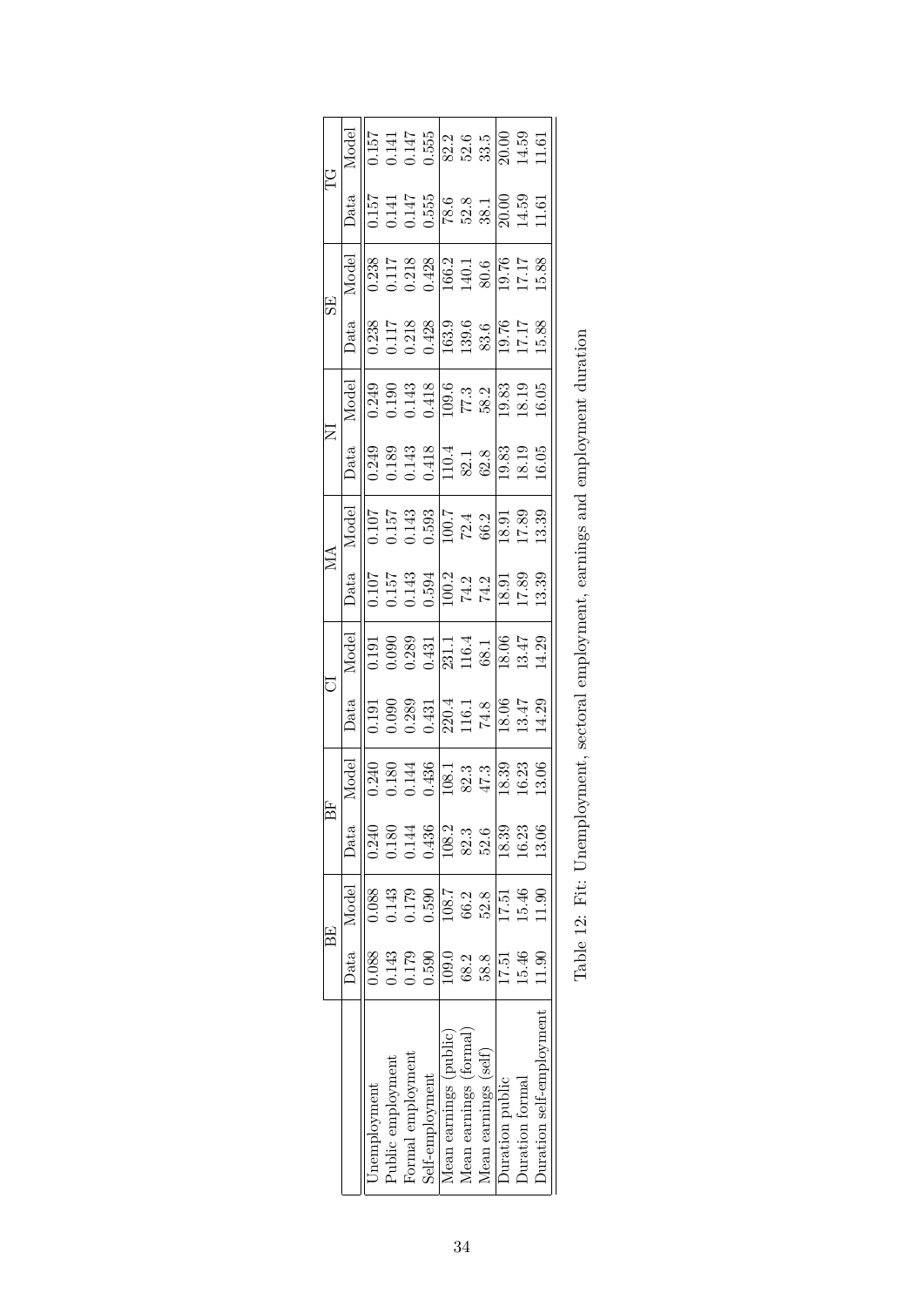|             | Model |              |              |            | $\begin{array}{c} 0.161 \\ 0.163 \\ 0.140 \\ 0.136 \\ 0.215 \end{array}$          |                 |                                                                          |                         |              | $\begin{array}{c} 0.098 \\ 0.075 \\ 0.132 \\ 0.258 \\ 0.347 \end{array}$ |                    |                                               |          |                         |              | $\begin{array}{c} 0.145 \\ 0.098 \\ 0.155 \\ 0.205 \\ 0.203 \end{array}$           |                 |                 |          |                       | 0.596        |         | $\begin{array}{c} 0.663 \\ 0.573 \\ 0.402 \\ 0.208 \end{array}$                   |                 |          |
|-------------|-------|--------------|--------------|------------|-----------------------------------------------------------------------------------|-----------------|--------------------------------------------------------------------------|-------------------------|--------------|--------------------------------------------------------------------------|--------------------|-----------------------------------------------|----------|-------------------------|--------------|------------------------------------------------------------------------------------|-----------------|-----------------|----------|-----------------------|--------------|---------|-----------------------------------------------------------------------------------|-----------------|----------|
| ΈG          | Data  |              |              |            | $\begin{array}{c} 0.161 \\ 0.163 \\ 0.140 \\ 0.136 \\ 0.35 \\ \end{array}$        |                 |                                                                          |                         |              | $\begin{array}{c} 0.098 \\ 0.075 \\ 0.132 \\ 0.258 \\ 0.347 \end{array}$ |                    |                                               |          |                         |              | $\begin{array}{c} 0.145 \\ 0.098 \\ 0.155 \\ 0.205 \\ 0.203 \end{array}$           |                 |                 |          |                       |              |         | $0.596$<br>$0.663$<br>$0.573$<br>$0.402$<br>$0.208$                               |                 |          |
|             | Model |              |              |            | $\begin{array}{c} 0.189 \\ 0.267 \\ 0.291 \\ 0.294 \\ 0.136 \end{array}$          |                 |                                                                          |                         |              | $\begin{array}{c} 0.049 \\ 0.060 \\ 0.167 \\ 0.206 \\ 0.335 \end{array}$ |                    |                                               |          |                         |              | $\begin{array}{c} 0.126 \\ 0.190 \\ 0.270 \\ 0.310 \\ 0.310 \end{array}$           |                 |                 |          |                       |              |         | $\begin{array}{c} 0.637 \\ 0.484 \\ 0.272 \\ 0.030 \\ 0.131 \end{array}$          |                 |          |
| ES          | Data  |              |              |            |                                                                                   |                 | $\begin{array}{c} 0.189 \\ 0.267 \\ 0.291 \\ 0.394 \\ 0.136 \end{array}$ |                         |              | $\begin{array}{c} 0.049 \\ 0.060 \\ 0.167 \\ 0.206 \\ 0.335 \end{array}$ |                    |                                               |          |                         |              | $\begin{array}{c} 0.126 \\ 0.190 \\ 0.270 \\ 0.310 \\ 0.398 \end{array}$           |                 |                 |          |                       |              |         | $\begin{array}{c} 0.637 \\ 0.484 \\ 0.272 \\ 0.200 \\ 0.131 \end{array}$          |                 |          |
|             | Model |              |              |            | $\begin{array}{c} 0.205 \\ 0.303 \\ 0.358 \\ 0.258 \\ 0.111 \end{array}$          |                 |                                                                          |                         |              | $\begin{array}{c} 0.107 \\ 0.097 \\ 0.203 \\ 0.438 \\ 0.513 \end{array}$ |                    |                                               |          |                         |              | $\begin{array}{c} 0.104 \\ 0.144 \\ 0.156 \\ 0.157 \\ 0.0157 \\ \end{array}$       |                 |                 |          |                       |              |         | $\begin{array}{c} 0.584 \\ 0.457 \\ 0.282 \\ 0.146 \\ 0.146 \\ \end{array}$       |                 |          |
| Ξ           | Data  |              | 0.205        |            | $\begin{array}{c} 0.302 \\ 0.358 \\ 0.258 \\ 0.111 \end{array}$                   |                 |                                                                          |                         |              | $\begin{array}{c} 0.107 \\ 0.096 \\ 0.203 \\ 0.438 \\ 0.513 \end{array}$ |                    |                                               |          |                         |              | $\begin{array}{c} 0.104 \\ 0.143 \\ 0.156 \\ 0.157 \\ 0.0157 \\ 0.249 \end{array}$ |                 |                 |          |                       |              |         | $\begin{array}{c} 0.584 \\ 0.456 \\ 0.282 \\ 0.146 \\ 0.146 \\ \end{array}$       |                 |          |
|             | Model |              |              |            | $\begin{array}{c} 0.088 \\ 0.076 \\ 0.166 \\ 0.140 \\ 0.096 \end{array}$          |                 |                                                                          |                         |              | $\begin{array}{c} 0.042 \\ 0.076 \\ 0.155 \\ 0.316 \\ 0.551 \end{array}$ |                    |                                               |          |                         |              | $\begin{array}{c} 0.084 \\ 0.165 \\ 0.148 \\ 0.243 \\ 0.0199 \end{array}$          |                 |                 |          |                       |              |         | $\begin{array}{c} 0.787 \\ 0.683 \\ 0.531 \\ 0.301 \\ 0.301 \\ 0.153 \end{array}$ |                 |          |
| МĄ          | Data  |              |              |            | $\begin{array}{c} 0.088 \\ 0.076 \\ 0.166 \\ 0.140 \\ 0.040 \\ 0.096 \end{array}$ |                 |                                                                          |                         |              | $\begin{array}{c} 0.042 \\ 0.076 \\ 0.155 \\ 0.316 \\ 0.551 \end{array}$ |                    |                                               |          |                         |              | $\begin{array}{c} 0.084 \\ 0.165 \\ 0.148 \\ 0.243 \\ 0.0199 \end{array}$          |                 |                 |          |                       |              |         | $\begin{array}{c} 0.787 \\ 0.683 \\ 0.531 \\ 0.301 \\ 0.301 \\ 0.153 \end{array}$ |                 |          |
|             | Model |              |              |            | $\begin{array}{c} 0.114 \\ 0.166 \\ 0.240 \\ 0.219 \\ 0.319 \\ \end{array}$       |                 |                                                                          |                         |              | $\begin{array}{c} 0.024 \\ 0.023 \\ 0.074 \\ 0.219 \\ 0.297 \end{array}$ |                    |                                               |          |                         |              | $\begin{array}{c} 0.208 \\ 0.293 \\ 0.347 \\ 0.353 \\ 0.312 \end{array}$           |                 |                 |          |                       |              |         | $\begin{array}{c} 0.654 \\ 0.518 \\ 0.339 \\ 0.209 \\ 0.095 \end{array}$          |                 |          |
| ਹ           | Data  |              |              |            | $0.114$<br>$0.166$<br>$0.219$<br>$0.297$<br>$0.297$                               |                 |                                                                          |                         |              | $0.024$<br>$0.074$<br>$0.074$<br>$0.079$<br>$0.000$                      |                    |                                               |          |                         |              | $\begin{array}{c} 0.208 \\ 0.293 \\ 0.347 \\ 0.353 \\ 0.312 \end{array}$           |                 |                 |          |                       |              |         | 554<br>55330<br>00000<br>00000                                                    |                 |          |
|             | Model |              | 0.217        | ന<br>0.256 | 0.319                                                                             | 0.249           | 0.067                                                                    |                         | 0.063        | 0.119                                                                    | 0.194              | 0.391                                         | 0.57     |                         | 0.114        | $\begin{array}{c} 0.127 \\ 0.167 \\ 0.195 \end{array}$                             |                 |                 | 0.207    |                       | 0.607        | 0.497   | 0.320                                                                             | 0.166           | 0.14     |
| 日           | Data  |              | 0.216        | 0.256      | 0.319                                                                             | 0.249           | 0.067                                                                    |                         | 0.063        | 0.119                                                                    | $0.194$<br>$0.391$ |                                               | 0.579    |                         |              | 0.127                                                                              | 0.167           | 0.195           | 0.207    |                       | 0.606        | 0.497   | 0.320                                                                             | 0.166<br>0.146  |          |
|             | Model |              | 0.062        | 0.085      | 0.092                                                                             | 0.102           | 0.101                                                                    |                         | 0.085        | 0.059                                                                    | 0.116<br>0.173     |                                               | 0.395    |                         | 0.188        | 0.115                                                                              | 0.150           | 0.281           | 0.283    |                       | 0.665        | 0.741   | 0.642                                                                             | 0.444           | 0.221    |
| $_{\rm BE}$ | Data  |              | 0.062        | 0.085      | 0.092                                                                             | 0.102           | 0.101                                                                    |                         | 0.085        | 0.059                                                                    |                    | $\begin{array}{c} 0.116 \\ 0.173 \end{array}$ | 0.395    |                         | 0.188        | 0.115                                                                              | 0.150           | 0.281           | 0.283    |                       | 0.665        | 0.741   | 0.642                                                                             | 0.444           | 0.221    |
|             |       | Unemployment | No education | Primary    | Lower secondary                                                                   | Upper secondary | Tertiary                                                                 | Public employment share | No education | Primary                                                                  | Lower secondary    | Upper secondary                               | Tertiary | Formal employment share | No education | Primary                                                                            | Lower secondary | Upper secondary | Tertiary | Self-employment share | No education | Primary | Lower secondary                                                                   | Upper secondary | Tertiary |

Table 13: Fit: Unemployment and sectoral employment shares by education Table 13: Fit: Unemployment and sectoral employment shares by education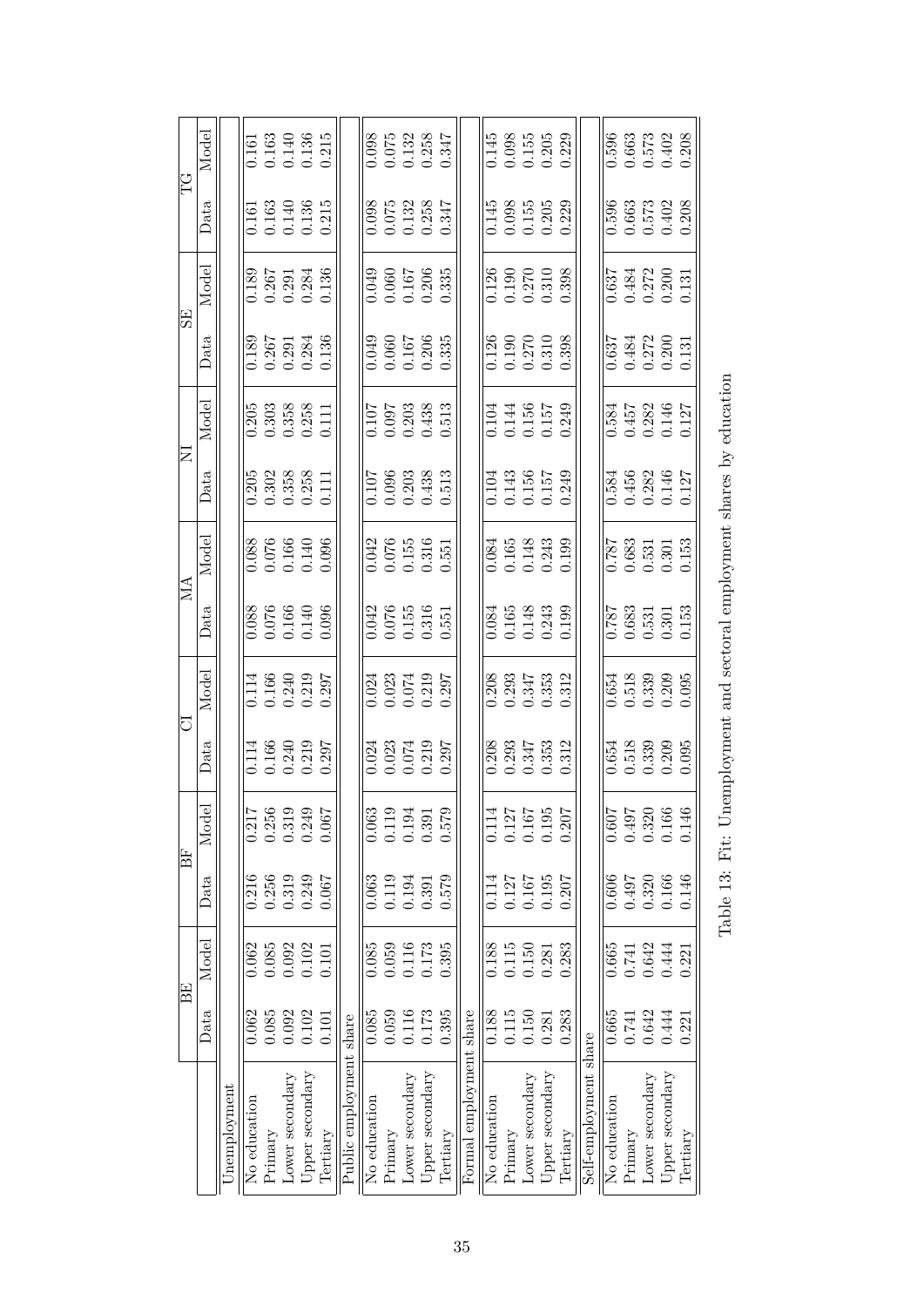| EG             | Model                 |                                        |              |         |                 | $\begin{array}{r} \n\hline\n75.2 \\ 46.4 \\ \hline\n46.7 \\ 71.0 \\ 150.6\n\end{array}$ |                                                                                                                                     |                                                       |              |         | $\frac{8}{30.6}$<br>$\frac{8}{30.6}$<br>$\frac{6}{30.0}$<br>$\frac{6}{30.9}$                                                              |                 |                                                             |                                                     |              |         | 54.5<br>53.89.01<br>53.89.128.4                                        |                 |                                                                     |                                                           |                                                          |         |                 | $\begin{array}{c} 55.1 \\ 17.3 \\ 25.6 \\ 31.1 \\ 148.9 \end{array}$   |                                   |
|----------------|-----------------------|----------------------------------------|--------------|---------|-----------------|-----------------------------------------------------------------------------------------|-------------------------------------------------------------------------------------------------------------------------------------|-------------------------------------------------------|--------------|---------|-------------------------------------------------------------------------------------------------------------------------------------------|-----------------|-------------------------------------------------------------|-----------------------------------------------------|--------------|---------|------------------------------------------------------------------------|-----------------|---------------------------------------------------------------------|-----------------------------------------------------------|----------------------------------------------------------|---------|-----------------|------------------------------------------------------------------------|-----------------------------------|
|                | Data                  |                                        |              |         |                 | $\frac{72.7}{12.2}$<br>43.2<br>58.6<br>145.5                                            |                                                                                                                                     |                                                       |              |         | $47.2$<br>$40.3$ $38.3$<br>$5.3$ $38.3$                                                                                                   |                 |                                                             |                                                     |              |         | 54.0<br>53.8<br>53.8<br>4<br>126.4                                     |                 |                                                                     |                                                           |                                                          |         |                 | 46.0<br>17.5<br>17.7<br>97.7                                           |                                   |
|                | Model                 |                                        |              |         |                 | $\begin{array}{l} 111.0 \\ 125.6 \\ 150.2 \\ 111.2 \\ 252.2 \end{array}$                |                                                                                                                                     |                                                       |              |         | $49.0$<br>$41.0$<br>$60.2$<br>$81.3$<br>$81.3$                                                                                            |                 |                                                             |                                                     |              |         | $\begin{array}{c} 81.5 \\ 91.0 \\ 117.9 \\ 127.8 \\ 308.6 \end{array}$ |                 |                                                                     |                                                           |                                                          |         |                 | $\begin{array}{l} 45.0 \\ 58.7 \\ 85.4 \\ 118.2 \\ 1308.0 \end{array}$ |                                   |
| SE <sub></sub> | Data                  |                                        |              |         |                 | $\begin{array}{c} 101.8 \\ 116.2 \\ 145.9 \\ 136.6 \\ 247.6 \end{array}$                |                                                                                                                                     |                                                       |              |         |                                                                                                                                           |                 | $41.1$<br>$67.9$<br>$74.2$<br>$154.5$                       |                                                     |              |         | $\begin{array}{c} 82.1 \\ 91.8 \\ 118.4 \\ 125.8 \\ 304.3 \end{array}$ |                 |                                                                     |                                                           |                                                          |         |                 |                                                                        | 48.3<br>62.5<br>50.533.9<br>233.9 |
|                | Model                 |                                        |              |         |                 | 60.5<br>56.0<br>72.03.5<br>203.5                                                        |                                                                                                                                     |                                                       |              |         | $45.8$<br>$25.9$<br>$64.4$<br>$66.4$<br>$253.4$                                                                                           |                 |                                                             |                                                     |              |         | 55.8<br>40.4<br>56.4<br>163.8                                          |                 |                                                                     |                                                           |                                                          |         |                 | $49.1$<br>$22.0$<br>$46.3$<br>$124.3$<br>$203.3$                       |                                   |
| Ξ              | Data                  |                                        |              |         |                 | 58.8<br>55.2<br>70.5.5<br>205.5                                                         |                                                                                                                                     |                                                       |              |         |                                                                                                                                           |                 | 15.15<br>35.15.15.15<br>35.15.15.15                         |                                                     |              |         | $\begin{array}{c} 56.3 \\ 41.0 \\ 58.4 \\ 103.7 \\ 183.7 \end{array}$  |                 |                                                                     |                                                           |                                                          |         |                 | 9.5.9<br>21.5.9.12<br>25.2                                             |                                   |
|                | Model                 |                                        |              |         |                 |                                                                                         | $\frac{47.6}{64.1}$<br>$\frac{64.1}{75.3}$<br>$\frac{34.5}{144.5}$                                                                  |                                                       |              |         |                                                                                                                                           |                 | $\frac{1}{55.2}$<br>$\frac{44.0}{78.0}$<br>$\frac{3}{55.5}$ |                                                     |              |         |                                                                        |                 | $49.8$<br>$49.8$<br>$78.3$<br>$172.3$                               |                                                           |                                                          |         |                 | $\frac{19.2}{30.5}$<br>30.5339.99<br>186.9                             |                                   |
| ÁN             | Data                  |                                        |              |         |                 | 46.8<br>62.8<br>74.2<br>147.4                                                           |                                                                                                                                     |                                                       |              |         |                                                                                                                                           |                 |                                                             |                                                     |              |         | $40.2$<br>50.7<br>50.7<br>50.7<br>50.7<br>80.7                         |                 |                                                                     |                                                           |                                                          |         |                 | $19.8$<br>$34.7$<br>$35.2$<br>$50.2$<br>$184.8$                        |                                   |
|                | Model                 |                                        |              |         |                 | $\begin{array}{l} 152.1 \\ 163.9 \\ 172.6 \\ 219.0 \\ 290.5 \end{array}$                |                                                                                                                                     |                                                       |              |         | $\frac{8}{9}$<br>$\frac{8}{3}$<br>$\frac{8}{5}$<br>$\frac{13.6}{153.6}$                                                                   |                 |                                                             |                                                     |              |         |                                                                        |                 | $\frac{78.6}{72.9}$<br>$\frac{72.9}{102.5}$<br>$\frac{93.0}{294.0}$ |                                                           |                                                          |         |                 | 51.3<br>59.5<br>63.6<br>215.6                                          |                                   |
| ਹ              | Data                  |                                        |              |         |                 |                                                                                         | $\begin{tabular}{c c} 3 & 142.6 \\ 0 & 145.9 \\ 9 & 159.3 \\ 6 & 207.9 \\ 4 & 282.1 \\ \hline in\ 1000\ \mathrm{CFA} \end{tabular}$ |                                                       |              |         | $\frac{1}{8}$<br>$\frac{3}{8}$<br>$\frac{3}{5}$<br>$\frac{1}{10}$<br>$\frac{6}{10}$<br>$\frac{5}{10}$<br>$\frac{1}{10}$<br>$\frac{1}{10}$ |                 |                                                             |                                                     |              |         |                                                                        |                 |                                                                     | $79.4$<br>$72.6$<br>$102.8$<br>$97.3$<br>$287.7$<br>$200$ | $\frac{57}{53}$<br>$\frac{361}{594}$<br>$\frac{45}{494}$ |         |                 |                                                                        |                                   |
|                | $\overline{d}$<br>Mod | GFA                                    | 66.3         | 76.0    | 96.9            | 91.6                                                                                    | 167.                                                                                                                                |                                                       | 31.2         | 32.6    | 38.8                                                                                                                                      | 47.4            | 130.                                                        | CFA                                                 | 48.7         | 52.1    | 63.1                                                                   | 79.1            | 256.                                                                |                                                           | 30.4                                                     | 33.2    | 43.2            | 74.7                                                                   | 195                               |
| 旧              | Data                  |                                        | 64.6         | $72.8$  | 91.6            | 89.6                                                                                    | 176.9                                                                                                                               |                                                       | 37.2         | 32.9    | 42.4                                                                                                                                      | 57.3            | 107.0                                                       |                                                     | 49.0         | 51.5    | 63.0                                                                   | 82.6            | 254.3                                                               | employment                                                | 28.9                                                     | 27.1    | 39.8            | 69.8                                                                   | 150.2                             |
|                | Model                 | earnings in public employment (in 1000 | 60.6         | 57.5    | 56.5            | 83.5                                                                                    | 168.0                                                                                                                               |                                                       | 40.1         | 32.6    | 35.7                                                                                                                                      | 64.8            | 135.4                                                       |                                                     | 58.6         | 41.2    | 48.5                                                                   | 58.7            | 113.3                                                               |                                                           | 51.4                                                     | 22.6    | 28.4            | 43.3                                                                   | 77.5                              |
| <b>BE</b>      | Data                  |                                        | 64.7         | 54.7    | 57.0            | 84.7                                                                                    | 168.1                                                                                                                               |                                                       | 40.5         | 26.4    | 34.0                                                                                                                                      | 7.16            | 123.9                                                       |                                                     | 60.6         | 42.7    | 49.2                                                                   | 62.7            | 115.5                                                               |                                                           | 48.4                                                     | 33.8    | $30.8$          | 48.7                                                                   |                                   |
|                |                       | Mean monthly                           | No education | Primary | Lower secondary | Upper secondary                                                                         | Tertiary                                                                                                                            | Std. dev. of monthly earnings in public employment (i | No education | Primary | Lower secondary                                                                                                                           | Upper secondary | Tertiary                                                    | Mean monthly earnings in formal employment (in 1000 | No education | Primary | Lower secondary                                                        | Upper secondary | Tertiary                                                            | Std. dev. of monthly earnings in formal                   | No education                                             | Primary | Lower secondary | Upper secondary                                                        | Tertiary                          |

Table 14: Fit: Earnings in public and formal employment Table 14: Fit: Earnings in public and formal employment